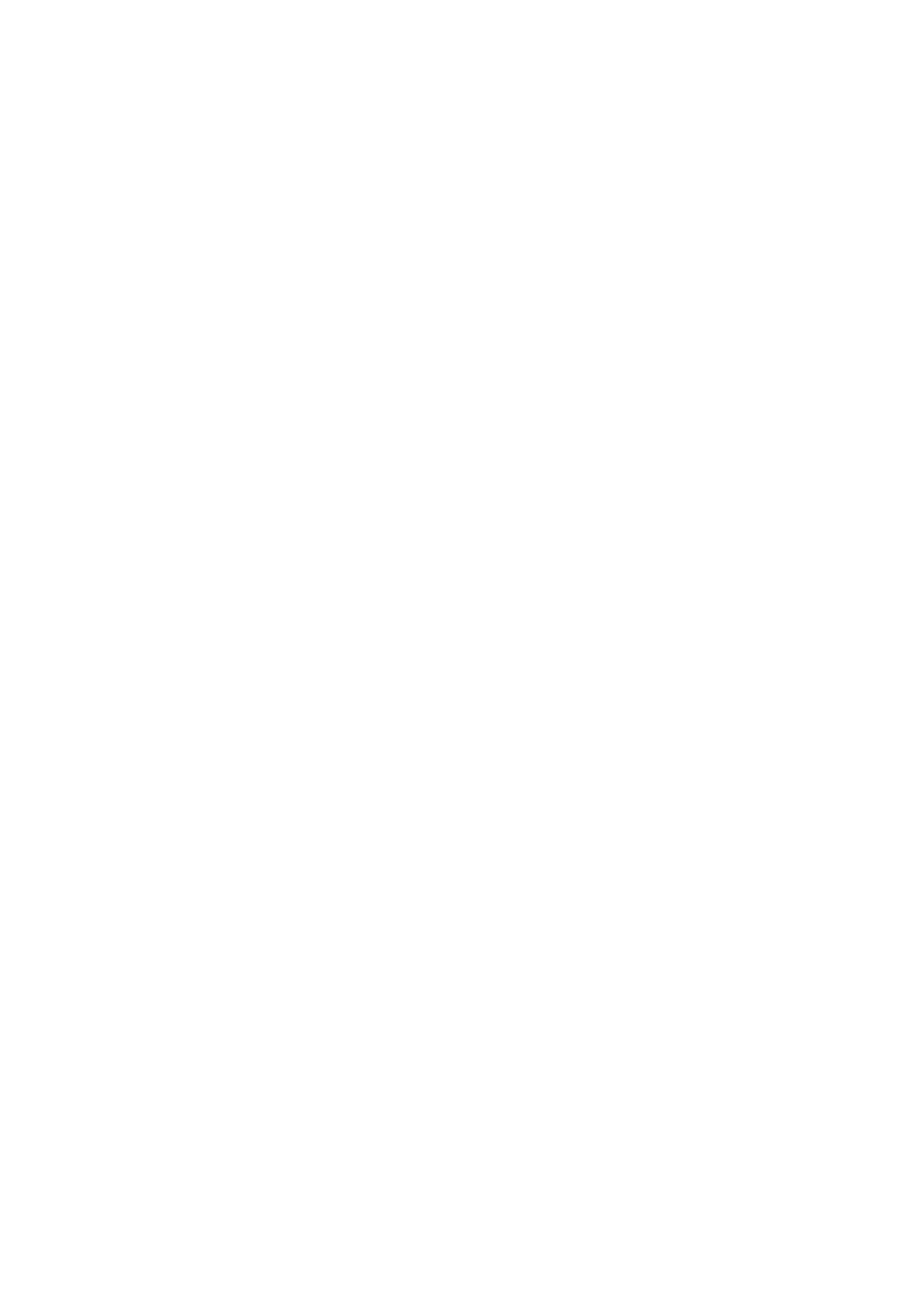# **TABLE OF CONTENTS**

|                   | <b>TABLE OF CONTENTS</b>                                              | $\mathbf{i}$   |
|-------------------|-----------------------------------------------------------------------|----------------|
|                   | 1 Introduction                                                        | 1              |
|                   | Scope of the Supervising Scientist's report                           | 1              |
|                   | Status of approval of the Jabiluka Project                            | $\mathfrak{2}$ |
|                   | Regulatory framework                                                  | 3              |
|                   | 2 Response to the ICSU Recommendations                                | 4              |
|                   | RECOMMENDATION 1.                                                     | 4              |
|                   | RECOMMENDATION 2.                                                     | 5              |
|                   | RECOMMENDATION 3.                                                     | 5              |
|                   | RECOMMENDATION 4.                                                     | 6              |
|                   | RECOMMENDATION 5.                                                     | 6              |
|                   | RECOMMENDATION 6.                                                     | 8              |
|                   | RECOMMENDATION 7.                                                     | 9              |
|                   | RECOMMENDATION 8.                                                     | 11             |
|                   | RECOMMENDATION 9.                                                     | 12             |
|                   | RECOMMENDATION 10.                                                    | 13             |
|                   | RECOMMENDATION 11.                                                    | 15             |
|                   | RECOMMENDATION 12.                                                    | 15             |
|                   | RECOMMENDATION 13.                                                    | 16             |
|                   | RECOMMENDATION 14.                                                    | 18             |
|                   | RECOMMENDATION 15.                                                    | 19             |
|                   | RECOMMENDATION 16.                                                    | 21             |
|                   | RECOMMENDATION 17.                                                    | 21             |
|                   | 3 Summary and conclusions                                             | 22             |
|                   | (i) Hydrological modelling                                            | 22             |
|                   | (ii) Risk assessment of the ERA proposal                              | 22             |
|                   | (iii) Long-term storage of tailings                                   | 22             |
|                   | (iv) General environmental protection issues                          | 23             |
| <b>References</b> |                                                                       | 25             |
|                   | <b>APPENDIX 1 – Clarification of other issues</b>                     | 27             |
|                   | 2.3 Tests of rainfall data                                            | 27             |
|                   | 2.4 Estimation of the 1:10 000 AEP annual rainfall for Jabiluka       | 27             |
|                   | 3.2 Water quality of runoff from the ore stockpile                    | 27             |
|                   | Appendix 2 – Environmental impact of solutes leached from underground |                |
|                   | tailings repositories at the Jabiluka Mine                            | 28             |
|                   | 1 Introduction                                                        | 28             |
|                   | 2 Regional overview                                                   | 28             |
|                   | 2.1 Regional topography                                               | 28             |
|                   | 2.2 Surface water and groundwater systems                             | 29             |
|                   | 2.3 Groundwater recharge/discharge                                    | 29             |
|                   | 2.4 Eventual destination of groundwater leaving the mine site         | 30             |
|                   | 3 Aquifer permeability, fissures and model assumptions                | 30             |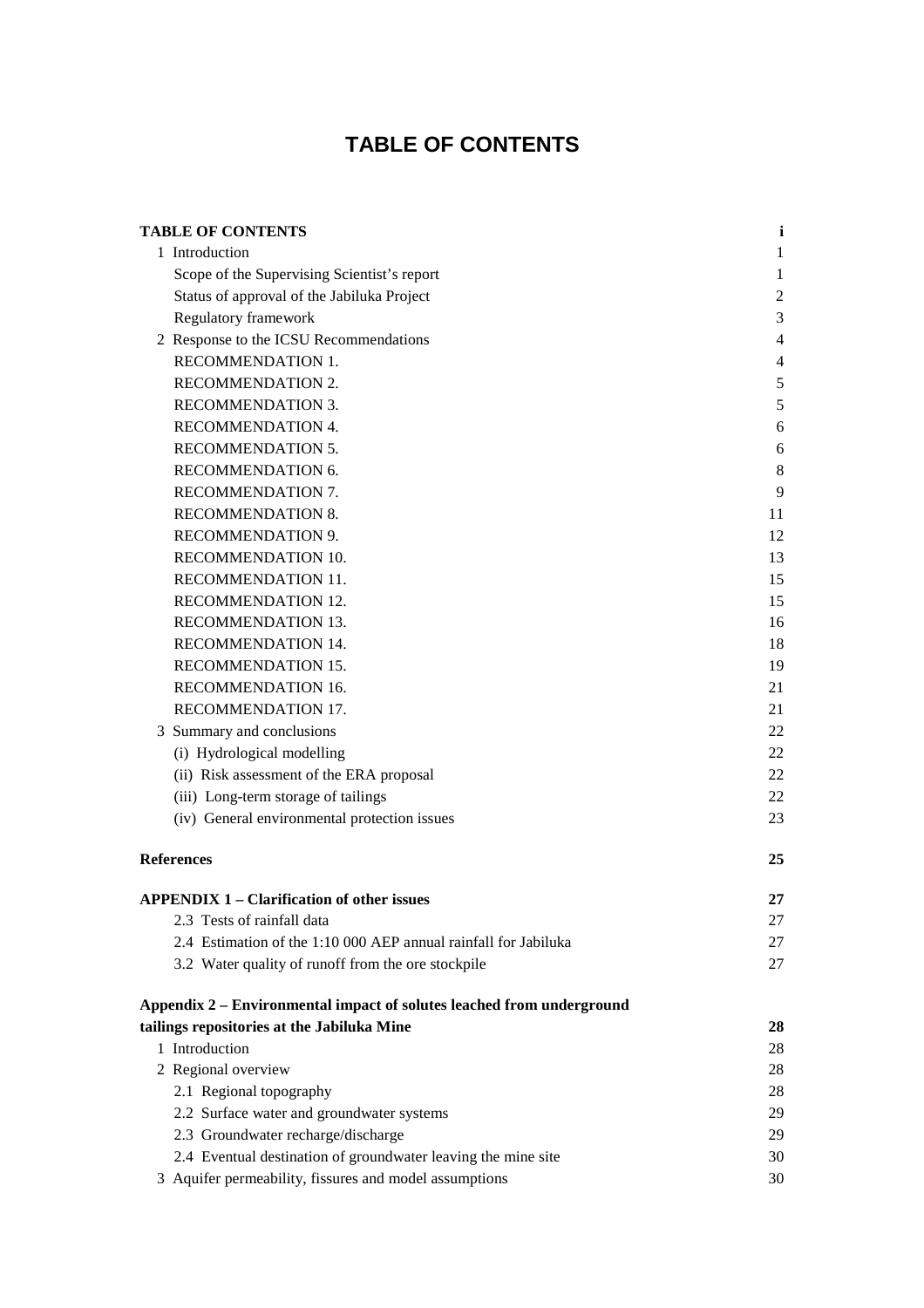| 3.1 Site visit                                                                               | 30 |
|----------------------------------------------------------------------------------------------|----|
| 4 Long term dispersal of contaminants                                                        | 31 |
| 4.1 Background                                                                               | 31 |
| 4.2 Dispersal and dilution mechanisms                                                        | 31 |
| 4.3 Additional modelling results for uranium                                                 | 32 |
| 4.4 Additional modelling results for radium 226                                              | 32 |
| 5 Other relevant groundwater studies                                                         | 33 |
| 5.1 Completed studies                                                                        | 33 |
| 5.2 Current and future groundwater studies                                                   | 33 |
| 5.3 Other observations                                                                       | 34 |
| 6 Discussion                                                                                 | 34 |
| 6.1 Additional modelling results                                                             | 34 |
| 6.2 Environmental impact of uranium leached from the underground repositories                | 34 |
| 6.3 Environmental impact of sulphate leached from the repositories                           | 36 |
| 7 Conclusions                                                                                | 36 |
| References                                                                                   | 38 |
| Appendix 3 – Potential effects of the Jabiluka Mine upon the biodiversity of Kakadu          |    |
| <b>National Park</b>                                                                         | 46 |
| 1 Impacts upon terrestrial biota arising as a consequence of the haul road                   | 46 |
| 2 Impacts upon aquatic biota occurring in streams downstream of the mine site and haul road  | 47 |
| 2.1 General description of the creeks potentially affected by the Jabiluka mine              | 47 |
| 2.2 General ecology of the creeks potentially affected by the Jabiluka mine                  | 47 |
| Dry season                                                                                   | 47 |
| Wet season                                                                                   | 48 |
| 2.3 Potential effects of the Jabiluka mine upon the biodiversity of Kakadu National Park     | 49 |
| Organisms at risk from water-borne contaminants arising from Jabiluka<br>1.                  | 49 |
| 2.<br>Design of the haul road                                                                | 49 |
| 3.<br>Potential effects of the Jabiluka mine upon the biodiversity of Kakadu National Park50 |    |
| Conclusions                                                                                  | 51 |
| References                                                                                   | 52 |
| Appendix $4 - A$ landscape scale analysis of the potential impacts of the Jabiluka Mine      | 54 |
| Background                                                                                   | 54 |
| Surface water chemistry                                                                      | 55 |
| Sediment budgets                                                                             | 56 |
| Ground water                                                                                 | 57 |
| Aquatic ecosystems                                                                           | 58 |
| Terrestrial ecology                                                                          | 59 |
| Conclusions                                                                                  | 59 |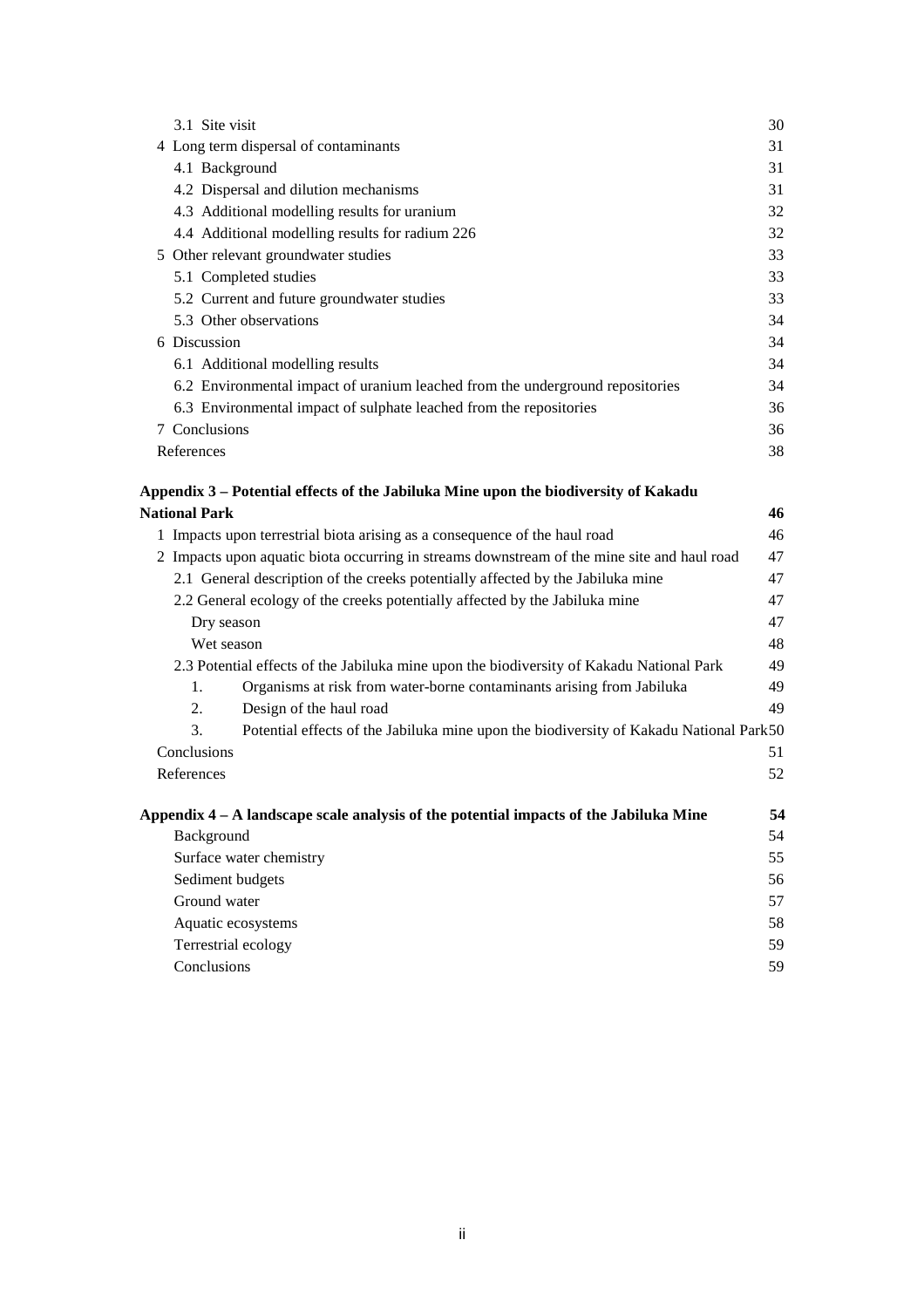## **RESPONSE TO THE ICSU REVIEW OF THE SUPERVISING SCIENTIST'S REPORT TO THE WORLD HERITAGE COMMITTEE**

### **1 Introduction**

The Supervising Scientist recognises the review by the ICSU panel of his report to the World Heritage Committee on the Jabiluka project (referred to in this response as 'the Report') as a thorough and independent review of the issues raised in the Report. In preparing this response, staff of the Supervising Scientist had the benefit of several discussions with the Chair of the ICSU panel, Professor Brian Wilkinson. These discussions were aimed at clarifying the views expressed by the ICSU panel and ensuring that, in his response, the Supervising Scientist addressed the various issues raised in a manner that would be expected to meet the expectations of members of the panel.

The approach adopted in this response is to concentrate, in the main text, on responding to the recommendations of the ICSU panel. Where the response required is lengthy, a summary is provided in the main text and a more complete response is provided in an appendix. In addition to the issues raised in the context of the recommendations, the panel raised a number of other issues in the main text of its review. Clarification of these remaining issues is provided in an appendix.

The ICSU panel referred to lack of information on some specific issues in the Supervising Scientist's report. In several of these cases, the issue was one that was raised in chapter 7 of the Report. These issues are addressed in this response. However, a description of the scope of the Supervising Scientist's report is presented below to explain why the issue was not fully addressed in the Report.

In other cases, eg climate change, it is important to be aware of the regulatory regime under which mining in the Alligator Rivers Region is carried out. Without such knowledge it is understandable why the ICSU panel expressed some reservation about the approach adopted by the Supervising Scientist. For this reason a brief description of the regime, particularly the adoption of ongoing review, is given below before the specific recommendations of the panel are addressed.

### **Scope of the Supervising Scientist's report**

The scope of the Supervising Scientist's report was determined by the decision of the Committee in Kyoto and the clarification sought by the Supervising Scientist from the Chair of the Committee. This is described in section 2.4 of the Report. The Supervising Scientist was concerned that there had to be agreement, prior to commencement of the preparation of his report, on those issues that required 'a full review' (as stated the decision of the Committee) so that 'there would be no misunderstanding at a later date'.

Thus, the issues that were addressed in detail in the Supervising Scientist's report were those specified, in agreement with the Chair of the Committee, on page 19 of the Report; they are assessed in chapters 3–6 of the Report.

The Chair of the Committee also proposed that the Supervising Scientist could address any other issue that the Supervising Scientist believed would be necessary for the Committee to determine whether or not the threats identified by the Mission continue to persist. In the Report, the Supervising Scientist assessed what some of these issues might be and provided what was described as clarification of the issues but not what could be described as a 'full review'.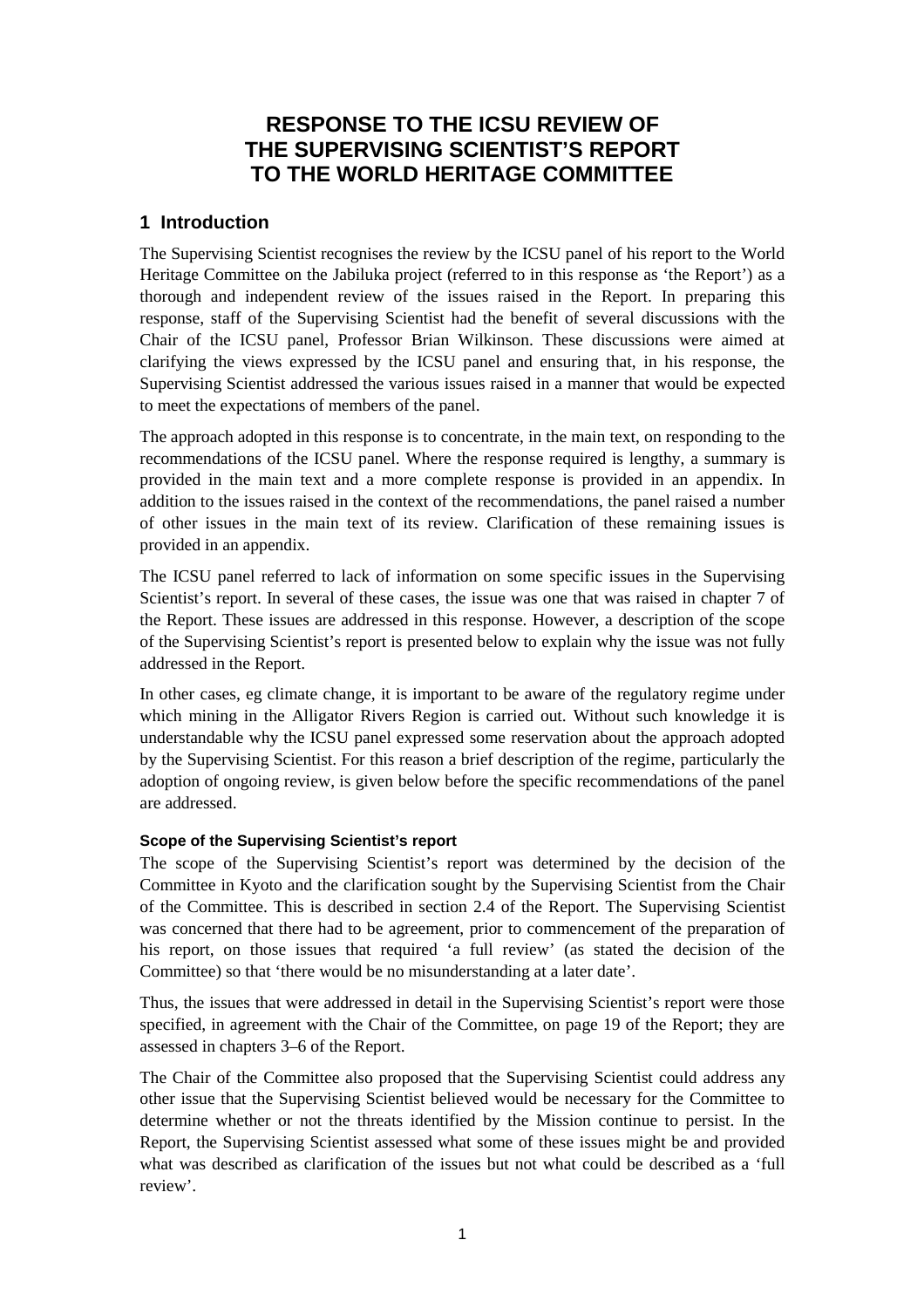This point was again made in the Conclusion chapter as follows:

*It must be emphasised that this report does not purport to be a complete environmental impact assessment of the Jabiluka project. There are many environmental protection issues related to the development of Jabiluka that were not raised in the Mission's report or in the decision of the World Heritage Committee. These broader issues have already been addressed in the environmental impact assessment process to which the Jabiluka project was subjected and are covered by the requirements that the Commonwealth Government imposed in granting its approval for the project to proceed.*

In particular, issues before the World Heritage Committee refer only to the values of the World Heritage Property. Thus, possible environmental impact within the Jabiluka lease area, provided such impact does not have the potential to affect the Park, is not considered in the Supervising Scientist's report and is not, in his view, an appropriate issue for assessment by the ICSU panel. Such issues were considered by the Australian Government in the EIS/PER process and the Government reached its conclusions on them in making its decision.

### **Status of approval of the Jabiluka Project**

It is important to note that, in the granting of approval to Energy Resources of Australia (ERA) for the Jabiluka Project, the Commonwealth Government made the approval subject to a number of requirements with which compliance will be required before construction of the mill at Jabiluka or mining of the orebody can commence. Approval for mill construction or for mining of the orebody has not yet been given. Such approvals will be given by the Northern Territory Government only if the Northern Territory Minister and the Supervising Scientist are satisfied that full compliance with these requirements has been achieved.

Some of the requirements are pertinent to the issues raised by the ICSU panel in its review of the Supervising Scientist's report. These include the following (see Environment Australia 1998):

- ERA must prepare an amended proposal under which 100% of tailings are placed back underground in the mine void.
- ERA must ensure that there will be no significant release of contaminants to the environment, through physical or chemical means, for at least 10 000 years.
	- Note that this requirement arose from consideration of dispersal of contaminants in tailings in the Environmental Assessment Report of Environment Australia.
- ERA must submit an analysis of options for the management of runoff from the waste rock stockpiles in a manner that will ensure that there is no significant impact on Swift Creek from suspended solids as measured at or near the exit of the lease.
- ERA is to conduct an assessment of the chemical composition of waste rock in stockpiles and the rate of its weathering and should amend the operational management plan, if necessary, to address the results of this assessment.

ERA has not yet completed its amended proposal nor has it submitted its analysis of groundwater dispersion of solutes from tailings repositories or its management plans for the waste rock dumps. Thus, the Supervising Scientist is not in a position to provide definitive assessment of these issues. The approach adopted by the Supervising Scientist, both during the environmental assessment process and in the preparation of the Report to the World Heritage Committee, was to carry out sufficient analyses to enable a conclusion to be reached on the likelihood of significant impact on the natural World Heritage values of Kakadu National Park and on the availability of management tools to reduce any possible impact to an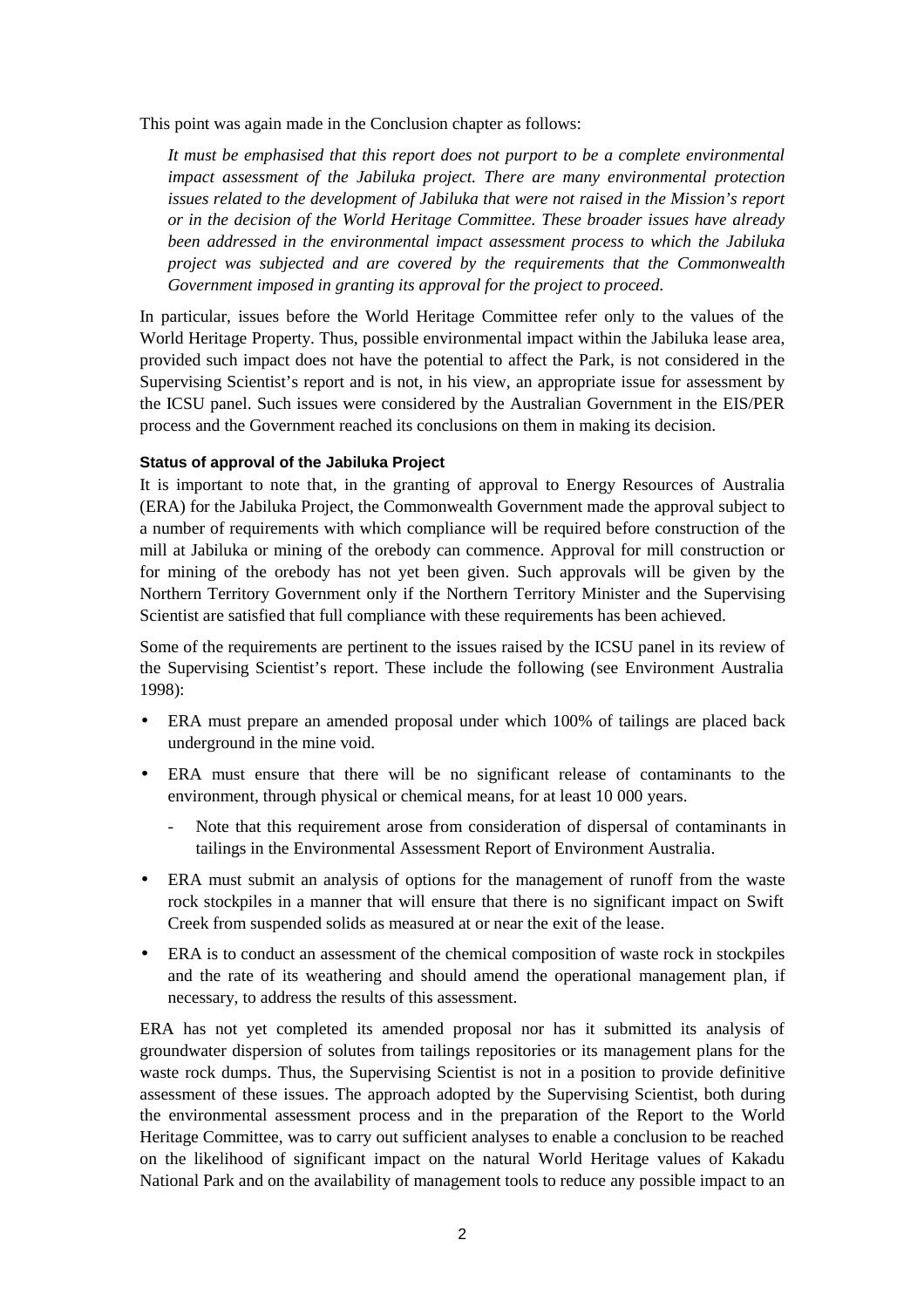acceptable level. The final assessment of these issues will be made when the proponent submits its detailed proposals.

### **Regulatory framework**

The regulatory framework that applies to mining in the Alligator Rivers Region is briefly mentioned in the Report and, to a slightly greater extent, in Attachment A to the Report. However, no great detail was presented to the reader. In the light of some of the ICSU panel comments it is appropriate to provide some information on this framework.

In Attachment A, Johnston and Needham (1999) specified the audit/supervisory functions of the Supervising Scientist as:

- Review of, and provision of advice on, all applications to the Northern Territory Government for the introduction of new procedures or changes in mining operations,
- Review of all environmental data and reports related to environmental protection aspects of uranium mining,
- The conduct of Environmental Performance Reviews of mining operations which focus on environmental outcomes and continual improvement,
- Participation in technical committees which consider in detail practices and procedures for the protection of the environment, and
- Ensuring a high level of information exchange between stakeholder groups through management of the Alligator Rivers Region Advisory Committee.

It is probably useful to expand on these functions a little. The Environmental Performance Reviews are held six monthly and, as stated, they focus on continual improvement. In addition to general environmental performance, a particular topic (such as water management) is chosen for each review and the issues associated with that topic are examined. In parallel with the EPRs are the Minesite Technical Committee meetings. Again, these are held at least every six months for each mine and the committee members (the Supervising Scientist, the Northern Territory Department of Mines and Energy, the Northern Land Council and the mine operator ERA) assess all current issues related to the environmental regulation of the mine. Sub-committees are usually established to examine issues of complexity, particularly those associated with any new proposal.

It is within this framework that continual assessment of performance in environmental protection is assessed and approval for new actions is given. For example, the performance of the water management system at Ranger is under continuous review and the same would be true of Jabiluka. Thus, the Minesite Technical Committee will examine, throughout the life of the project, the adequacy with which the Environmental Requirements specified by the Commonwealth Government are being met. Issues such as climate change will be subject to periodic review and, if upward trends in rainfall are observed and deemed to be significant enough to demand the provision of additional storage capacity to meet the agreed specifications on exceedence probability, the mine operator would be required to provide this additional capacity.

An example of this approach is water management at the Ranger Mine. This was formally reviewed about five years after operations at the mine began and a report (Supervising Scientist 1986) was submitted to the Commonwealth Minister for the Environment that took into account actual rainfall and evaporation measurements experienced at the minesite, observed runoff coefficients etc. On the basis of this report, the mining company was required to increase the storage capacity of Retention Pond No 2 at the Ranger Mine.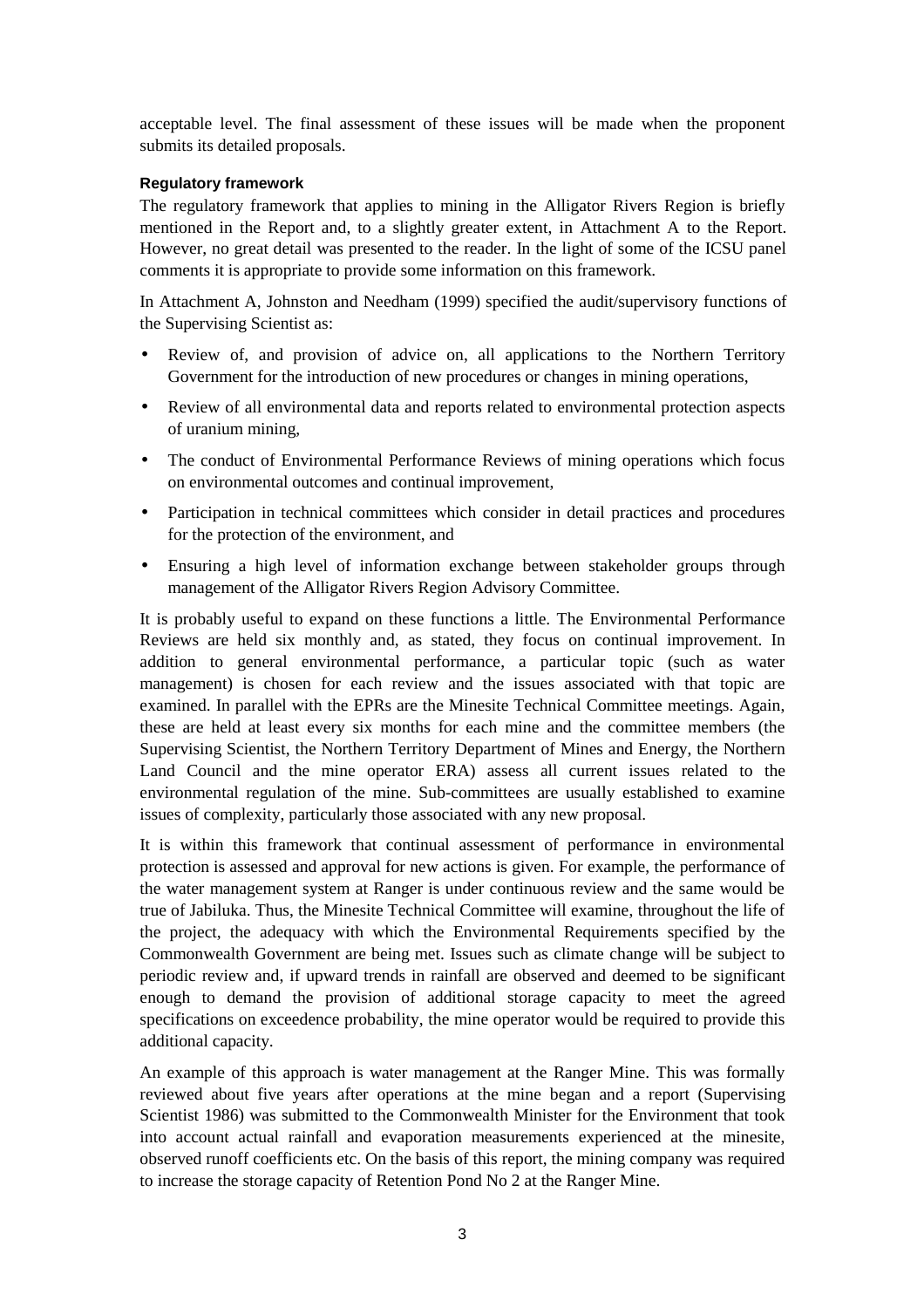Thus, the regulatory framework specifically allows for the fact that calculations carried out at the EIS stage may not prove to be entirely accurate and has the power to require alterations of the mine design to take into account experience obtained during operation. It is worth noting that, in addition to the mine operator and the regulator, the Minesite Technical Committee membership includes the Supervising Scientist and the representatives of the Traditional Owners of the land on which the mine is being constructed.

The main point being stressed here is that the mine design approved following the EIS process will not only be improved at the detailed design stage but will be subject to continuous review and improvement throughout the life of the mine.

### **2 Response to the ICSU Recommendations**

The Independent Science Panel (ISP) has made a number of recommendations on the proposed mining of uranium at Jabiluka. The Supervising Scientist's response to the individual recommendations is given below.

### **RECOMMENDATION 1.**

*Because the rainfall measurements at Oenpelli may be underestimated due to wind effects etc and in view of the crucial importance of the rainfall record in terms of the design of retention pond capacity, the rainfall record should be increased by 5% unless there is any evidence to the contrary. The hydrological analysis, including the stochastically generated data, should be repeated using this enhanced rainfall data (2.2).*

The Supervising Scientist has referred this issue to the Australian Bureau of Meteorology for comment.

The Bureau of Meteorology notes that it has not been its policy to adjust rainfall station measurements upward in an attempt to incorporate the effects of wind on the measurement of rainfall. In addition, the adjustment of recorded rainfall does not constitute standard design procedure in Australia. The degree to which wind affects the accuracy of rainfall measurements depends on the siting of the station, the distance of the recording gauge from the ground (30 cm at Oenpelli), the wind regime etc. Also, wind induced errors in rainfall measurement will be greater in regions of low rainfall intensity than in monsoonal regions such as the Alligator Rivers Region.

The Supervising Scientist also notes that there are already a number of areas in the design of the water management system in which conservatism is inbuilt. For example, the analysis by Chiew and Wang (1999) of the rainfall data generated by their stochastic rainfall model shows that, while good agreement is obtained between the generated distribution and the observed distribution for daily and monthly rainfall, the skewness obtained in the generated annual data is, unlike the observed distribution, significantly positive. This results in the use in the model of much higher rainfall values for extreme rainfall years than one would predict using the observed distribution of annual rainfall. For example, the 1 in 10 000 AEP annual rainfall derived by Chiew and Wang (1999, page 13) is about 10% higher than that obtained by the Bureau of Meteorology (1999, page 5) using the observed distribution of annual rainfall.

It is the view of the Supervising Scientist that care needs to be taken not to incorporate so much conservatism in the hydrological model that the results obtained become quite unrealistic. It is considered that a better approach entails being as realistic as possible in the use of data and modelling methods and then to adopt a conservative design criterion that provides the degree of reassurance that the public requires. Thus, the analyses contained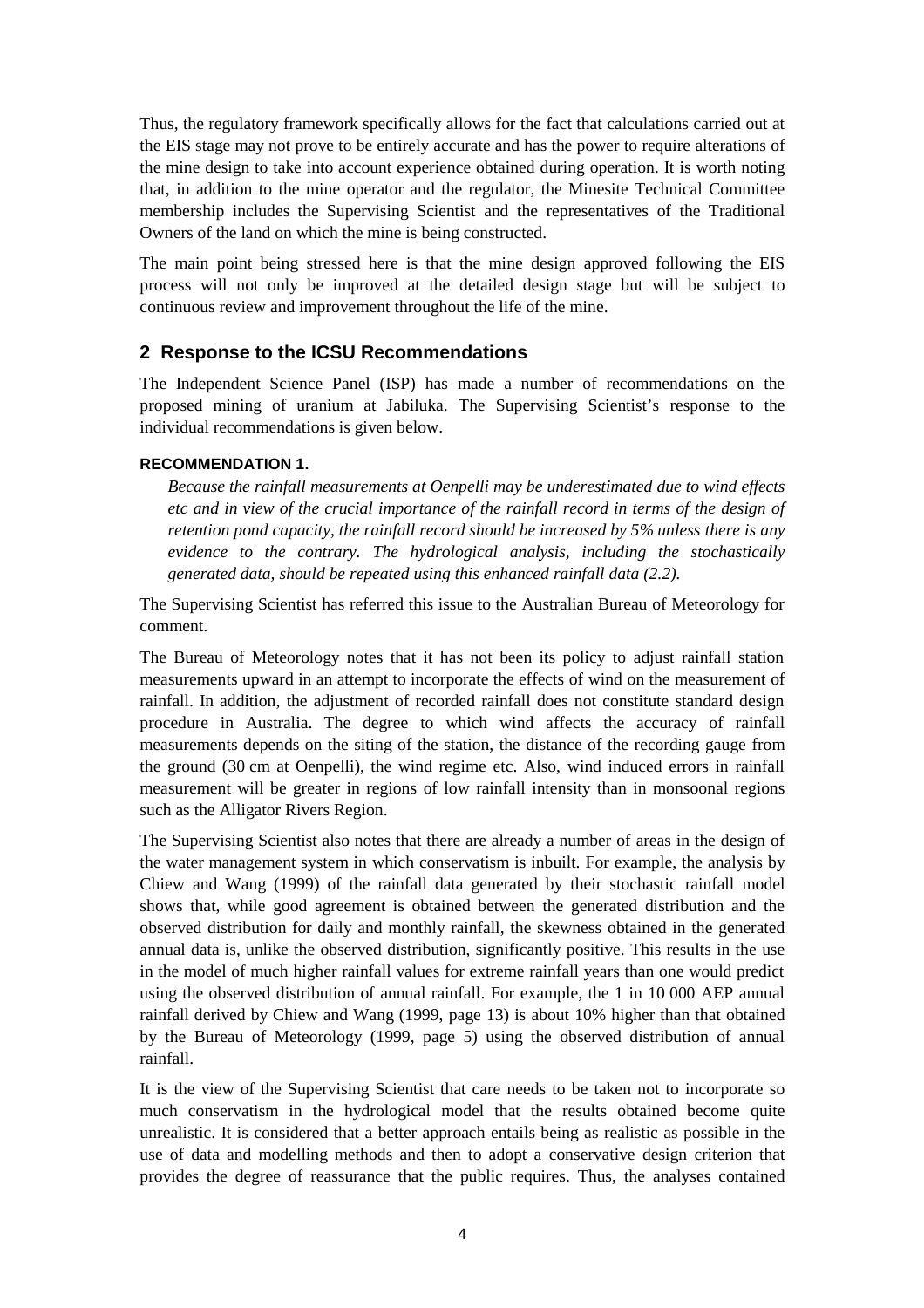within the Supervising Scientist's report and its attachments show that, within the context of the data and modelling methods used, the probability of exceeding the retention pond capacity proposed by ERA is about 1 in 1000 over the 30 year life of the mine. The analyses presented in section 5.3 of the Report indicate that the risks associated with this design are, using conservative values of constituent concentrations, very small. (Issues raised by the panel on this assessment are addressed separately below.) However, to provide the assurance that the public requires for the protection of the World Heritage Property and to take into account possible underestimates in key parameters in the assessment, it may be considered desirable to require a design of the water retention capacity with an exceedence probability of 1 in 10 000 over the life of the mine.

Nevertheless, if after consideration of this issue of the cumulative effect of conservative values, the ICSU panel still recommends increasing the rainfall values, the Supervising Scientist will accept the recommendation.

#### **RECOMMENDATION 2.**

*Rainfall and class A pan evaporation measurements should be commenced at Jabiluka as soon as possible (2.4).*

The Supervising Scientist is able to inform the ICSU panel that rainfall, wind and temperature data have been collected by ERA from one site at Jabiluka since mid-1994 and at a second site from March 1996. Class 'A' pan evaporation has been measured at the mine site since September 1998. Since these records are very short, they were not included in the assessment of the Jabiluka project in the Supervising Scientist's report. In addition, staff of the Supervising Scientist have installed 3 extra weather stations in close proximity to the mine, and a further 3 rainfall stations within the mine catchment.

Data from all of these stations will be assessed at regular intervals by the Minesite Technical Committee and will be used to assess the need for any revision of the water management system during the operation of the mine.

#### **RECOMMENDATION 3.**

*The predictions of climate change from observations and atmospheric models should be kept under review during the life of the mine and the design of the retention pond area should enable the storage to increase to accommodate a predicted increase in runoff should this be necessary (2.9).*

The Supervising Scientist agrees with this recommendation. The Supervising Scientist's position on this issue has apparently, perhaps understandably given the wording used in the text of the Report, been misunderstood by the ICSU panel. The principal issue considered in the Report was whether or not the climate change analysis conducted by Jones et al (1999) required a revision of the hydrological modelling of the Jabiluka water management system carried out by Chiew and Wang (1999). The conclusion of the Report was that such a revision was not justified at the detailed design stage of the project and this conclusion appears to be supported by the panel.

However, the Report did not, as is outlined in the Introduction to this response, provide sufficient detail on the review mechanisms currently in place at Ranger and which will also be applied during the operational phase of the Jabiluka project. It has always been the Supervising Scientist's position that water management practices and infrastructure must be adapted for changed environmental conditions, new knowledge and improved technology so that the highest standards of environmental protection are maintained.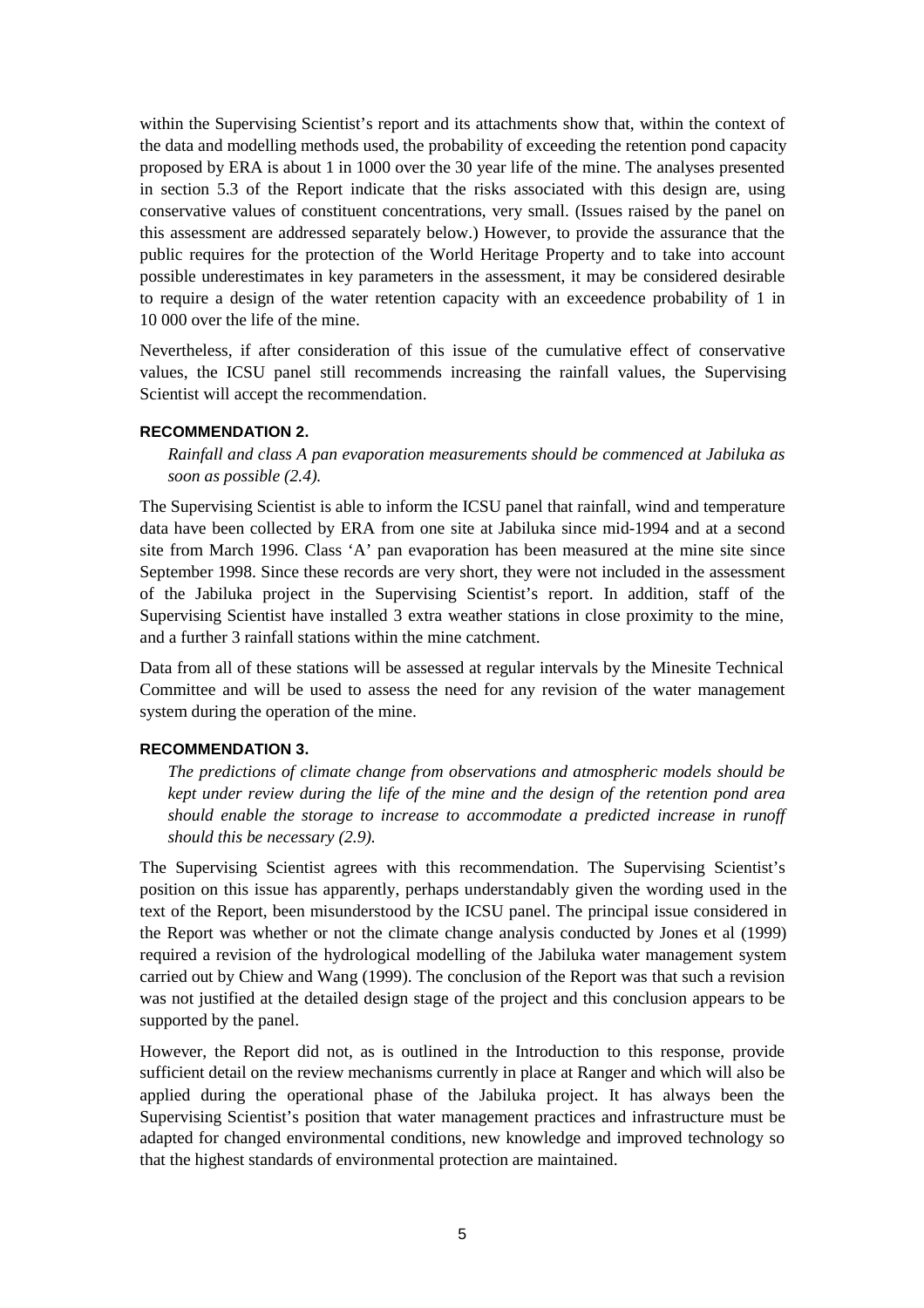As described in the Introduction, the Minesite Technical Committee conducts regular reviews of the water management system at Ranger and will conduct similar reviews of the operation of the Jabiluka mine. Such a review at the Ranger mine about five years after milling commenced resulted in a requirement that ERA increase the water retention capacity at Ranger. Thus, the Supervising Scientist can give a commitment that climate change data and modelling will be kept under regular review during the life of the Jabiluka project and additional storage capacity will be installed if required.

#### **RECOMMENDATION 4.**

*The runoff coefficients used by Chiew & Wang in the runoff modelling should be validated on the basis of hydrological measurements from the Ranger site. The runoff models should be modified if necessary (2.10).*

The review panel has proposed that the runoff coefficients used by Chiew and Wang (1999) should be validated at the Ranger site. The runoff coefficients were, in fact, derived from experience at the Ranger mine.

McQuade (1993) conducted an extensive analysis of the water management system at Ranger. This report included a detailed analysis of the historical rainfall records for the Ranger site, analysis of evaporation from the various retention ponds at Ranger, rainfall – runoff analyses for the catchments of each of these ponds, and the development and application of a Monte Carlo based predictive model for the complete water management system at the mine. The runoff coefficients used by ERA in the EIS and PER were conservative values based upon this experience. Chiew and Wang (1999) adopted these average values from the EIS, but used a soil moisture budgeting procedure, which results in greater runoff during wet periods.

It is, therefore, the Supervising Scientist's assessment that this recommendation has already been fully implemented and that the modelling used in the Report errs on the side of conservatism with respect to rainfall – runoff.

#### **RECOMMENDATION 5.**

*An assurance should be obtained that the uncertainties in relation to water requirements at the mill, effluent disposal routes etc has been adequately dealt with in the design of the water management system. Due to lack of information it is not clear to the Independent Science Panel that this was the case [2.10(a to d)].*

The ISP has requested in section 2.10 further information on four components of the water management system. A diagramatic representation of the water balance figures for the proposed mine facilities is given in figure 1 and a discussion of the four specific issues raised by the panel is given below.

(a) What happens to the  $180\,000\,\mathrm{m}^3/\mathrm{year}$  of water used in the mill?

This water will be used in the milling process, where some will be lost by evaporation and some held in the tailings. Excess water from the tailings dewatering will be returned to the mill process, where it is complemented by water from the retention pond at an annual rate of 180 000  $\mathrm{m}^3/\mathrm{y}$ . The water volumes used in the water budget calculations were based on experience from milling at Ranger.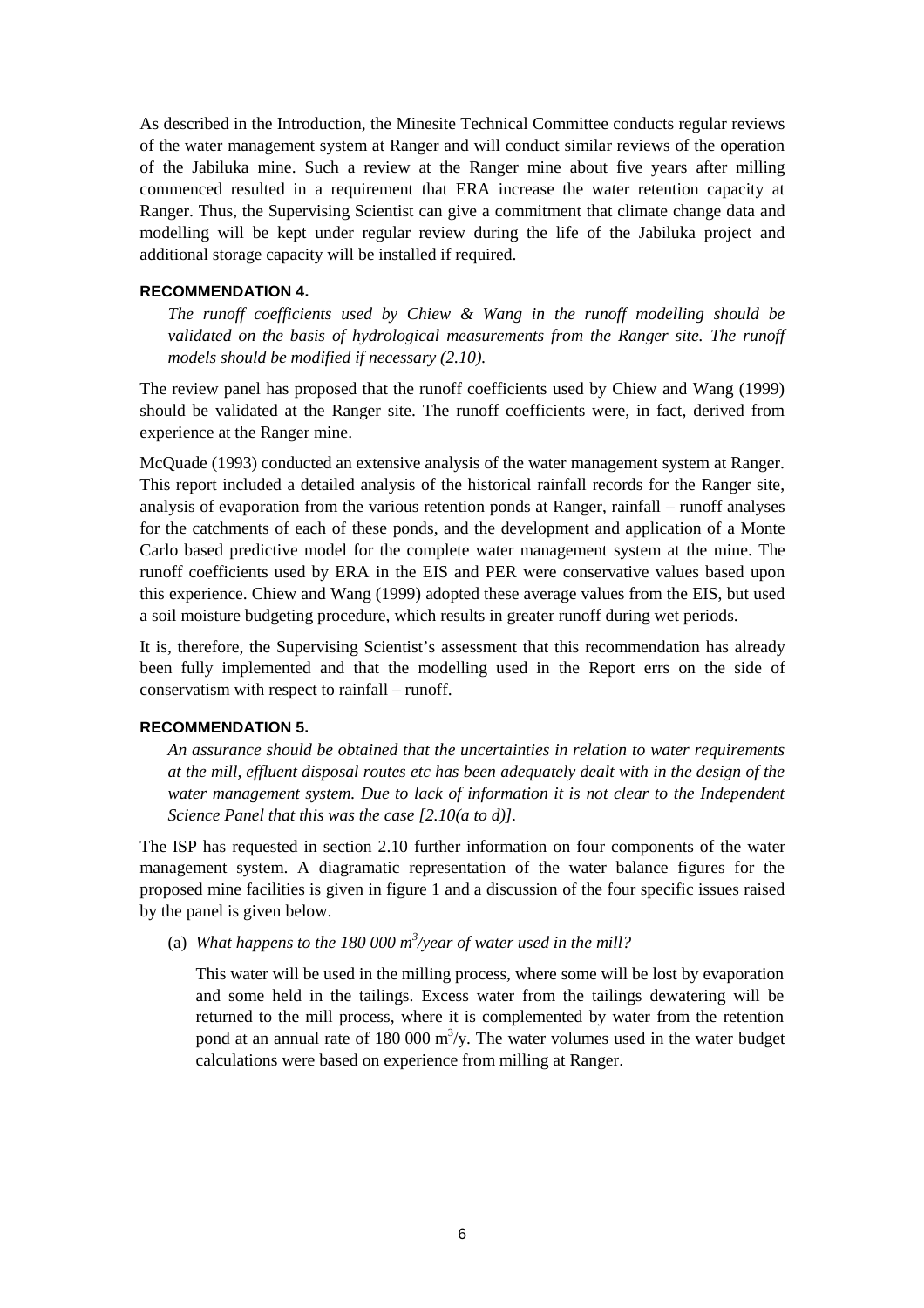

#### (b) *How is the ore wet-down and plant wash water disposed of?*

The ore wet-down water will be applied in a controlled manner to the surface of the ore stockpile and will be subsequently lost through evaporation from the stockpile. Runoff from the stockpile during rainfall events will be returned to the containment pond, as outlined in the Report. The plant wash water volume used in the water budget calculations will all be lost by evaporation (based on experience at Ranger). Wash-down water inadvertently applied in excess of this volume will be returned to the containment pond. Although water volumes used for these purposes will be small, they have been included in the water budget calculations.

(c) *What is the quantity of groundwater inflow into the mine and how is it disposed of?*

The groundwater inflow into the mine has been estimated at 73 000 m3/year in the Jabiluka PER. The intention of the mine operator is that this water would be pumped to the retention pond. This annual water volume has been added to the water budget calculations undertaken by Chiew and Wang for the design of the retention pond (see table 2.1 of Chiew & Wang 1999).

Since the publication of the PER and completion of the Supervising Scientist's report, the mine decline and shaft has progressed some 1600 m underground and has passed through both the sandstone and schist aquifers. It is now apparent that groundwater inflows are lower than expected in the PER and EIS and that the estimate of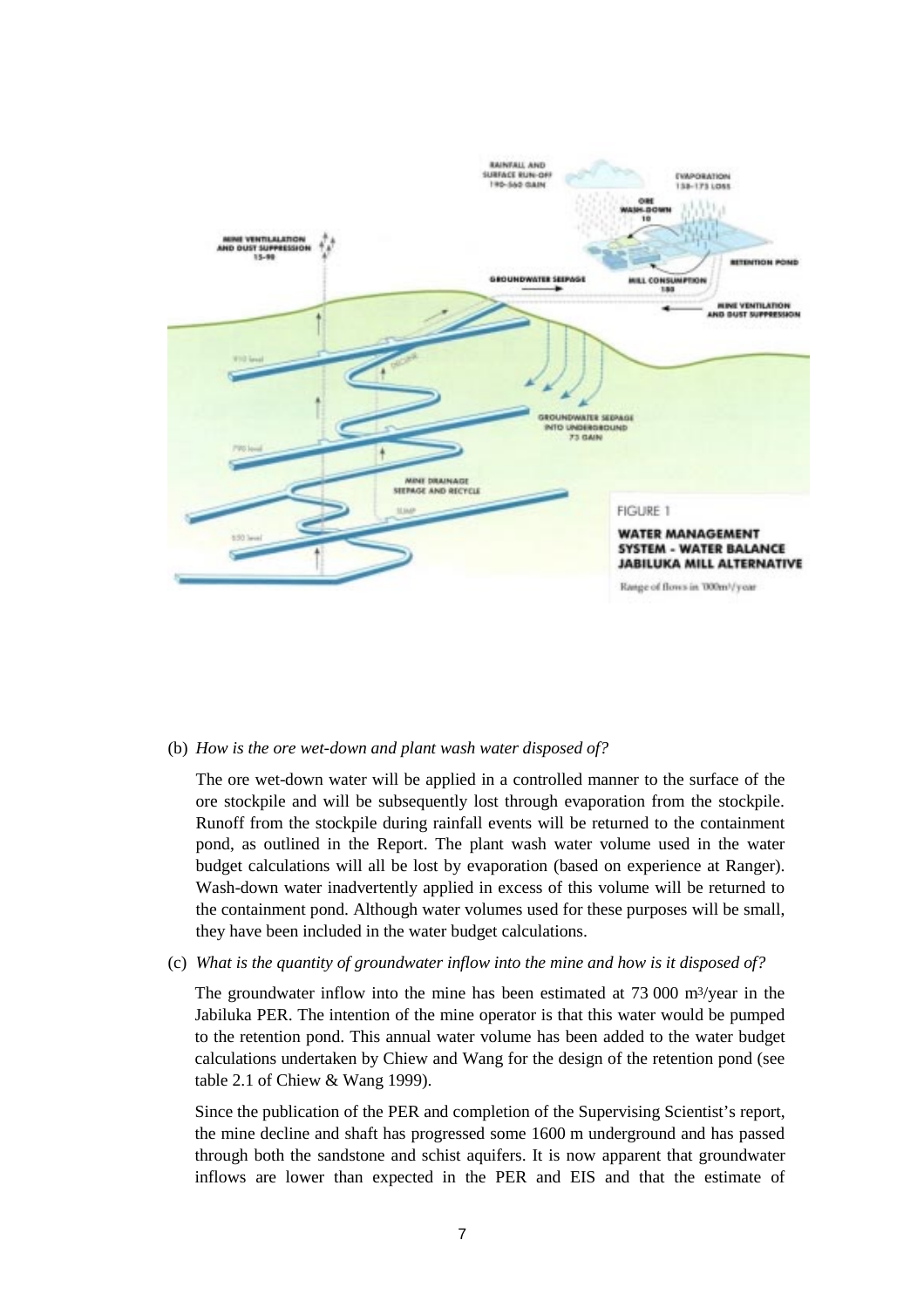73 000 m3/year for groundwater inflow may be an overestimate. Revised estimates of groundwater inflow will be used in the detailed design of the water management system.

(d) *Have any simulations of the type reported in the RCS been carried out at the Ranger mine? If so, they could provide some insight into runoff co-efficients, evaporation rates etc for the Jabiluka mine.*

As described in the response to Recommendation 4, detailed analyses of rainfall, runoff coefficients and evaporation have been carried out for the Ranger mine and Monte Carlo based modelling methods have been applied to the water management system at Ranger (McQuade 1993).

The Monte Carlo calculations, unlike those described by Chiew and Wang, were carried out on a monthly basis rather than on a daily basis. However, the sensitivity analysis carried out by Chiew and Wang (page 19, section 5.3) demonstrated that the effect on required storage volume arising from the use of a monthly period rather than a daily period should be less than 2%.

As advised under Recommendation 4, these analyses provided the information from which the runoff coefficients for Jabiluka were deduced. In addition, these analyses provided the basis for the review by Hatton (1997) of evaporation rates at the Ranger mine, work that was reviewed by Chiew and Wang (1999) in their assessment of the pan factors that should be used in hydrological modelling at Jabiluka.

In summary, the estimates of water consumption in the mill, loss of water in the ore wetdown and plant wash-down processes, runoff coefficients and pond evaporation have been based upon experience at the Ranger mine and uncertainties in these estimates are considered to be relatively small. Estimates of groundwater ingress into the mine, and hence into the water management system, were always expected to be improved once the decline had been constructed and these estimates will be revised at the detailed design stage to take into account observations made on groundwater flows into the decline. In addition, the Supervising Scientist can provide an assurance that, in common with all other aspects of the mine management, there will be ongoing review of these issues during the operational stage of the mine and amendments will be made to the water management system, if required, to ensure that environmental protection objectives continue to be met.

### **RECOMMENDATION 6.**

*Justification for the use of the Ranger 'Public Exposure Radiation Model' at Jabiluka is required. A risk assessment based on the chemical toxicity of uranium is needed with particular reference to (a) soil ingestion, and (b) dust inhalation (3.3).*

The approach adopted by the Supervising Scientist in the preparation of his Report to the World Heritage Committee was:

- (a) apply the Ranger radiological model in the first instance to obtain initial estimates of the radiological risks involved,
- (b) if the results obtained indicated radiation exposure rates comparable with the public dose limit, develop a model specific to Jabiluka,
- (c) if the results obtained indicate radiation exposure rates that are small compared to the public dose limit, use these in the assessment and develop a Jabiluka specific model at a later stage.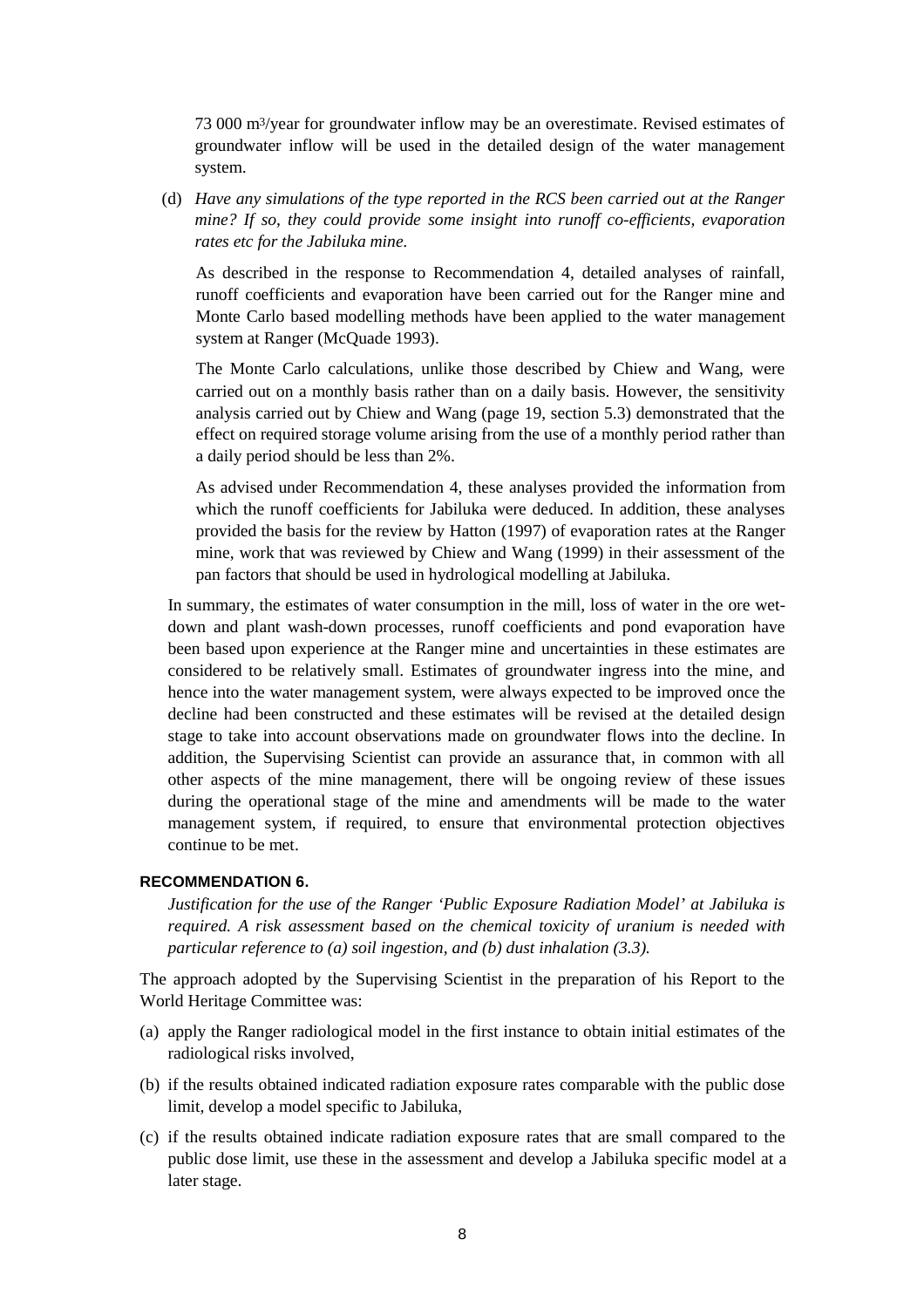This approach was adopted because the hydrological regime was known to be sufficiently similar to the Ranger situation that it would provide a useful first approximation, the traditional diet is the same for both cases, and because the assumptions used in the Ranger model were known to include a significant degree of conservatism, particularly for 'one-off' exposures.

The results obtained using the Ranger model indicated that the maximum radiation exposure expected over the 30 year life of the mine (with a probability of occurrence of about 1 in 100 000 000) would be about one tenth of the annual dose limit for members of the public. That is, the predicted maximum exposure was calculated to be about  $1/300<sup>th</sup>$  of the permissible exposure over the life of the mine. In these circumstances, it was considered unnecessary to extend the model to the specific case of Jabiluka although it was intended that a specific model would be developed for Jabiluka.

Since the submission of the Supervising Scientist's report, a specific Jabiluka model has been developed (Martin 1999). The principal difference between the Ranger and Jabiluka models lies in the hydrological component. In the latter case, a conservative approach has been adopted in which the discharged loads of radionuclides are converted to water concentrations using only the small volume of water contained within the small backwater swamp (area 4.5 km2) into which Swift Creek flows just north of Jabiluka. Similarly, a conservative assumption is made that 20% of the entire annual food consumption of members of the critical group is derived from traditional hunting and fishing in this area. The conservative values of transfer coefficients (particularly that of radium in freshwater mussels) has been retained in the calculations. The results obtained are similar to those presented in the Report. Hence, the conclusions drawn by the Supervising Scientist in his Report to the World Heritage Committee are supported by the Jabiluka specific model.

The assessment given in Martin (1999) includes effects arising from the chemical toxicity of uranium through drinking water ingestion, soil ingestion and dust inhalation. The analysis shows that these effects are negligible.

### **RECOMMENDATION 7.**

*The effects of biological recycling of contaminated material in the aquatic ecosystem should be investigated (3.4).*

Section 3.4 of the ICSU response expresses reservations about the approach adopted by the Supervising Scientist in assessing ecological risk associated with the discharge of water from the water management system at Jabiluka under extreme weather conditions or following catastrophic failure of the retention pond embankment. The panel questions the reliance on single species toxicological data as a means of assessing impact on the whole aquatic ecosystem and notes that there is a need to assess the likelihood of longer term impact arising from biotic and abiotic recycling.

The first point to note is that the use of the phrase 'surrogates for the whole ecosystem' in the Supervising Scientist's report was a poor choice of wording. A better choice would have been 'surrogates for all aquatic animals directly exposed to the chemical constituents of the effluent'. That is, the issue being addressed was direct chemical exposure in the water column during passage of the mine derived water through the natural water course.

In this limited context, the Supervising Scientist believes that the analysis procedure used is entirely justified. This confidence is based upon the extensive program of toxicological research and testing that has been conducted in the region and which was briefly described in the Report. The specific measurements referred to in the Report were conducted following a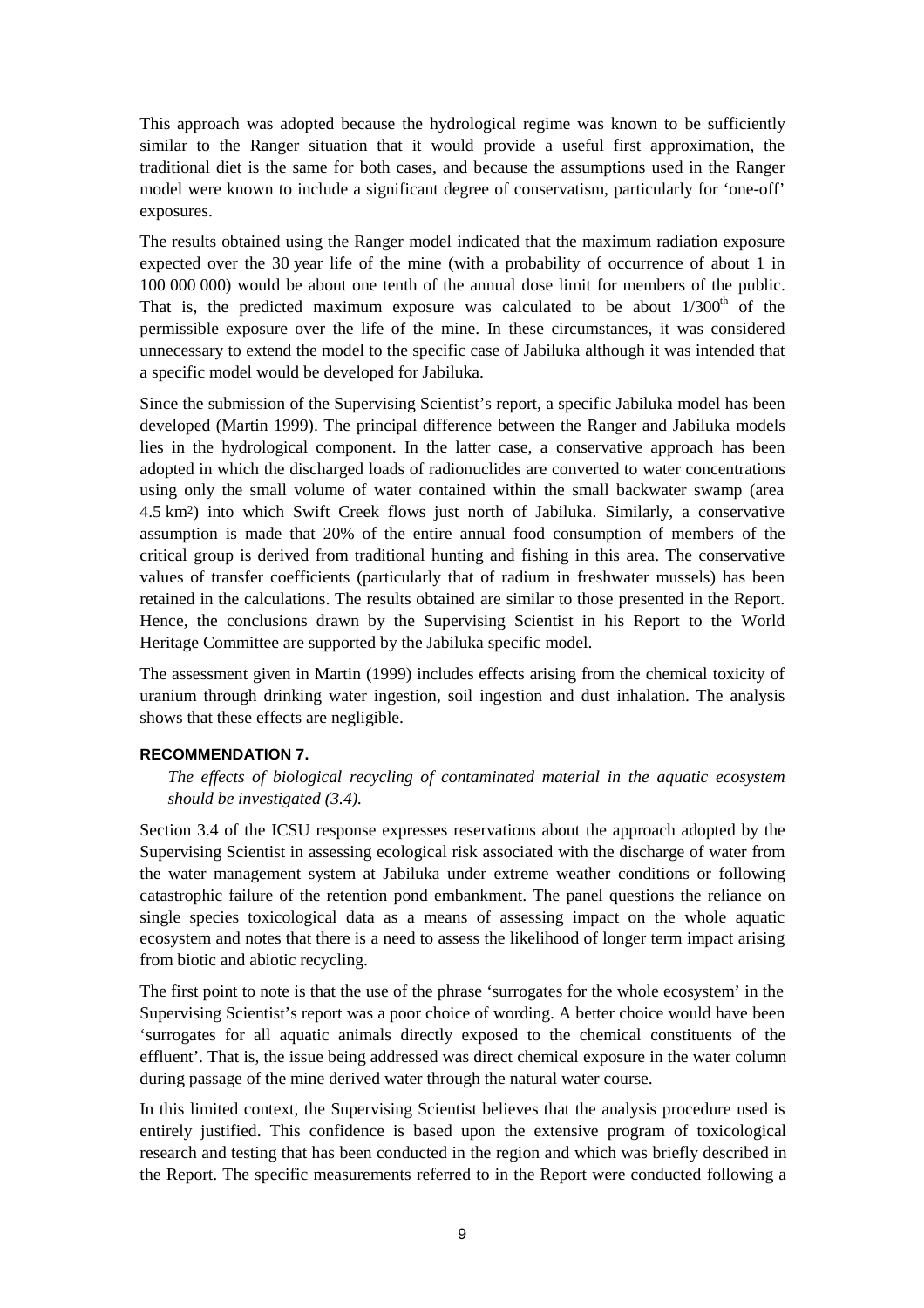program in which 19 different local native species of aquatic animals and plants were investigated to establish their suitability for incorporation in an ecotoxicological testing program. From this initial screening, 8 species were chosen for the detailed development of testing protocols using a range of sensitive endpoints and using the actual waters in the retention ponds at the Ranger mine, an excellent analogue for Jabiluka. Eventually three species were adopted in the routine program on the basis of their sensitivity of response to exposure to waters in the retention ponds at the Ranger mine and suitability with respect to rearing and captive husbandry. The results quoted in the Report were the lowest NOEC and LOEC obtained in tests in which the exposure to uranium took place while the animals were living in waters collected from the Magela Creek system and a factor of safety has been applied to the data. These procedures are in accordance with risk assessment procedures recommended by the USEPA (USEPA 1998) and have been adopted in recommendations for risk assessment of Ramsar wetlands.

The longer term impact arising from biotic and abiotic recycling was not specifically addressed in the Report because our early analysis of these issues for the Ranger mine indicated that direct chemical exposure was the dominant risk associated with release of waters from the mine. This assessment was based upon a comparison of the loads of metals, including uranium, that could be discharged from the mine with the loads that are present naturally in the sediments of the Magela floodplain and are recycled annually by the vegetation on the floodplain. These early analyses can also be used in the current assessment of Jabiluka.

The ecosystems of interest in this assessment are those associated with:

- (i) Swift Creek, immediately downstream from the mine,
- (ii) A small swamp area into which Swift Creek flows, and
- (iii) The Magela floodplain beyond the swamp.

Swift Creek is a high-energy environment containing coarse sandy sediments of low organic content. Only very coarse material is deposited in the creek bed and no significant deposition of material would be expected within the Swift Creek ecosystem during the discharge of waters from the mine site under the conditions considered in the Report. This is similar to the environment in Magela Creek for the first 12 km downstream of the Ranger mine. In Magela Creek, no contaminant build up in sediments has been observed.

As discussed in the Report, there is a probability of about 1 in 100 000 that about 200 000 m<sup>3</sup> of water could be discharged from the Jabiluka mine site in an extreme Wet season in which the annual rainfall gives rise to runoff in the mine catchment that exceeds the pond volume proposed by ERA in the PER. This discharge would occur in a period of time near the end of the Wet season during which flow would be continuous from the mine through Swift Creek, through the swamp and through the Magela floodplain to the East Alligator River. The specified volume of water from the mine would, under the conservative assumptions given in the Report, contain about 160 kg of uranium.

If one makes the conservative assumption that all of the uranium contained in the water from the mine is deposited uniformly on the Magela floodplain north of Swift Creek, about 100 km2, this would give rise to an increase in the concentration of uranium in the top 0.05 m of the floodplain sediment of about 0.3%. This is clearly a negligible increase and it can be concluded that any recycling of the mine related uranium would be a very small component of natural processes, taking into account the relative mobility of uranium in these different environmental circumstances.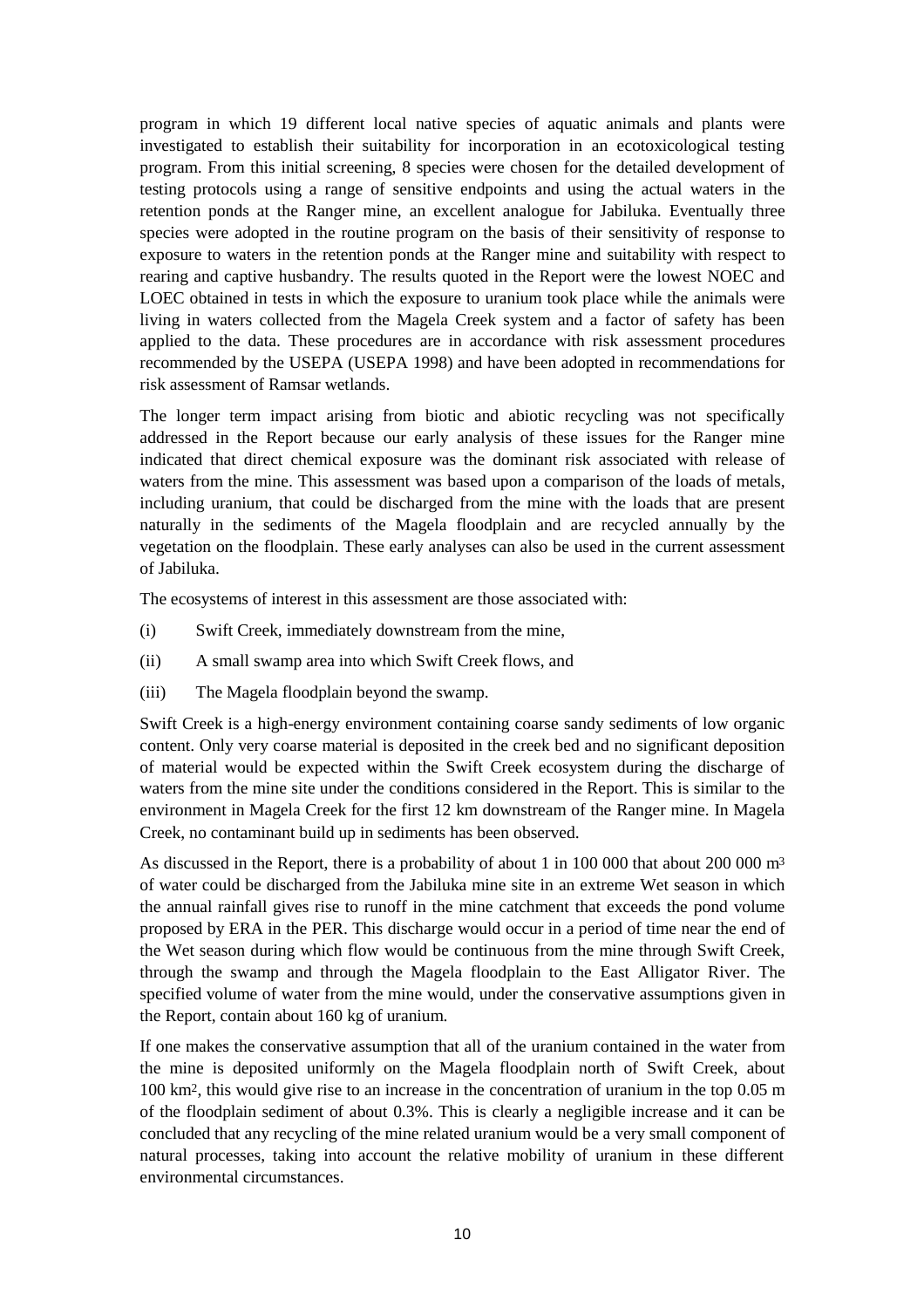Another useful comparison is with the quantity of uranium that is recycled naturally in the vegetation of the floodplain. From an extensive study (Finlayson et al 1986) of the seasonal variation in floodplain vegetation communities and measurements of metal and nutrient concentrations in leaf litter from the dominant species of *Melaleuca* and of aquatic grasses, estimates were made of the quantity of each of these constituents that is recycled in the leaf litter and detritus of the Magela floodplain each year due to natural processes. For uranium this was found to be about 800 kg, about five times the quantity of uranium that would be discharged from the Jabiluka mine in the extreme scenario considered in the Report. Again, the conclusion is that biotic recycling of mine related uranium will not give rise to significant environmental impact.

If one considers an even more conservative scenario in which all of the uranium released from the mine site in an extreme Wet season is contained within the swamp just north of Swift Creek and is deposited in the sediments of the swamp, the increase in uranium concentrations in the sediments of the swamp would be about 10% giving rise to a total concentration of about 7 mg/kg; ie the increase will be  $\langle 1 \rangle$  1 mg/kg. This increase is still small compared to the natural concentration and significant effects due to recycling of the mine related uranium would not be expected.

In addition, we have information from recent experimental work at *eriss* (Peck, in press) to develop sediment toxicity tests for the Alligator Rivers Region that provides further reassurance on the likely effects arising from uranium that is deposited in sediments of the region. No effects were observed in animals exposed to sediment containing up to 5000 mg/kg uranium, the highest concentration tested. This concentration, at which no adverse effects were observed, is almost 1000 times higher than the predicted total concentration of uranium in the sediments of the swamp region assuming that all uranium released from the mine is deposited in this region. The same aquatic animals were far more sensitive when exposed to uranium present in water only (eg 72 h LC50 of 37 mg/L and LC5 (equivalent to the NOEC) of 20 mg/L, water pH of 6). These experimental results conform with others worldwide regarding the relative sensitivities of biota to contaminants in water and in sediment.

In conclusion, it is acknowledged that the longer term impact arising from biotic and abiotic recycling was not specifically addressed in the Report because our early analysis of these issues for the Ranger mine indicated that direct chemical exposure in the water was the dominant risk associated with release of waters from the mine. The information presented above indicates that the same conclusion can be reached for discharge of waters from Jabiluka because the total quantity of uranium released into the aquatic ecosystem downstream from the mine would be small compared to that present naturally in the sediments and would be small compared to the quantity that is recycled annually in vegetative litter and detritus on the floodplain.

### **RECOMMENDATION 8.**

*The design of the retention pond system should include consideration of the partitioning of the storage volume so as to reduce the risk of the total water volume being discharged should an embankment fail (3.5).*

This recommendation essentially repeats the recommendation of the Supervising Scientist given on page 70 of the Report but reinforces it by pointing out that its implementation will provide an additional level of environmental protection should embankment failure occur for any reason. The recommendation will be implemented.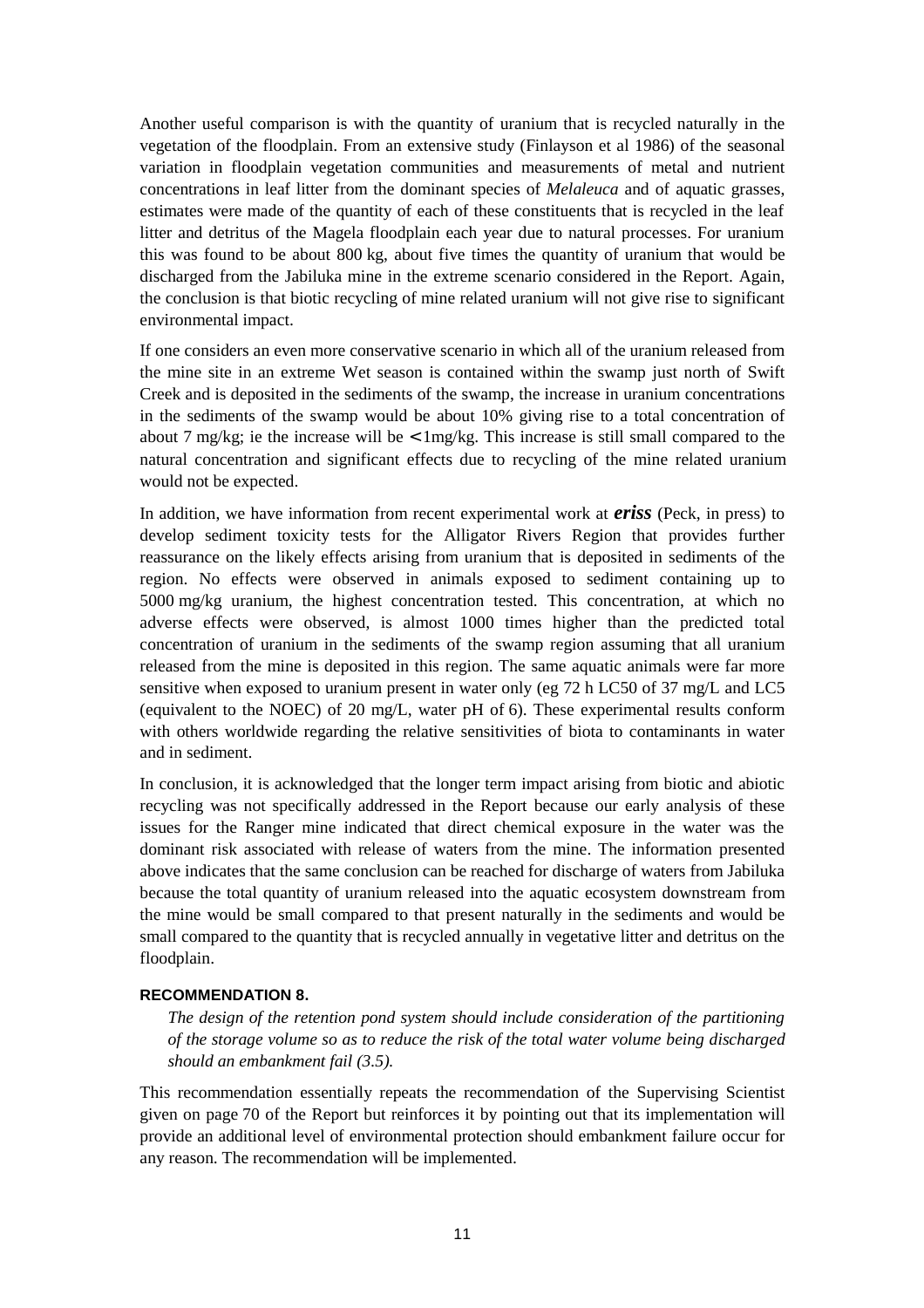#### **RECOMMENDATION 9.**

*Isotope measurements should be used to determine the age of groundwater and surface water base flow as a means of assessing flow rates and bulk permeabilities in the aquifers. Comparisons should be made between these values and those already available from borehole tests and if necessary additional groundwater modelling should be undertaken using the new data (4.2);*

[Note that, in addressing Recommendations 9, 10, 11 and 12, reference will be made to information contained in Appendix 2 in which groundwater issues are addressed more extensively.]

This recommendation arises from the discussion in section 4.2 of the text of the ICSU review in which it is acknowledged that the permeabilities derived from bore hole pump tests should be acceptable for rocks of the type described in the Report. However, the ICSU panel notes that confirmation of the flow rates and permeabilities from other techniques would be valuable and suggest that isotope measurements, eg O18 and deuterium ratios, could be used to obtain this confirmation. Hence, the primary thrust of the recommendation appears to be that other available data, such as groundwater age data, should be used to provide confirmation of the flow rates and permeabilities used in the modelling of Kalf and Dudgeon (1999).

Some groundwater dating has been conducted in the region from the Ranger Mine to just west and south of the Jabiluka site (AAEC 1982). (For information on this work see Appendix 2.) This work was conducted as part of an extended research program on analogue sites for high level waste repositories, and sites that were investigated in the Alligator Rivers Region were the Ranger, Koongarra and Nabarlek orebodies. [Note: these sites were considered to be analogues for waste repositories; they were not being considered as possible actual repositories.] In this program, groundwaters were analysed for tritium, deuterium, carbon-14, lead-210, radium and thorium. The work was carried out in order to establish the rate of movement of uranium away from the Jabiluka and Ranger orebodies, both of which lie in the Cahill Formation schist.

The groundwater was dated as being modern near the Ranger mine and about 4000 to 5000 years old just south-west of Jabiluka, about 15 km to the north of Ranger with the age increasing the more northerly the sampling location. A travel time of approximately 500 years per kilometre was derived by AAEC from these data. This result is comparable with the median result obtained by Kalf and Dudgeon (1999) in the Report and indicates that the extreme values adopted in the Kalf and Dudgeon report are highly improbable.

Further assessment of the appropriateness of the permeabilities used by Kalf and Dudgeon (1999) is now available from observations of groundwater inflow into the Jabiluka mine decline. The decline is approximately 6 m by 6 m in area and is 1150 m in length. With constructed headings and footwall drives the total length of tunnel is now approximately 1600 m, with about 550 m in the schist aquifer and about 1050 m in the Kombolgie Sandstone. The decline passes through the unconformity between the sandstone and the schist.

Hydrologically the shaft approximates a very large sloping borehole and flow into the shaft represents a very long duration pumping test resulting in a fully dewatered borehole. The shaft intersects a large number of fractures, over an extensive area of sandstone and schist, and enables sampling which could only otherwise be achieved through an extremely large number of conventionally constructed boreholes.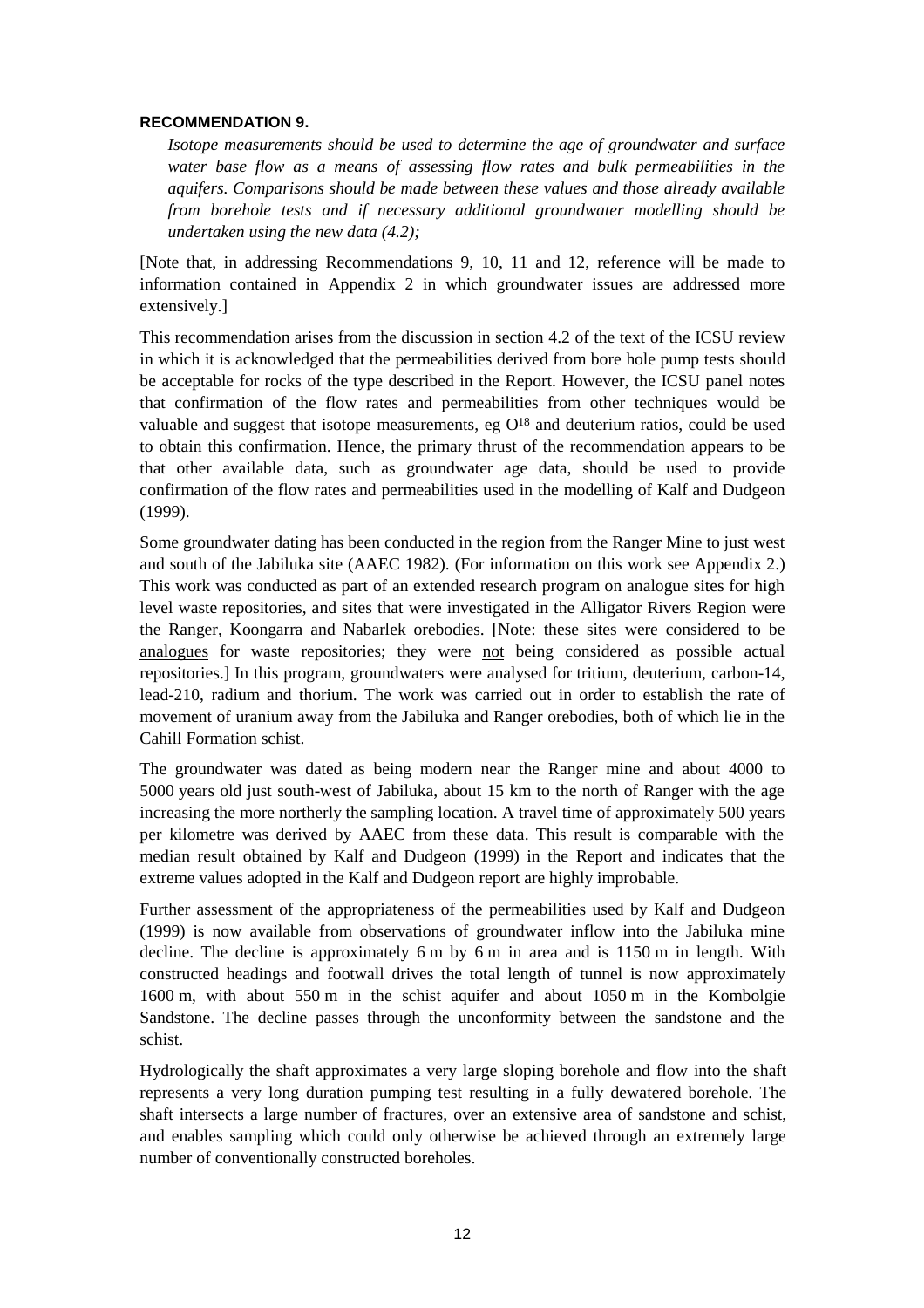A recent inspection of the decline and tunnels led to the following observations and conclusions:

- The total flow of groundwater into the shaft is significantly lower than was predicted by ERA in the EIS and the PER confirming that the values of permeability of both the sandstone and schist aquifers used by Kalf and Dudgeon (1999) are appropriate and conservative.
- Observation bores constructed in the weathered sandstone above the shaft show no significant hydrologic response to the construction of the decline. This is indicative of the very low permeability in the underlying Kombolgie Sandstone.
- From a comparison of flow rates at specific locations in the shaft observed in January and June 1999, it is clear that a significant portion of flow arises from drainage from water storage voids. Total flow in the shaft is therefore larger than that which would result from aquifer permeability alone.
- The unconformity between the sandstone and schist was dry.

These observations confirm that the values of permeability adopted by Kalf and Dudgeon (1999) were reasonable and conservative. In addition the lack of spring flows from the sandstone suggests that this aquifer does not contain major fissures. Evidence from these two sources supports the conclusion that no major fissure system exists which could invalidate flow calculations undertaken by Kalf and Dudgeon.

It is the view of the Supervising Scientist that this recommendation is satisfied by the provision of the above information.

### **RECOMMENDATION 10.**

*The results of the Monte Carlo simulations from the groundwater models should be presented as cumulative probability plots (4.2).*

In general, the Supervising Scientist agrees that the use of cumulative probability plots is a valuable way of presenting the results of Monte Carlo simulations because this method fits naturally into procedures for quantitative risk assessment. In the present case, the risk that needs to be assessed is the probability of harm to the surface water aquatic environment in the wetlands of Kakadu National Park arising from the dispersion of tailings constituents in groundwater.

As was stated in the Report (section 6.4), to carry out such an assessment would require the extension of the analysis of groundwater dispersion to the quantitative prediction, using Monte Carlo analysis methods, of the concentrations of solutes in the waters of the Magela floodplain and the probability with which these concentrations will occur. While it would be possible to estimate, with a reasonably high degree of reliability, concentrations of solutes in the deep aquifer at relatively short distances from the tailings repositories, the small upward gradient of flow and the strong absorption mechanisms in the soils of the floodplain imply that any surface expression of tailings derived constituents will be extremely small and it will be difficult to attribute a probability to its occurrence.

For this reason, it was decided that the most appropriate way of presenting the results was to plot the variation of the predicted median concentration of solutes versus distance from the tailings repository and to indicate in the text the extreme values obtained in the analysis for distances moved by the solutes.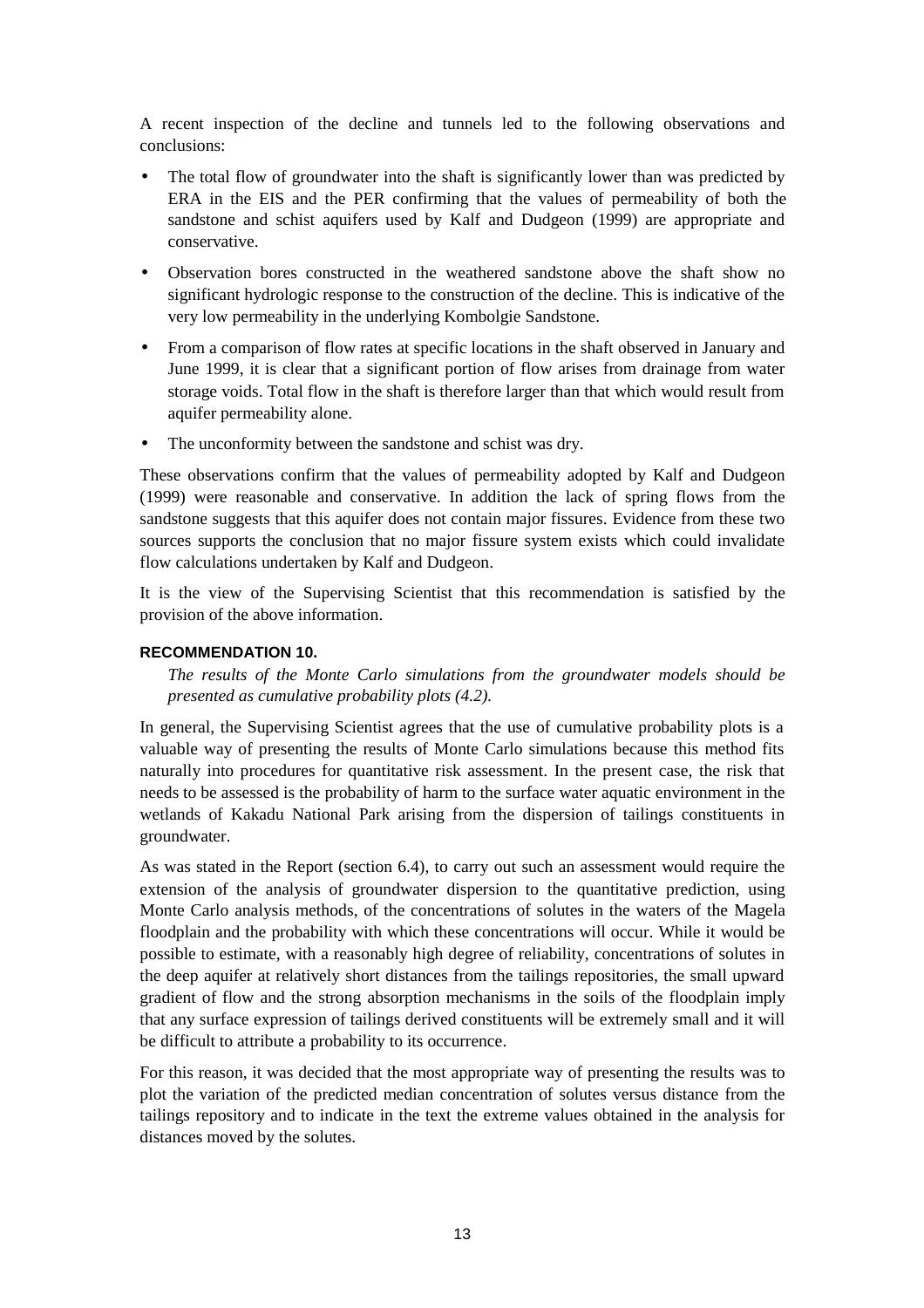In response, however, to the ICSU panel recommendation, the uranium data have been reanalysed to enable their presentation in the form of cumulative probability distributions. The data are presented in figure 2 for dispersal both east and west of the tailings repositories. These data indicate that there is a 95% probability that uranium will not travel more than 58 m east of the silos in the sandstone aquifer after 1000 years or 540 m west of the mine void in the schist aquifer.



**Figure 2** Cumulative probability distributions for the movement of uranium from the silos in an easterly direction (upper graph) and from the mine void in a westerly direction (lower graph)

These estimates are considered conservative upper limits for a number of reasons. The probability distribution assumed by Kalf and Dudgeon for the model variables (permeabilities, velocities etc) was a uniform distribution, not a normal distribution as stated in the ICSU panel report. If a normal or log-normal distribution were assumed, the 95% estimates would be much smaller than given above. Also, the groundwater velocities and absorption coefficients assumed in the model are considered to be conservative. For example, the data in Appendix 2 derived from radionuclide dating of groundwater indicate that travel times in the schist aquifer are more consistent with the median value derived by Kalf and Dudgeon than the extreme values used in their report.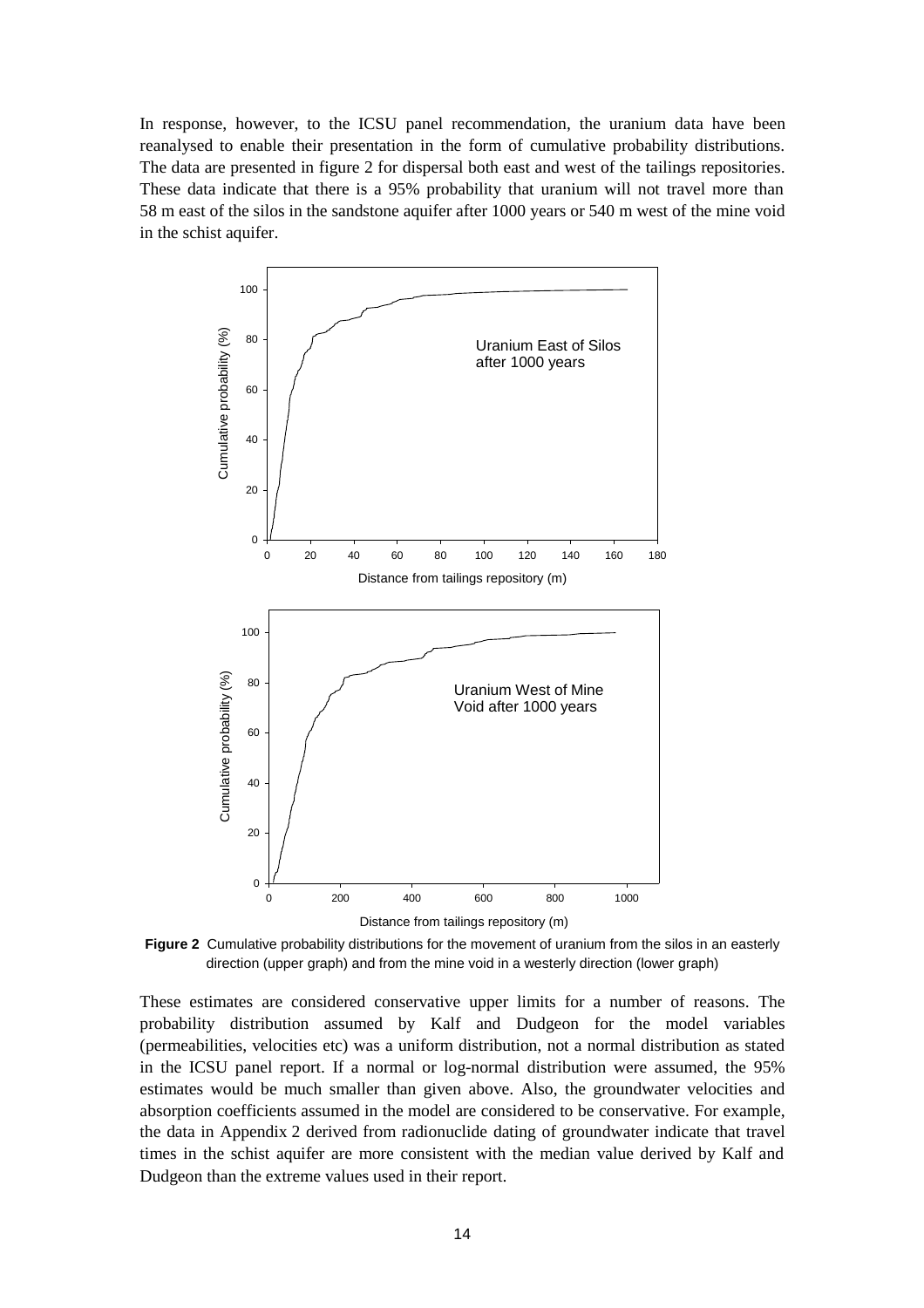#### **RECOMMENDATION 11.**

*Three-dimensional groundwater models should be run once new information is available on the tailing/cement/water/rock interaction studies. The models should be extended to encompass regional groundwater flow and to identify its contribution to surface waters (4.4).*

As noted in the Introduction, there is a requirement on ERA to prepare an amended proposal under which 100% of tailings are placed back underground in the mine void. In preparing this proposal ERA is required to address a number of issues that were raised in the environmental impact assessment report prepared by Environment Australia on the Jabiluka Mill Alternative. These include assessment of the geochemical issues raised by the ICSU panel in section 4.4 of its report concerning interactions between tailings, cement, water and host rock. Many of these issues were identified in a report by the University of New South Wales (Waite et al 1998) that was commissioned by Environment Australia as part of the assessment of the Jabiluka PER.

In response to this requirement, ERA is undertaking a research program on the geochemical issues. In addition, it has commissioned an international consulting company to carry out solute transport modelling using a three dimensional groundwater model and incorporating the results of the geochemical research program.

Nevertheless, while the geochemical studies and the three dimensional modelling have yet to be completed, there is little doubt that the concentrations of tailings derived solutes will remain very low in surface waters compared to their naturally occurring concentrations. This is discussed further under Recommendation 12. As stated above, approval for construction of the mill and mining of the orebody will not be given until these studies are completed.

### **RECOMMENDATION 12.**

*The contaminant transport groundwater modelling studies should be extended to 10 000 year runs (4.2).*

As noted in the Introduction, there is a requirement that ERA needs to ensure that there will be no significant release of contaminants to the environment from the tailings for at least 10 000 years. Thus, the modelling referred to under Recommendation 11 will need to be on a 10 000 year time scale and the Supervising Scientist will need to be satisfied that there will be no significant impact on the environment over that time scale before approval to proceed with the construction of the mill and the mining of ore at Jabiluka. Hence the Supervising Scientist fully accepts this recommendation.

The full analysis of groundwater dispersion in three dimensions and over 10 000 years will not be available for some time. However, the Supervising Scientist has extended the analyses presented in his Report to 10 000 years. The details are discussed in Appendix 2 and are summarised below.

For radium, the use of a constant source term over a period of 10 000 years is justified because 226Ra will be supported by its highly immobile radioactive parent 230Th which has a radioactive halflife of about 80 000 years. For this reason Kalf and Dudgeon (1999) have been able to extend their calculations to 10 000 years and the results are given in Appendix 2. The results show that the median value for the maximum distance travelled by radium from the tailings repositories is about 50 m east in the sandstone and 400 m west in the schists. At these distances the radium concentration arising from the tailings is much lower than the naturally occurring concentration.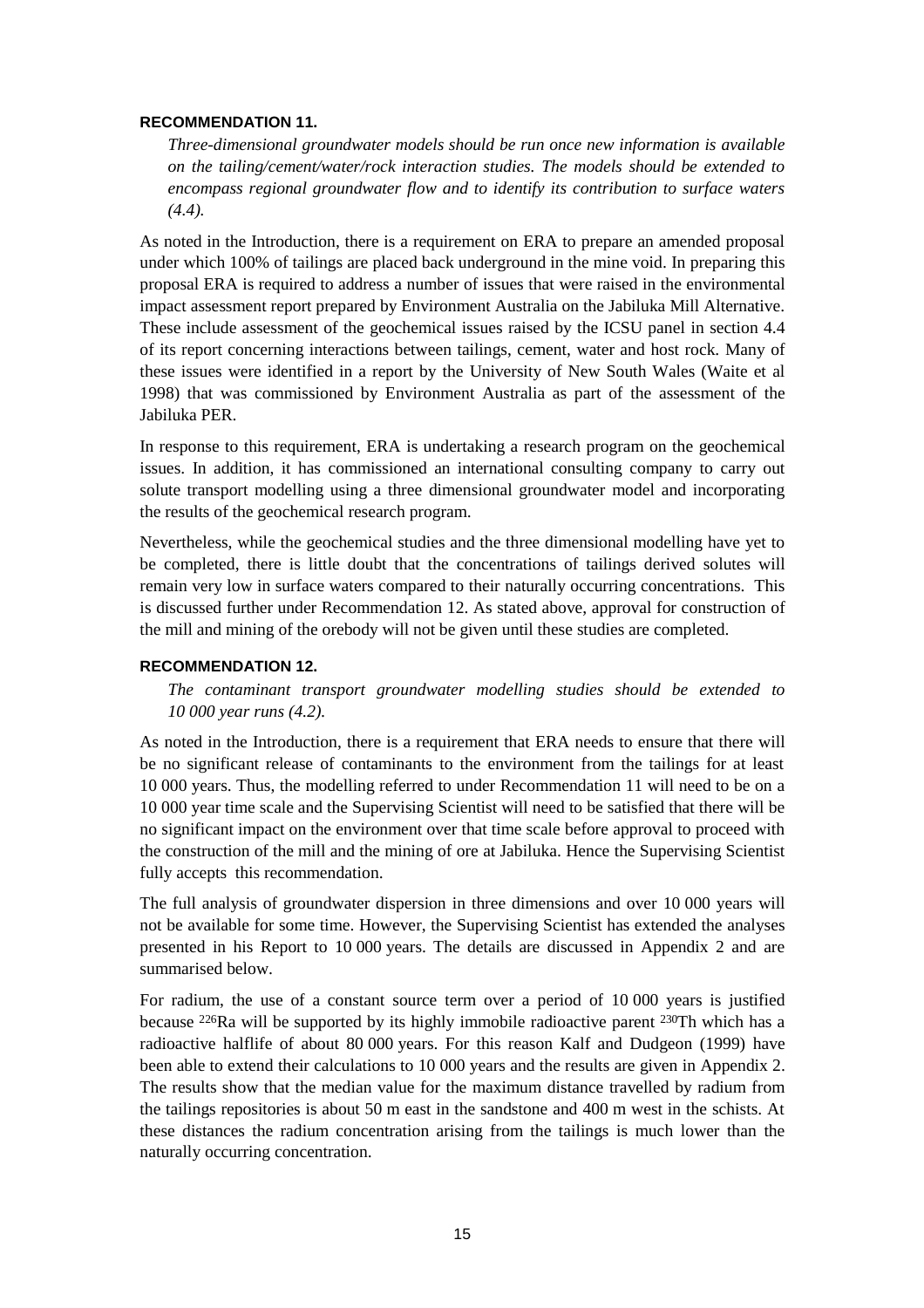As stated above, it is necessary to take into account the finite leaching of the source when estimating the transport of uranium over a period of 10 000 years. Kalf and Dudgeon have rerun the 3-dimensional numerical model for the source over 10 000 years to determine the effect of leaching. Using the worst case scenario for permeability of the source, it was found that about 60% of the total uranium mass still remains in the source after 10,000 years. These calculations will soon be extended to include the Monte Carlo analysis of dispersion in the aquifers. However, the source result alone provides important information that can be used to assess the significance of uranium transport.

The total amount of uranium that will be contained in the tailings is about 3800 tonnes. The above worst case leaching result implies that about 40% of the mass will be leached from the source over 10 000 years. Assuming approximately linear leaching, this implies that the amount of uranium moving into the environment will be about 150 kg per year. Kalf and Dudgeon estimate that only a fraction of 1% of the water from the deep aquifer would enter floodplain waters. Even if we assume that up to 10% of the groundwater enters the surface waters the quantity of uranium entering the system from the tailings, about 15 kg, will be small compared to the quantities that are recycled naturally in the system.

For example, the total amount of uranium that is recycled annually in the leaf litter from trees and the detritus of aquatic grasses in the Magela floodplain is about 800 kg per annum (Finlayson et al 1986). About 5000 tonnes of sediment containing uranium at a concentration of about 6 mg/kg is deposited on the surface of the floodplain each year (Wasson 1992) providing an annual input of about 30 kg of uranium each year. The water budget of the Magela floodplain provides an additional 100 kg per year through the system. Thus, placed in the context of the ecosystem of Magela floodplain, the contribution of uranium dispersed from tailings will be small compared to the natural budget of uranium in the wetlands of the Magela floodplain.

If the estimate of the uranium load entering the floodplain annually is coverted into water concentrations using the annual flow of the Magela system, the resultant increase in water concentration is about 0.014 µg/L. This would increase the water concentration by about 20% to a total of about 0.1 µg/L. This is very low compared to the safe concentrations derived from toxicological data on local biota.

Similar calculations will be required for sulphate. Nevertheless, the fundamental point made in the Report is that the concentrations of sulphate in the natural waters of the Magela floodplain are high, in the range 1500–7000 mg/L. These arise from the acid – sulphate soils of the floodplain. Thus, a dilution of only a factor of three is required, if a component of tailings derived groundwater reaches the surface aquifer, to ensure that sulphate remains within the range of natural concentrations. Given the rates of groundwater movement, such a dilution will be readily available from surface water recharge each year in the monsoon season.

In summary, it is recognised that more extensive groundwater modelling is required before final approval of the Jabiluka project is given and that this modelling needs to be extended to 10 000 years. Nevertheless, the existing modelling demonstrates that the wetlands of Kakadu will not be threatened as a result of transport of contaminants from the tailings repositories, even on a time scale of 10 000 years.

### **RECOMMENDATION 13.**

*The proposals to contain the sediments from the waste rock stockpile should be examined in relation to potential impacts on the aquatic ecosystem (5.3).*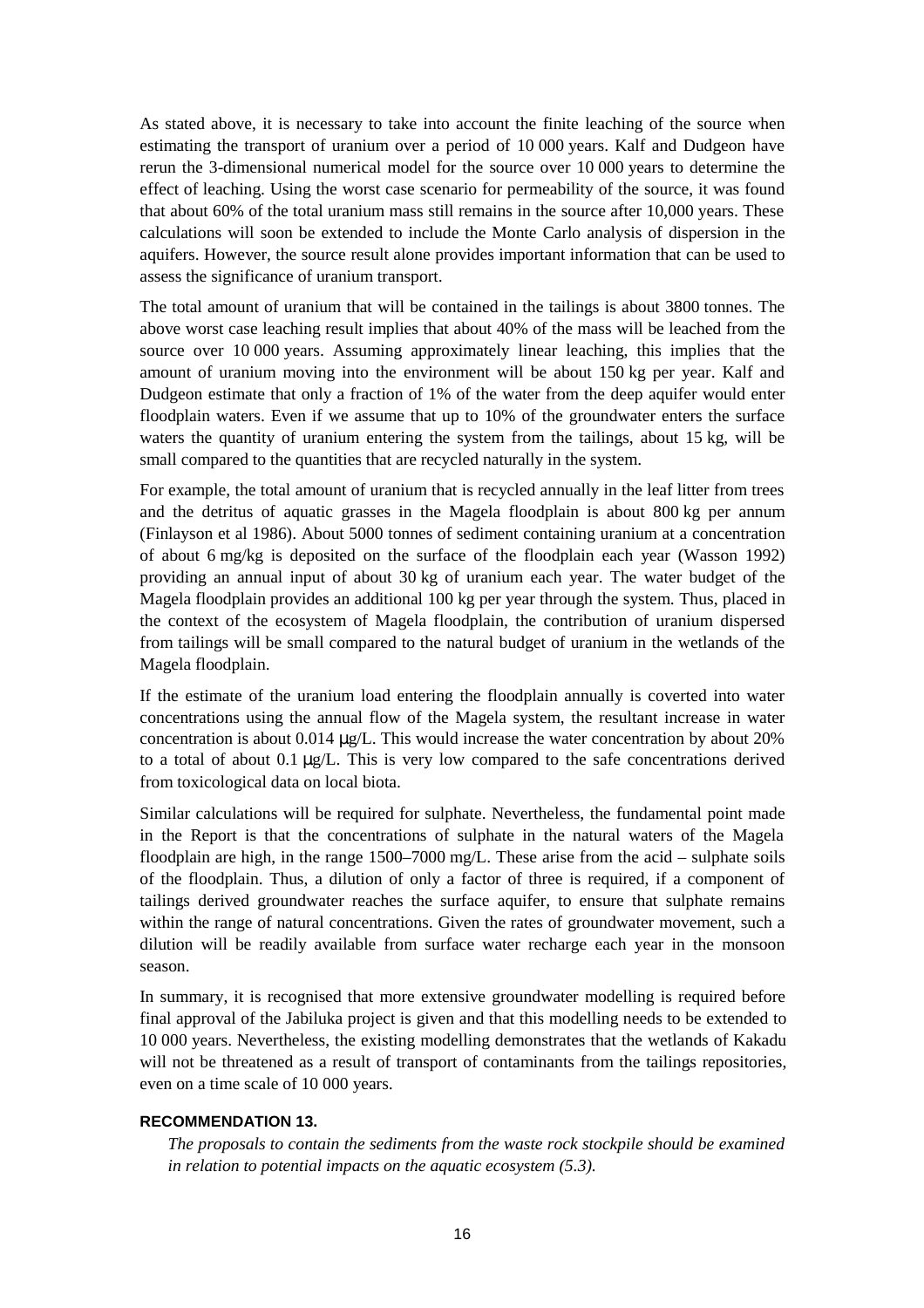As noted in the Introduction, there are specific requirements on ERA that need to be satisfied before approval is given to proceed with the Jabiluka Project. These include an assessment of the potential environmental impact on Swift Creek arising from sediments from the waste rock dump. These requirements arose from a consideration of the issue by the Supervising Scientist during the environmental assessment process. ERA has been required to manage erosion of the stockpiles in a manner that will ensure that suspended solids concentrations in Swift Creek do not deviate significantly from naturally occurring values.

The principal methods available for controlling sediment loss from the stockpiles include the use of suitably designed sediment traps, soil stabilisation measures, selective spatial and temporal dumping of waste material, and progressive revegetation of the stockpiles.

Estimates of the sediment yield from the waste rock dump were made by the Supervising Scientist in his assessment of the Jabiluka PER. These were based on the results of an extensive research and measurement program on the waste rock dumps at the Ranger mine (eg, see Willgoose & Riley 1998, Evans et al 1998). This program included the monitoring of sediment loss under natural rainfall conditions and under simulated rainfall conditions, the effect on sediment loss of various treatments such as surface ripping and revegetation, and the calibration and use of landscape evolution models to predict the long-term erosion of waste rock dumps.

As noted in Appendix 4, this work resulted in an estimated increase in the sediment load of Swift Creek of about 40% arising from erosion of the waste rock dump. It was this result that led to the requirement that ERA manage the sediment losses from the waste rock dump carefully. From the results of the *eriss* research program at Ranger (Evans et al 1998), it has been established that the most effective way of minimising erosion is to ensure that progressive revegetation is implemented. The above estimate for sediment yield from the waste rock was based upon an unvegetated rock dump. Evans et al (1998) have shown that surface ripping and revegetation reduces the sediment yield by more than an order of magnitude. Such an improvement would reduce sediment losses to an extent that the increase in sediment load in Swift Creek would be negligible.

For these reasons, the Supervising Scientist is satisfied that a suitable management program can be implemented at Jabiluka that will ensure that sediment losses from the waste rock will not have adverse effects on the aquatic ecosystem of Swift Creek. The proposals from ERA will be assessed, as required by the Commonwealth, to ensure that this is so.

To ensure that the Supervising Scientist is in a position to properly assess any proposals from ERA, he has established an extensive research and monitoring program, with a number of interactive projects, in the catchment of Swift Creek comprising:

- 1. A program of streamflow and sediment measurement along catchment flowpaths and within the water column of the creek and three tributaries.
- 2. An associated chemical monitoring program both in the Swift Creek catchment and in creeks to the west of the mine.
- 3. Ongoing measurements of macroinvertebrate community structure in Swift Creek, other potentially affected streams and control streams.
- 4. A monitoring program designed to quantify any impacts on fish community structure.

During the construction phase of the portal, decline and interim retention pond, ERA implemented a number of measures to minimise sediment discharge into Swift Creek. Sediment traps were installed around the site, the banks of the retention pond were topsoiled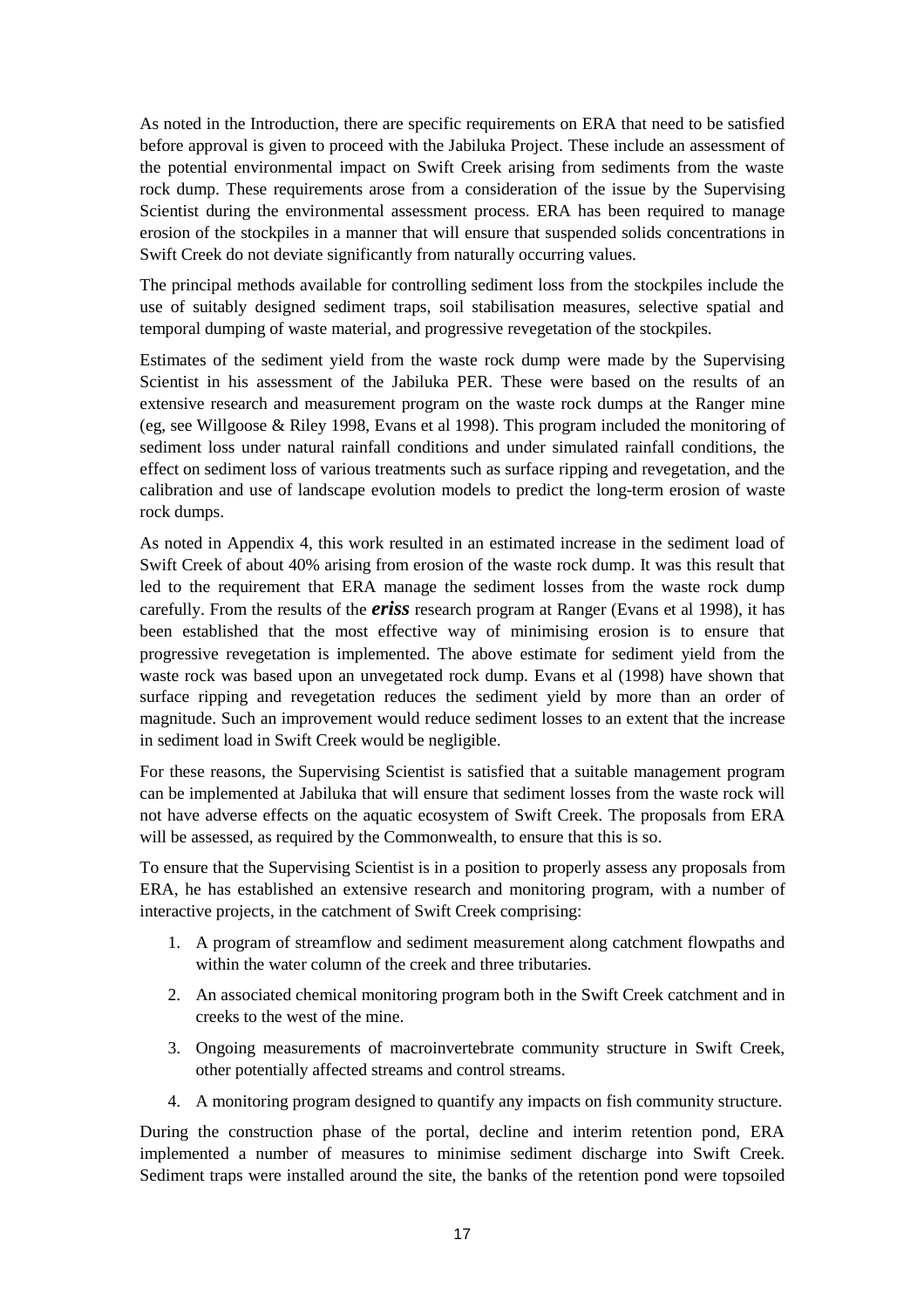and hydroseeded with local species, jute mesh was applied to increase slope stability, other exposed areas were topsoiled and hydromulched, drains were lined with rock, and access roads were compacted and contoured to minimise sediment discharge. These measures resulted in minimal sediment discharge to local creeks. Preliminary results from the Supervising Scientist's monitoring program indicate there was no detectable difference in creek turbidity at the downstream monitoring station in Swift Creek between the year before and that after construction of the portal and pond.

In summary, the Supervising Scientist has carefully assessed the possibility of sediment loads being transported to Swift Creek in the light of experience gained at Ranger, has determined stringent criteria to be met by the mining company, and has implemented a monitoring program so that any impacts are quickly detected. The current monitoring program will be continued through the mining phase and appropriate mitigation measures will be implemented if required.

#### **RECOMMENDATION 14.**

*Environmental impact assessment (including a full ecosystem analysis) should be undertaken assuming a mine life of 40, 50 and 60 years (5.3).*

This recommendation arises from the discussion in section 5.3 of the ICSU review in which it is recommended that the probability analyses carried out by the Supervising Scientist in the Report should be extended to 40, 50 and 60 years to account for the possibility that additional ore reserves may be found at depth. It has been extended in the recommendation to include a full ecosystem analysis over this time scale.

The risk analyses carried out by the Supervising Scientist in the Report are dependent on the length of operation in two ways. First, an extended operational life will affect the actual probability of a specific occurrence (eg an earthquake or exceedence of the storage capacity) linearly. That is, the probability of the occurrence of an earthquake of sufficient magnitude to cause structural failure of the pond embankment is estimated in the Report as 0.0006 over a 30 year mine life. For a 60 year mine life, this probability would be about 0.0012. Thus, to take into account the effect of an extended mine life, the results given in the various figures of the Report can be scaled appropriately.

A second way in which an extended mine life could impact upon the results obtained would arise if there is a time dependence in the concentrations of solutes in the retention pond water. Evapoconcentration could give rise to such an effect. Similarly, extended weathering of ore or waste rock on the stockpiles could give rise to increasing concentrations with time.

The issue of weathering was discussed in the Report, particularly with respect to the concentrations of Mg and  $SO_4$ . It was noted that  $MgSO_4$  mobilisation occurs at a rate similar to the rate of erosive degradation of the schist and that this process had been studied by the Supervising Scientist (leGras & Klessa 1997) for the waste rock dumps at Ranger. It was found that there is an initialisation period of about 3 years during which little solute is released. Given the short storage times predicted for ore in the stockpile at Jabiluka, it was concluded that the estimates given by ERA for  $MgSO<sub>4</sub>$  concentrations in the retention pond were significantly overestimated in that they represented concentrations that might be expected for weathered rock. Nevertheless, this worst case scenario was modelled by the Supervising Scientist in the Report. For this reason, it is not considered necessary to adjust the calculations to take the effect of weathering into account in a 60 year mine life scenario. Similarly, the concentrations of uranium in runoff from the ore stockpile were deduced from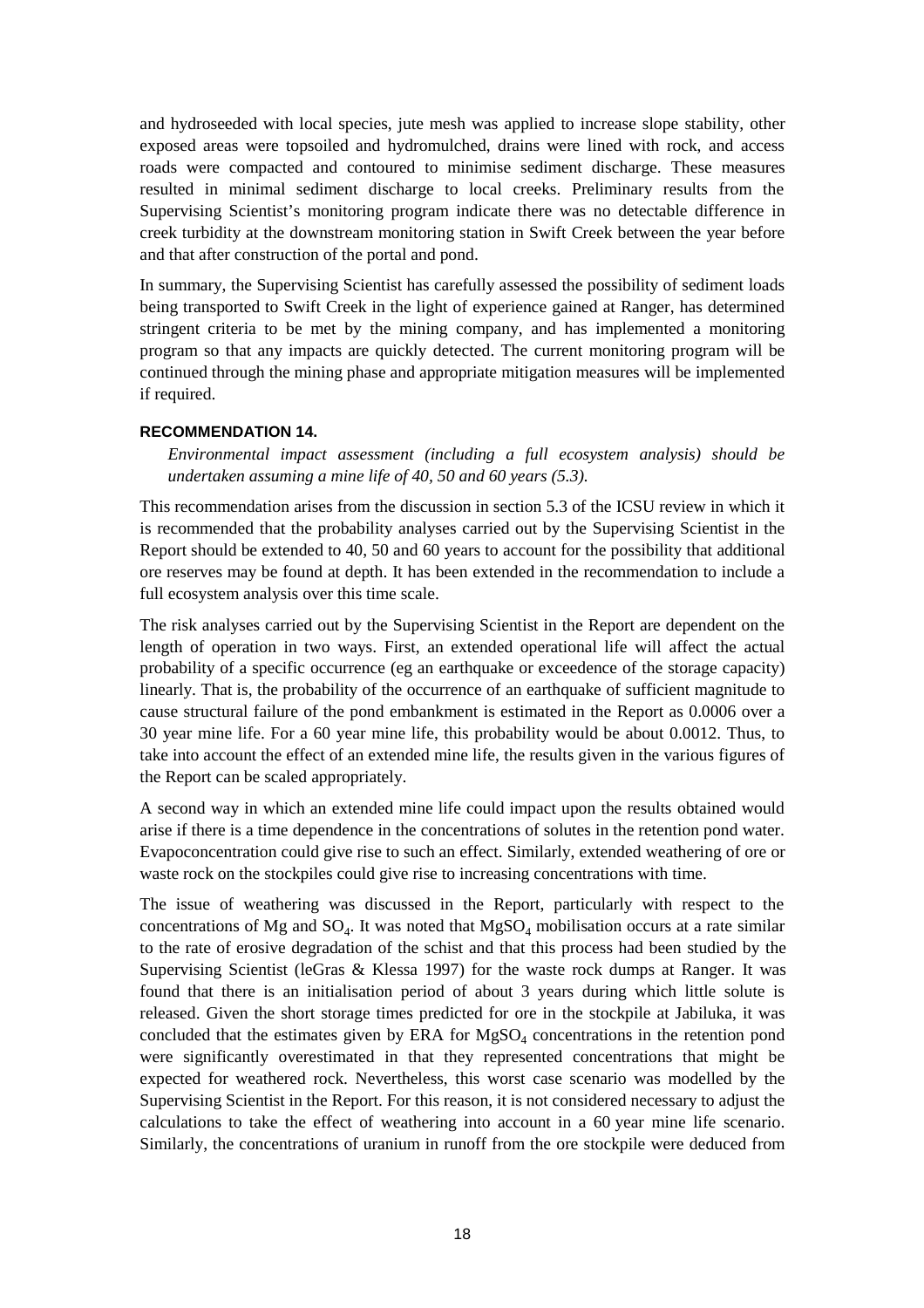experience gained at Ranger and it is not expected that higher concentrations will occur during an extended mine life.

Evapoconcentration was not explicitly taken into account in the modelling presented in the Supervising Scientist's report. The reason for this is that, while evaporation accounts for about 45% of total water losses in the water management system in an average year, total losses through evaporation and mill consumption in an average year approximately equal total inputs. Hence, although there will be an increase in concentrations during the Dry season in any given year, there will not be a long-term buildup in concentrations in the retention pond due to evapoconcentration because, on average, solutes will be transferred from the pond to the mill circuit. Hence, uranium in the pond arising from runoff from the ore stockpile will be removed in the mill and the remaining solutes will be transferred to the tailings. For these reasons, a simplified assumption of constant concentrations in the pond was made.

Thus, it is not expected that there will be any significant time dependence in the concentrations of solutes in the retention pond water. Hence, extending the risk estimates made in the Report to 40, 50 and 60 years can be achieved simply by scaling the probability results presented in the various figures in section 5.3 of the Report.

The issue of full ecosystem analysis is considered fully under Recommendation 15. The conclusion reached, however, is that the principal hazard that requires assessment, other than the issues addressed explicitly in the Report, is the potential impact on Swift Creek arising from the transport of suspended sediments from the sandstone waste rock dump. This issue has been addressed under Recommendation 13. The conclusion drawn there was that, if the Supervising Scientist's estimates of suspended solid loads are found to be correct, progressive ripping and revegetation of the waste rock dump will be implemented to reduce the impact to a negligible level. In this way, the area of exposed untreated waste rock would be constant with time and an extension of mining to 40, 50 or 60 years would not give rise to a change in this impact.

#### **RECOMMENDATION 15.**

*A comprehensive risk assessment, including ecological, biogeochemical and hydrological factors, at the landscape/catchment scale for both Ranger and Jabiluka should be undertaken in the context of the Jabiluka World Heritage Area (5.4).*

[Note: We assume that the insertion of the word 'Jabiluka' before 'World Heritage Area' in the above recommendation was an oversight by the panel and that the context of the landscape wide analysis proposed is that of Kakadu National Park. Parts of the Jabiluka lease are registered as Australian Heritage areas but, since they are not in the World Heritage Area, they were not assessed in the Supervising Scientist's report.]

The issue of landscape-wide analysis was briefly addressed by the Supervising Scientist in chapter 7 of the Report. As noted in the Introduction, this chapter of the Report addressed issues that were not specified by the World Heritage Committee but which, in the view of the Supervising Scientist, required clarification, not a full review. Hence the brief treatment given to this issue. It would appear, however, that this brief treatment 'muddied the waters' rather than providing clarification.

The Supervising Scientist agrees that the potential impact of the Jabiluka Project needs to be assessed at the landscape scale. However, the scale that is assessed should be appropriate to the individual issues being addressed. For example, the issue of potential impact on surface water ecosystems arising from the dispersal from the mine of chemical constituents in surface waters needs to be assessed at the scale of the Magela Creek floodplain as was done at the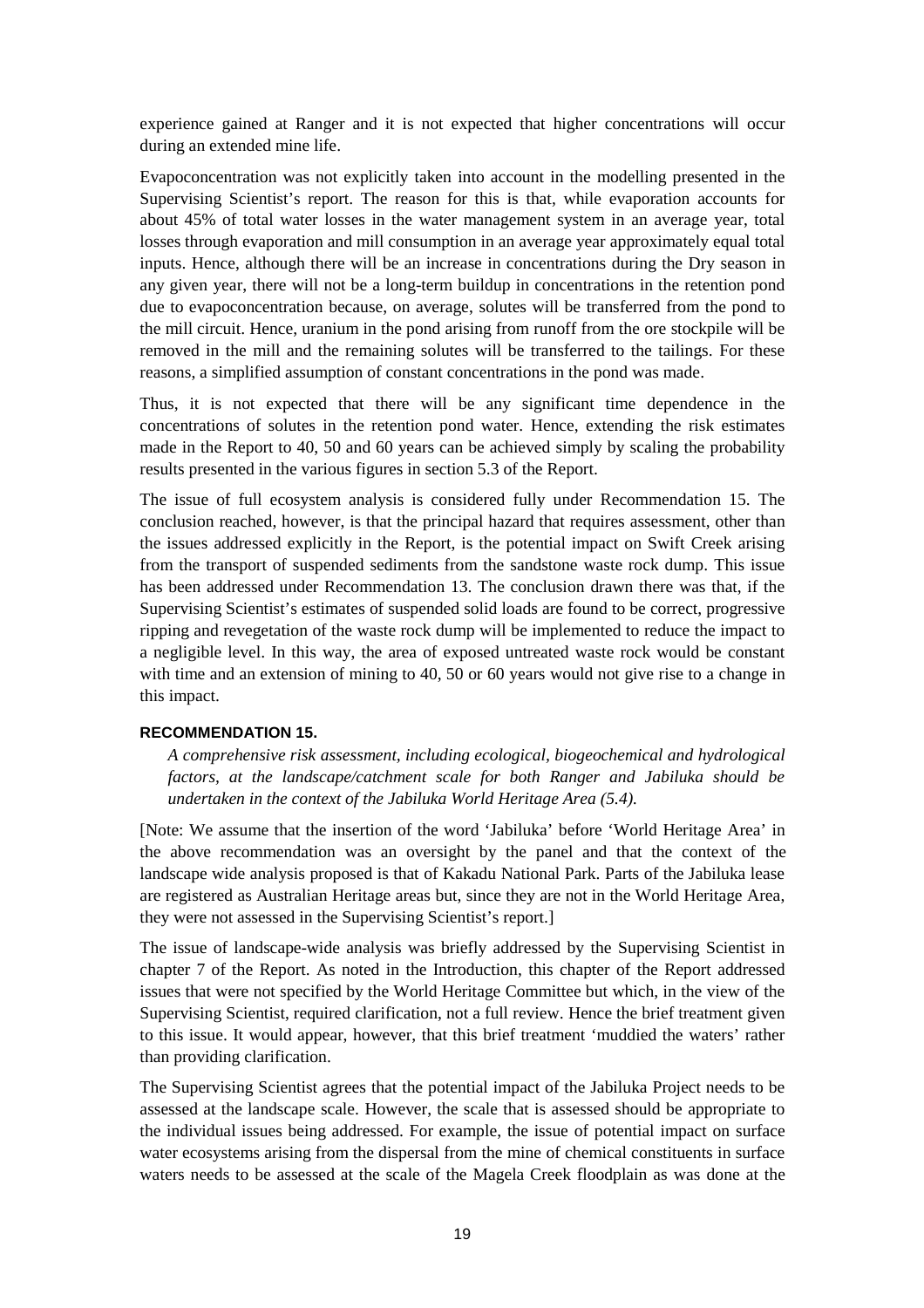EIS and PER stage of assessment and in the Supervising Scientist's report. It was for this reason that the proposal by Wasson et al (1998) that such assessments need to be carried out on the scale of the 'entire Kakadu National Park' was not accepted by the Supervising Scientist. Indeed, in some cases the appropriate scale extends beyond Kakadu National Park. An example is the potential impact arising from the dispersal of radon from the mine site. In this case, the assessment in the EIS extended beyond the Park to the township of Oenpelli in Arnhem Land because it was essential that the radiation exposure of members of the public living in Oenpelli was properly addressed.

The issues raised in section 5.4 of the ICSU report were all considered in the EIS, the PER and the assessment of these reports by Environment Australia. The movement of contaminated water (on the surface and underground) was fully assessed in these documents and in the Supervising Scientist's report. The movement of uncontaminated water, eg the possible effects that draw-down in the water table due to dewatering of the mine and pumping of the bore field might have on terrestrial vegetation, was also considered and requirements for further research on this issue prior to final approval were implemented. Atmospheric transport of contaminants was assessed and, in addition to radiation exposure estimates, further work has been carried out to assess the impact of dispersed dust on the rock art sites of Kakadu. The effects of the mine and the haul road were assessed for the potential impact on the movement and well-being of aquatic and terrestrial animals. As a result, requirements were imposed on the installation of dry culverts along the haul road to ensure that the passage of small terrestrial animals would not be unduly impaired. Similarly, a requirement was imposed that the approaches to bridges along the haul road route should be designed to ensure that the migration of small fishes would not be impaired and that they would not be forced out into deeper waters where they would be more susceptible to predation by larger fish.

Thus, the environmental impact assessment process considered all of the issues raised by the ICSU panel. These issues were not addressed in the Supervising Scientist's report because their assessment was not requested by the World Heritage Committee.

While the Supervising Scientist believes that the environmental assessment of the Jabiluka Project properly considered these issues and came to conclusions on the most significant issues that required further research or management action, the significance attached to this issue by the ICSU panel is such that he has engaged Dr Graham Harris of CSIRO Land and Water to carry out a holistic ecological assessment of the Jabiluka Project from the landscape perspective. Dr Harris' report is attached at Appendix 4.

The principal conclusions of this landscape scale analysis are:

- The extensive ecological, physical and chemical data sets that have been collected over the years, and the continuous assessment of the impact of the Ranger mine for the past twenty years, have led to the conclusion that the dominant risk arising from the Jabiluka Project is likely to arise from physical and chemical exposure in the surface water environment.
- Nevertheless, the broader issues arising in an ecological risk assessment process had been identified and assessed at the EIS and PER stage although not addressed in the holistic manner implicit in an ecological risk assessment. These included assessments of the possible impact of the proposed haul road on fish migration, terrestrial animal pathways etc and specific recommendations had been made by the Environment Minister to deal with these issues.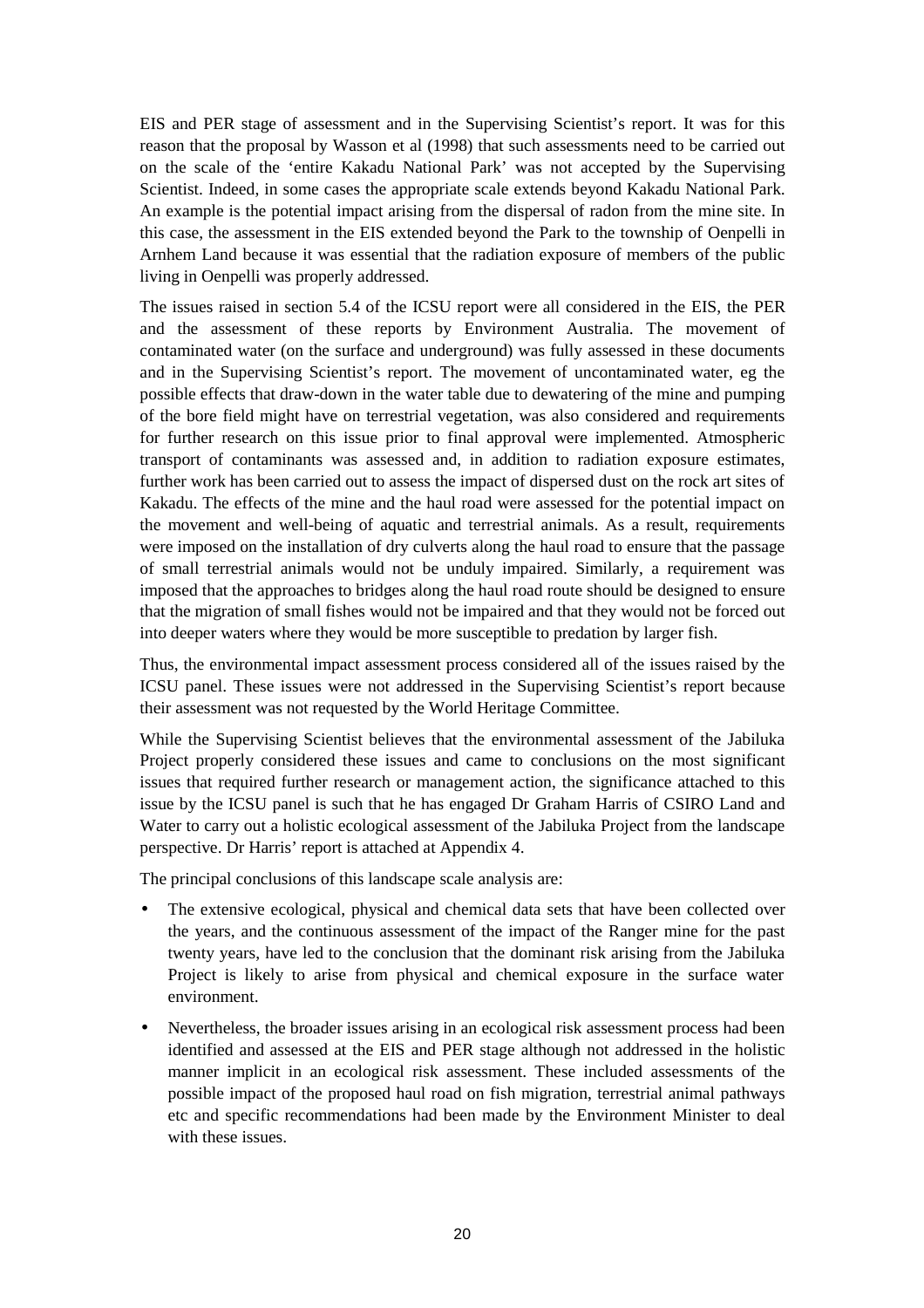- The conclusion reached in the assessment is that the most significant possible effect arising from construction of the mine and mill at Jabiluka is the probable increase in the suspended solid load in Swift Creek arising from the presence of the sandstone waste rock dump in the catchment.
- Other risks to the natural World Heritage values of Kakadu National Park would appear to be small.

Thus, the ecological risk analysis carried out by Dr Harris has come to the same conclusion as the Supervising Scientist. The conclusion is that the risk to the World Heritage values of Kakadu National Park is very small provided that the waste rock dump is managed in a manner that protects the environment of Swift Creek. That this is achievable? was the conclusion of the discussion under Recommendation 13.

#### **RECOMMENDATION 16.**

*Assurance should be sought that the rehabilitation fund is adequate to meet any long term rehabilitation task should the mine be prematurely closed (5.5).*

As stated in the Report, a rehabilitation plan for the Ranger site is submitted each year by ERA to the Department of Industry, Science and Resources (DISR). The Supervising Scientist provides an assessment of the adequacy of the plan to DISR. The purpose of this annual plan is to provide the basis for estimating the appropriate size of the Ranger Rehabilitation Trust Fund, an ongoing contingency for the cost of rehabilitation of the Ranger Project Area if mining operations were to cease at the date of the preparation of the plan. ERA is required to provide any additional funds required to the Trust Fund to ensure that adequate funds are always available for rehabilitation should the mining company cease operations prematurely for any reason.

The approval for the development of the Jabiluka Project by the Commonwealth Government included a similar requirement that ERA prepares an annual rehabilitation plan, approved by both the Commonwealth and Northern Territory governments, and that the two governments agree annually on the level of financial security required to implement the rehabilitation plan. The mine operator, ERA, must provide a Bank Guarantee to cover the level of security agreed by the two governments as being required to implement the rehabilitation plan.

Hence, the assurance sought under this recommendation can be given.

### **RECOMMENDATION 17.**

*A commitment should be obtained to establish a long term, possibly 100 year programme to monitor surface water, groundwater and the ecosystem at frequent intervals. This to be subject to periodic review (5.5).*

In addition to the provision of security to cover the costs of rehabilitation, the Government approval for the Jabiluka Project contained a provision for the lodgement of security to cover the costs associated with long-term environmental monitoring and maintenance of the rehabilitated site. The program would include the monitoring of surface water, groundwater and the ecosystem. Thus a commitment has been given for the monitoring program proposed by ICSU.

The exact scope of the program and its length have yet to be determined. It is anticipated that the program would be subject to periodic review and that the length of the program will be determined by the results of these regular reviews. The reviews would, however, certainly need to take into account the long-term nature of some of the processes, notably groundwater dispersion, that could give rise to environmental impact.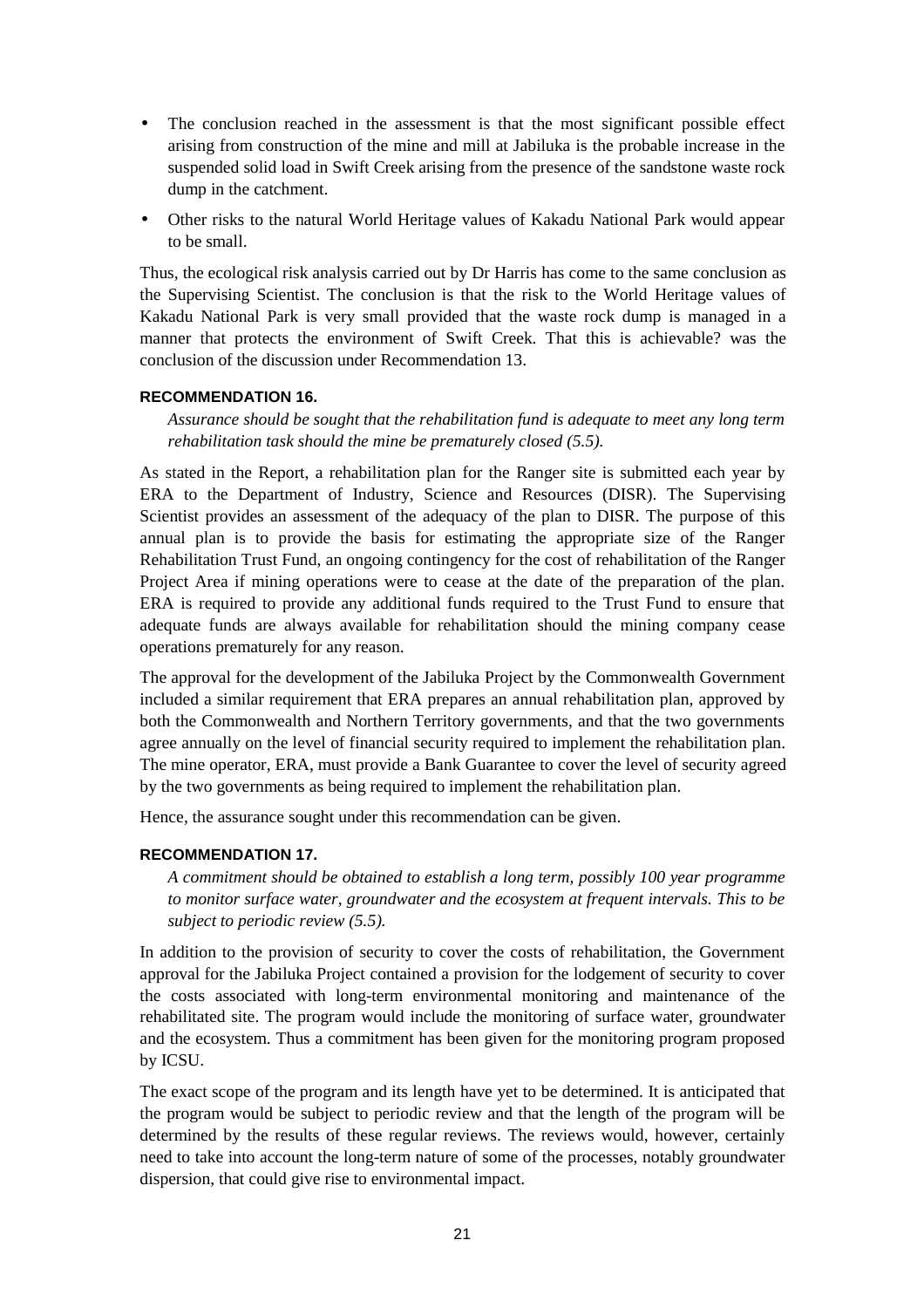### **3 Summary and conclusions**

The review by ICSU of the Supervising Scientist's report to the World Heritage Committee considered the report in four parts: (i) Hydrological modelling, (ii) Risk assessment of the ERA proposal, (iii) Long-term storage of tailings, and (iv) General environmental protection issues. This summary is presented in the same way.

### **(i) Hydrological modelling**

The overall assessment on this issue in the ICSU review was that the meteorological and hydrological analyses were carried out in a manner that meets good international practice, that the design of the retention pond is robust, that a number of issues were raised in the review where insufficient information was readily available to the review, and that some suggestions were made that should marginally improve the design.

This response has provided clarification on each of the issues raised under Recommendations 1–5 of the ICSU review. The Supervising Scientist believes that there are no remaining issues under this topic on which there is disagreement between his position and that of the ICSU panel and that a sound and robust methodology is now available for the detailed design of the Jabiluka water management system.

### **(ii) Risk assessment of the ERA proposal**

Three issues were raised by the ICSU panel on the risk assessment of the ERA proposal; the applicability of the Ranger public radiation exposure model to Jabiluka, the effects of biotic and abiotic recycling of contaminants in the surface water system, and partitioning of the retention pond at Jabiluka.

A model specific to Jabiluka has now been developed and the results show that the exposure estimates used in the Supervising Scientist's report are supported by the new model and that chemical toxicity of uranium does not give rise to any significant risk. Recycling of contaminants in the surface water system has been assessed by comparing the total load of uranium discharged from the mine site in exceptional circumstances with the naturally occurring loads in sediments in the region and with the quantity of uranium that is naturally recycled on an annual basis by the ecosystem. As was the case for the Ranger mine, the conclusion drawn is that direct chemical exposure is the dominant risk associated with release of waters from the mine. Partitioning of the retention pond was a recommendation of the Supervising Scientist in his report and is further supported by the ICSU recommendation.

The Supervising Scientist is confident that the additional information supplied should provide the reassurance sought by the panel on these issues.

### **(iii) Long-term storage of tailings**

The ICSU panel has accepted the conclusion of the Supervising Scientist that, once the tailings at Jabiluka are placed underground in the mine void and silos, tailings will not present a threat to Kakadu as a result of erosion processes for some hundreds of thousands of years. The principal threat that requires assessment is that arising from transport of contaminants in groundwater.

While acknowledging that there does not appear to be any risk to the Kakadu environment arising from the transport of solutes from the tailings repositories, the panel recommends that three dimensional models are run once additional geochemical data are available and that these models should be extended to encompass regional groundwater flow and its contribution to surface waters. It is recommended that these calculations should be extended to a 10 000 year time frame.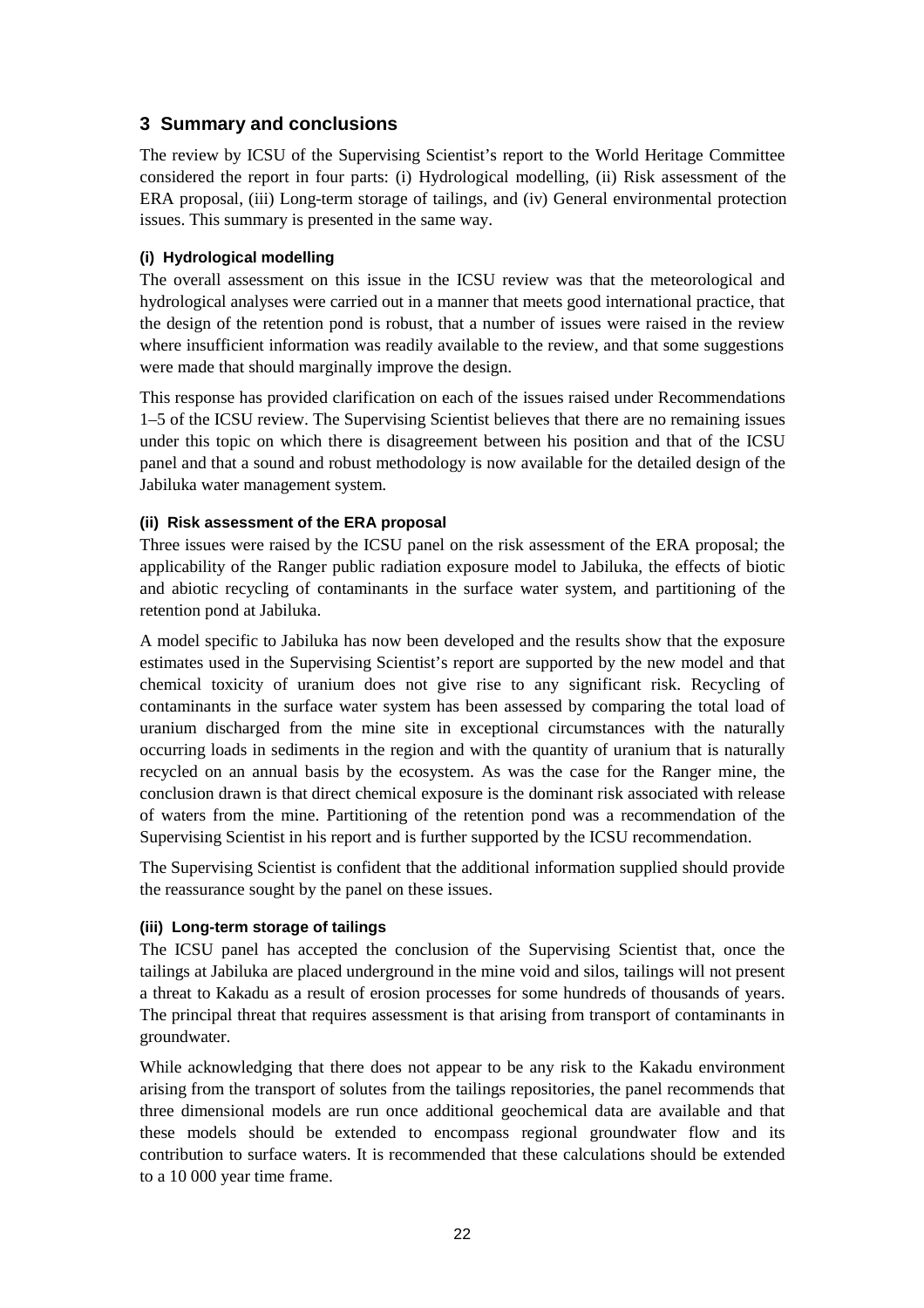The Supervising Scientist has noted that ERA is undertaking a research program on the geochemistry of tailings including the effects of the use of cement paste technology, that this program will include three dimensional groundwater modelling, and that the time scale for the modelling will be 10 000 years. Final approval of the Jabiluka Project will not be given until the results of this program are available and the Supervising Scientist is satisfied that the environment of Kakadu's wetlands will not be harmed as a result of dispersal of contaminants in groundwater.

Nevertheless, in preparing this response the Supervising Scientist has been able to provide additional information on the regional groundwater flow regime, in particular the dating of water in the deep aquifer near Jabiluka, and recent information that confirms that the permeabilities used in the Supervising Scientist's Report were reasonable and probably conservative. In addition, the calculations for the dispersion of radium have been extended to 10 000 years and calculations of the leaching of uranium, under a worst case scenario, have demonstrated that the total quantity of uranium that could reach surface waters is small compared to the quantities of uranium that are recycled annually in the biotic and abiotic environment of the Magela floodplain. Similarly, should sulphate from the tailings reach the surface aquifer, dilution from surface water recharge in the shallow aquifer will reduce sulphate concentrations to values that are less than naturally occurring concentrations in the sediments of the floodplain.

The Supervising Scientist's conclusion is that, while refinement of the groundwater modelling remains to be completed and that final approval for the Jabiluka Project will not be given until it has been assessed, there is adequate evidence already available that the wetlands of Kakadu are not at risk.

### **(iv) General environmental protection issues**

The general environmental protection issues raised by the ICSU panel in its review of the Supervising Scientist's report were the need to extend the risk assessment, using a broad ecosystem analysis, to about 60 years, the need for a landscape wide ecosystem analysis of the Jabiluka Project, the provision of assurances on the security of funding for rehabilitation and the provision of assurances on long-term monitoring.

The Supervising Scientist agrees that the potential impact of the Jabiluka Project needs to be assessed at the landscape scale but notes that the scale used should be appropriate to the individual issues being addressed. It has been demonstrated that such analyses were carried out in the environmental assessment of the Jabiluka Project and that the specific issues raised by the ICSU panel had been addressed. This resulted in a number of requirements that were specified by the Minister in granting approval for the project to proceed.

Nevertheless, noting the significance attached to this issue by the ICSU panel, in preparing this response the Supervising Scientist engaged an internationally respected expert in ecological risk assessment to carry out a holistic ecological assessment of the Jabiluka project from the landscape perspective and has attached the report (Appendix 4) on the assessment to this response. The principal conclusions of the assessment were that:

- the most significant possible effect arising from construction of the mine and mill at Jabiluka is the probable increase in the suspended solid load in Swift Creek arising from the presence of the sandstone waste rock dump in the catchment, and
- other risks to the natural World Heritage values of Kakadu National Park would appear to be small.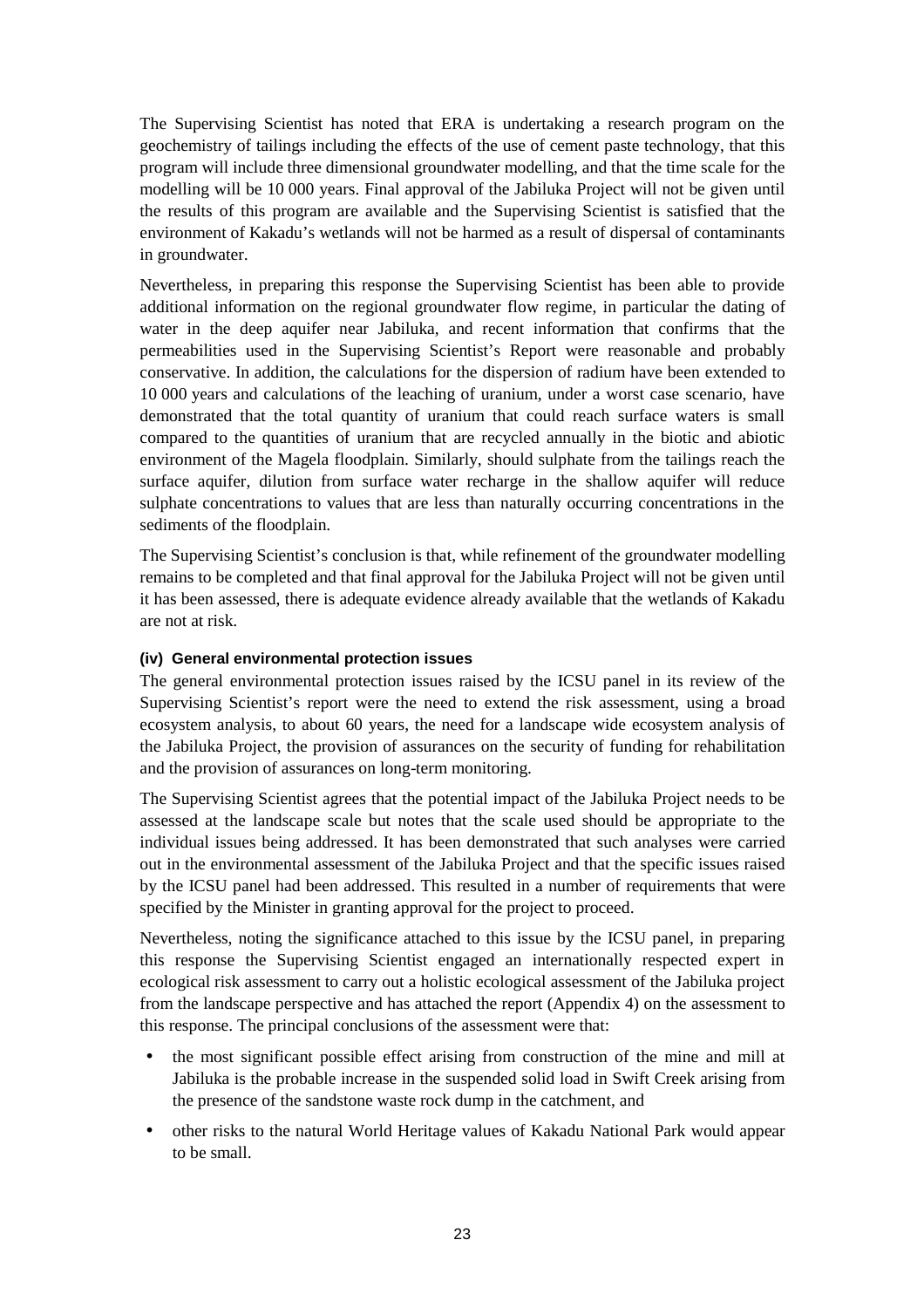The report notes that the issue of suspended solids in Swift Creek had been identified by the Supervising Scientist during the environmental assessment process and that a requirement had been placed upon the proponent that would ensure the proper management of this issue in a manner that would protect Kakadu National Park. In this response, the methods available for management of erosion of the waste rock have been discussed and evidence has been presented that these management methods should be successful.

Extension of the risk analysis to 60 years has been assessed. It was concluded that, since it is not expected that there will be any significant time dependence in the concentrations of solutes in the retention pond water, extension of the risk estimates made in the Report to longer periods can be achieved simply by scaling the probability results presented in the Report. In broader ecological terms, the above results from the landscape scale analysis demonstrate that the principal issue to assess, on the longer time scale, is erosion of the waste rock dump. It has been demonstrated that the proposed management method, progressive revegetation, should ensure that there is no significant time dependence in this potential impact.

The assurances sought on rehabilitation funding and on long-term monitoring have been given.

The overall conclusion of the Supervising Scientist's report to the World Heritage Committee was that the natural values of Kakadu National Park are not threatened by the development of the Jabiluka uranium mine and the degree of scientific certainty that applies to this assessment is very high. He is still of that view. He is confident that, following receipt of the information contained in this response, members of the ICSU panel will support the Supervising Scientist's position.

A. Johnston Supervising Scientist 23 June 1999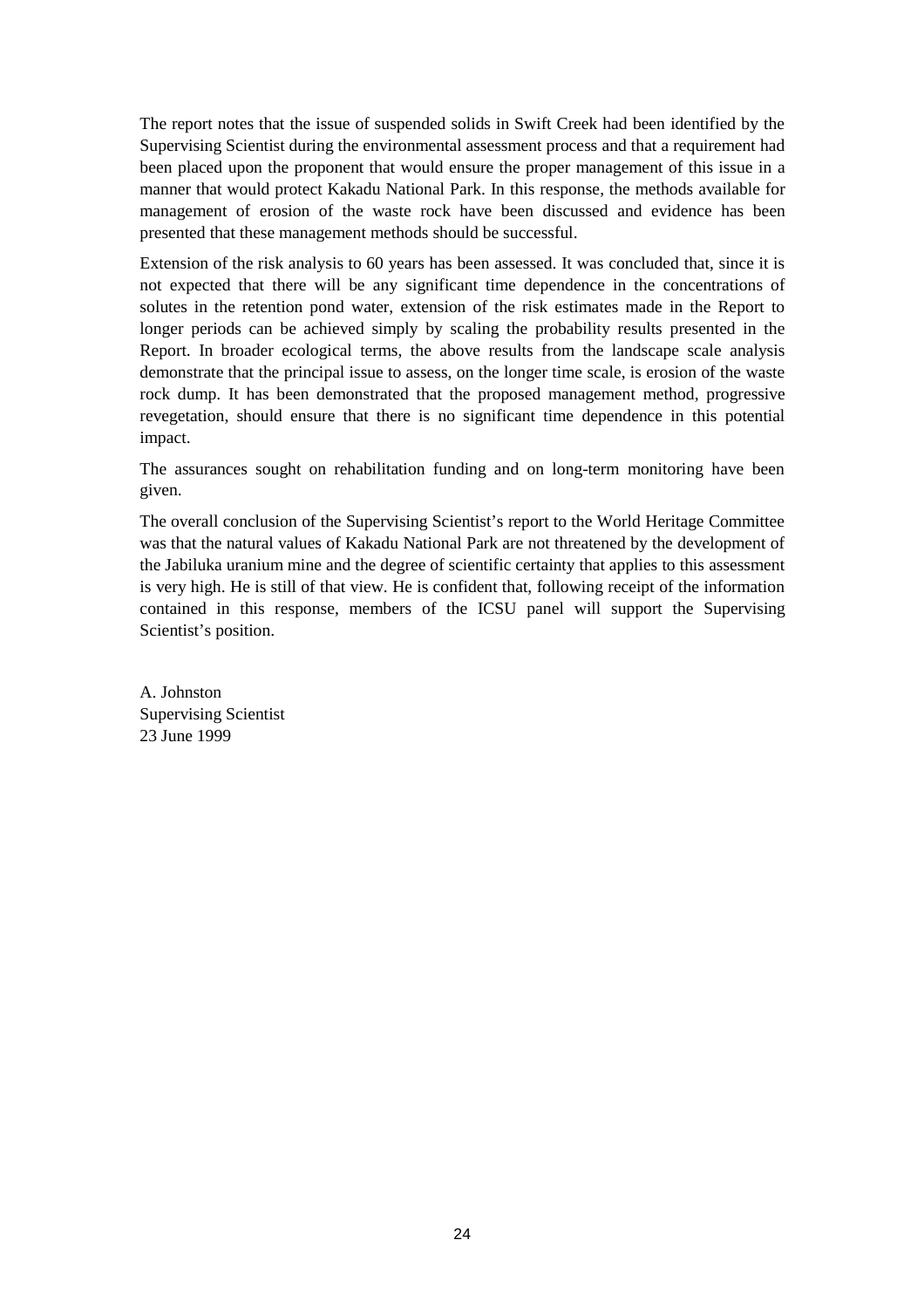### **References**

- AAEC 1982. *Radionuclide migration around uranium ore bodies Analogue of radioactive waste repositories.* Annual Report 1981*–*82, Australian Atomic Energy Commission to the United States Nuclear Regulatory Commission
- Bureau of Meteorology 1999. *Hydrometeorological analysis relevant to Jabiluka*. Supervising Scientist Report 140, Supervising Scientist for the Alligator Rivers Region, AGPS, Canberra.
- Chiew F & Wang QJ 1999. *Hydrological analysis relevant to surface water storage at Jabiluka*, Supervising Scientist Report 142, Supervising Scientist for the Alligator Rivers Region, AGPS, Canberra
- Environment Australia 1998. *The Jabiluka Mill Alternative at the Jabiluka No 2 uranium mine – Environmental Assessment Report and related documents.* Environment Australia, Canberra.
- Evans KG, Willgoose GR, Saynor MJ & House A 1998. *Effect of vegetation and surface amelioration on simulated landform evolution of the post-mining landscape at ERA Ranger Mine, Northern Territory*. Supervising Scientist Report 134, Supervising Scientist, Canberra. 1998
- Finlayson CM, Cowie I & Bailey B 1986. *Recycling of nutrients and non-nutrient heavy metals by floodplain vegetation.* Alligator Rivers Region Research Institute, Annual Research Summary 1985*–*86. AGPS, Canberra
- Hatton T 1997. *Review of evaporation estimates Ranger Mine*, Consultancy Report to Energy Resources of Australia Limited, Unpublished Report.
- Johnston A & Needham S 1999. *Protection of the environment near the Ranger uranium mine,* Supervising Scientist Report 139, Supervising Scientist for the Alligator Rivers Region, AGPS Canberra.
- Jones RN, Abbs DJ & Hennessy KJ 1999. *Climate change analysis relevant to Jabiluka*. Supervising Scientist Report 141, Supervising Scientist for the Alligator Rivers Region, AGPS Canberra.
- Kalf F & Dudgeon C 1999. *Analysis of long-term groundwater dispersal of contaminants from proposed Jabiluka mine tailings repositories*. Supervising Scientist Report 143, Supervising Scientist for the Alligator Rivers Region, AGPS, Canberra.
- leGras C & Klessa D 1997. *An estimate of temporal solute flux in the catchment of Ranger Retention Pond 1*. Internal report 267, Supervising Scientist, Canberra. Unpublished paper.
- Martin P 1999. *A radiation exposure assessment for the release of water to Swift Creek from the proposed Jabiluka retention pond.* Internal Report 318, Supervising Scientist, Canberra. Unpublished paper.
- McQuade CV 1993. *Probabilistic design for risk analysis in mine water resource management systems.* PhD thesis, Department of Mining and Metallurgical Engineering, University of Queensland.
- Peck M, in press. *A site-specific tropical sediment toxicity test using Chironomus crassiforceps to investigate metal bioavailability in acid-sulphate sediments*. PhD Thesis, University of Stirling, UK.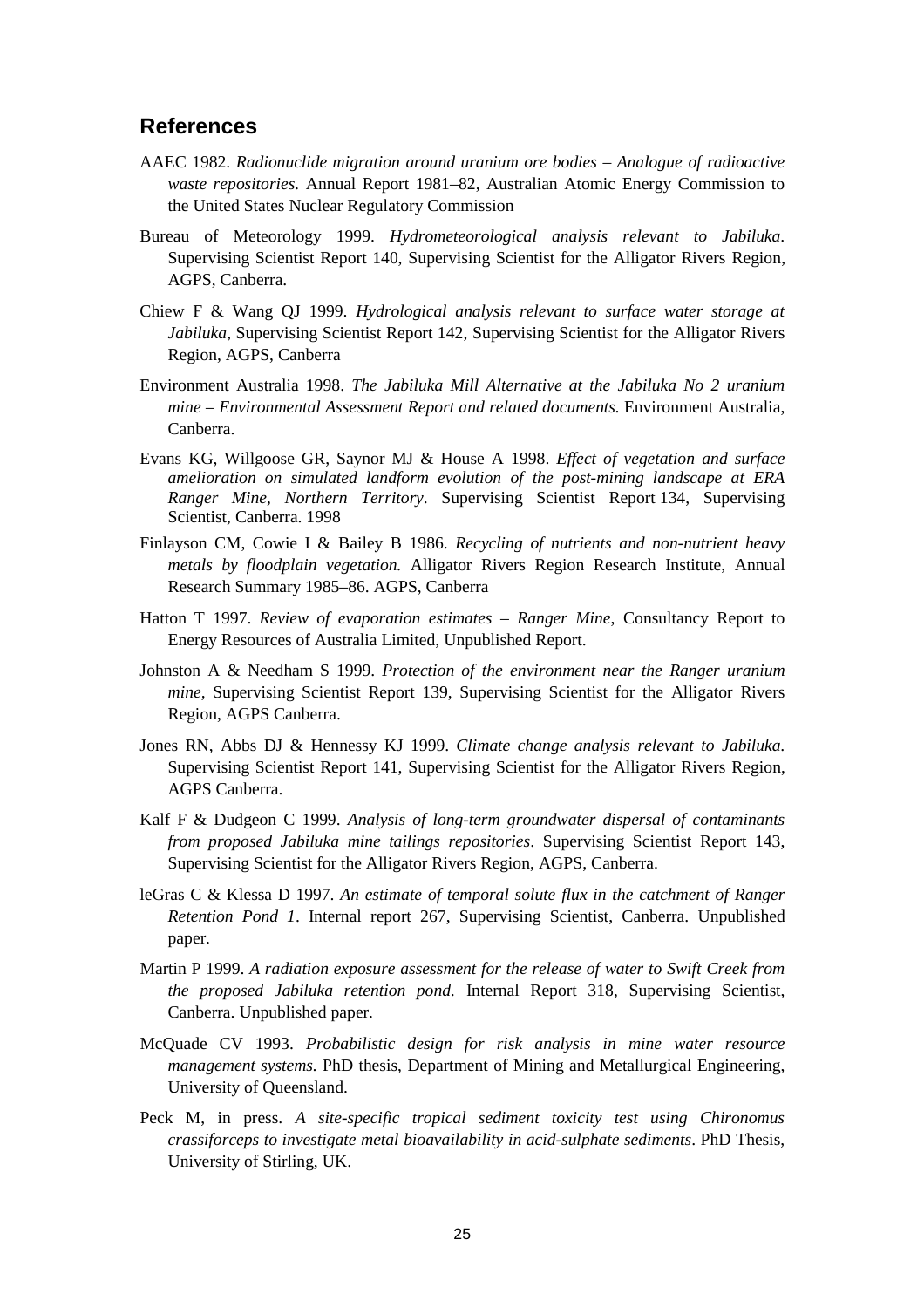- Supervising Scientist 1986. *Application of Best Practicable Technology to water management at Ranger Uranium Mine: report of the Technical Working Group.* Supervising Scientist for the Alligator Rivers Region, Canberra.
- U.S. Environmental Protection Agency 1998. *Guidelines for ecological risk assessment.* EPA/630/R-95/002F. Risk Assessment Forum, Washington, DC.
- Waite JD, Dudgeon C & Fell R 1998. *Review of Jabiluka Mine Alternative Tailings Management Proposal*. Unisearch Report. No 35051. August 1998, in *Environmental Assessment report and related documents – The Jabiluka Mill Alternative at the Jabiluka No2 Uranium Mine*, Environment Australia, October 1998.
- Wasson RJ (ed) 1992. *Modern sedimentation and late quaternary evolution of the Magela Creek Plain*. Research report 6, Supervising Scientist for the Alligator Rivers Region, AGPS, Canberra.
- Wasson RJ, White I, Mackey B & Fleming M 1998. *Environmental issues that threaten Kakadu National Park, Submission to UNESCO World Heritage Committee Delegation to Australia*, Unpublished Report.
- Willgoose GR & Riley S 1998. *Application of a catchment evolution model to the prediction of long term erosion on the spoil heap at RUM: Initial analysis.* Supervising Scientist Report 132, Supervising Scientist, Canberra. 1998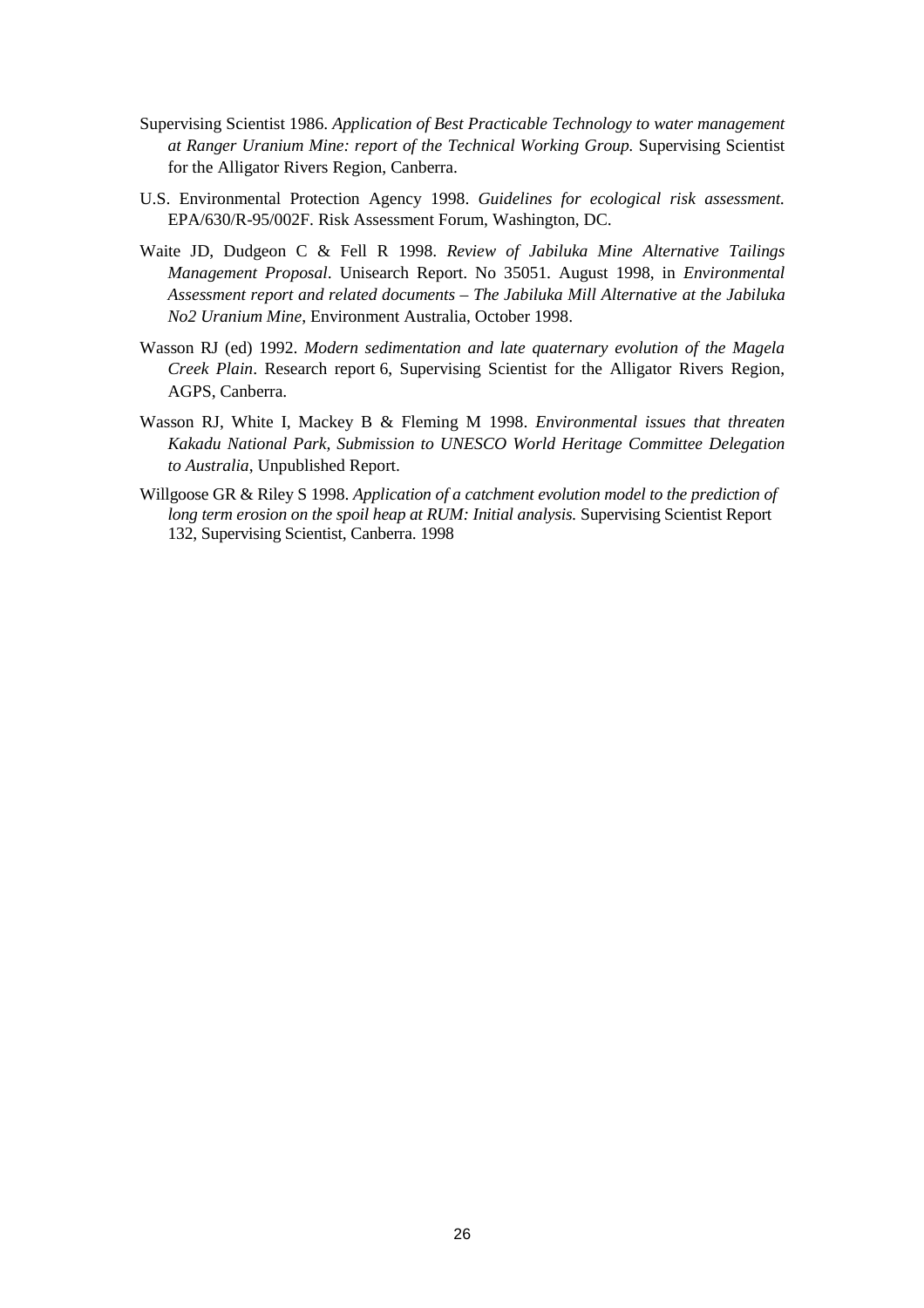# **APPENDIX 1 – Clarification of other issues**

The section numbers used in this appendix refer to the relevant paragraphs in the ICSU review.

### **2.3 Tests of rainfall data**

(a) In the second paragraph, it is stated that 'There seemed to be an assumption in the RHU that the presence of an outlier might distort the analyses'.

This appears to be a slight misunderstanding. The reason for this particular discussion in the Bureau of Meteorology report was that ERA, in its analysis of the 1 in 10 000 AEP annual rainfall in the EIS, used the Jabiru data rainfall record and regarded the high rainfall recorded in 1975*–*76 as an outlier. The Supervising Scientist, in his terms of reference for the study, requested not only that the Bureau should estimate the 1 in 10 000 AEP annual rainfall by the best available methods but should also assess the methods used by ERA in making its assessment and provide critical comment on the methods used. Hence, the Bureau was assessing ERA's conclusion that this point was an outlier.

(b) In the third paragraph, it is stated 'This finding was repeated at a number of other stations and RSS suggests that the short term (88 year) Oenpelli record which is dominated by this period of higher than average rainfall has a mean for the 88 years which is higher than the long term mean. We consider that this suggestion could be misleading without the evidence to support it from a longer record'.

Again, a misunderstanding has occurred here. The SSR referred to two periods in the Oenpelli record; (i) the short term record corresponding to the period during which rainfall records are available for both Jabiru and Oenpelli, ie the period 1971–1998 for which data are presented in table 3.2.1 of the SSR, and (ii) the long term record at Oenpelli from 1917–1998, for which data are presented in table 3.2.2. The respective mean annual rainfall and standard errors for these periods are given in the tables as  $1500 \pm 57$  mm and  $1397 \pm 30$  mm. Thus the reference to the short term record being dominated by the period of higher than average rainfall referred to the period 1971–1998, not to the 88 year record.

### **2.4 Estimation of the 1:10 000 AEP annual rainfall for Jabiluka**

In the second paragraph it is stated: 'However, the synthetically generated data set based on the Oenpelli record leads to a slightly higher AEP and as this data set has been used in determining the retention pond capacity it would appear appropriate to use this higher AEP'.

It should be noted that the 1:10 000 AEP is no longer explicitly used in the design of the water management system. Its use has been overtaken by the use of the stochastic model. The reason for the inclusion of this analysis in the SSR was that the result for the 1:10 000 AEP rainfall obtained by ERA in the EIS had been specifically criticised by Wasson et al (1998) and it was considered appropriate to answer this criticism. The fact that the design of the water management system is being determined by the stochastic model means that the higher value for the 1:10 000 AEP is effectively being used.

### **3.2 Water quality of runoff from the ore stockpile**

'In the time available, we were not able to obtain a copy of Appendix B of the PER, an ERA review, although a request was made'.

It should be recorded that no request was made to the Supervising Scientist. Had there been such a request, a pdf-format version of the report could have been sent by e-mail.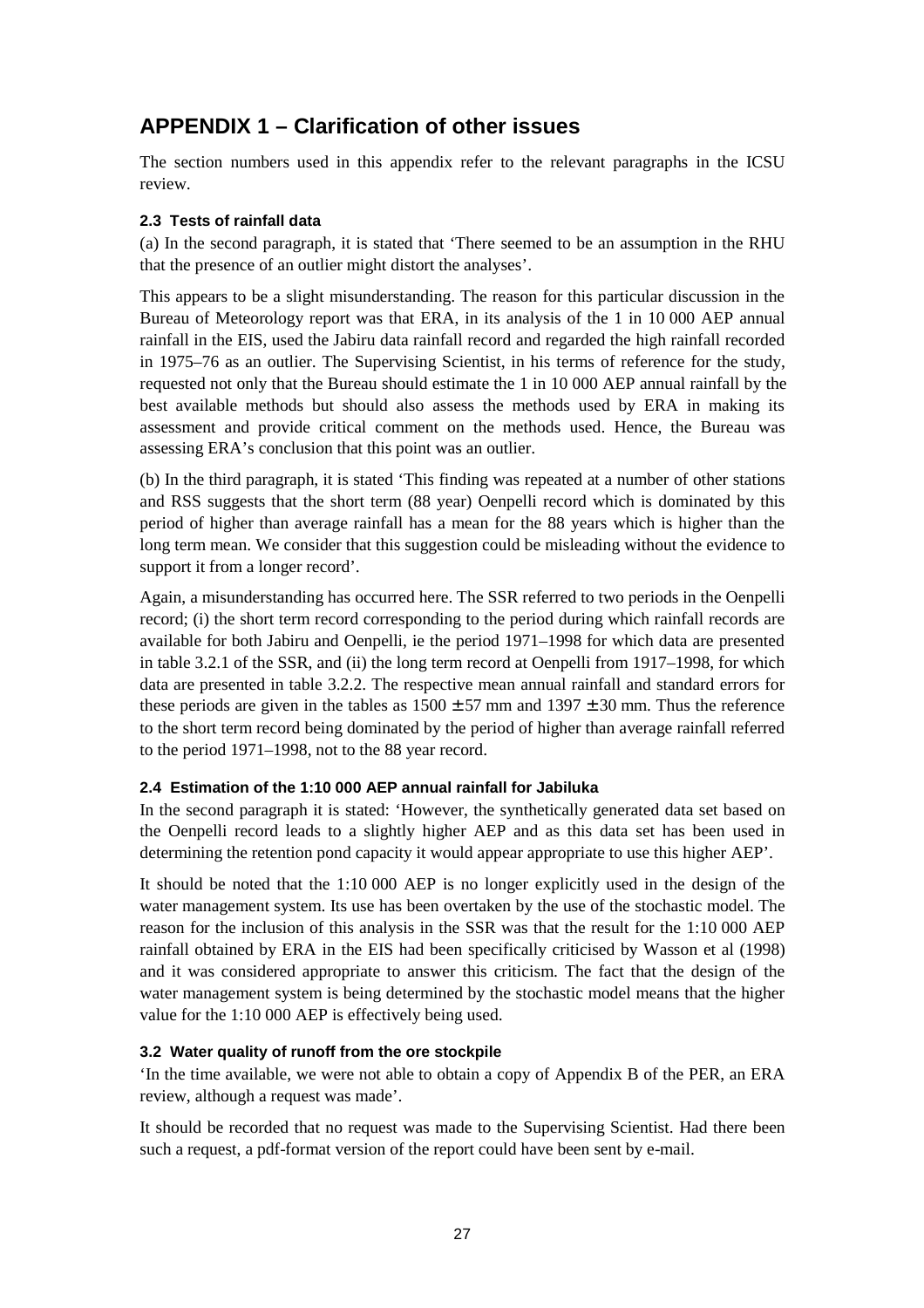# **Appendix 2 – Environmental impact of solutes leached from underground tailings repositories at the Jabiluka Mine**

### **JB Prendergast, FRP Kalf & CR Dudgeon**

### **1 Introduction**

Approval has been given by the Australian Government for Energy Resources of Australia (ERA) to mine uranium at Jabiluka. The mining company has been directed to store tailings in underground silos and in the mined out stopes. Questions concerning the transport of contaminants in groundwater from the stored tailings have been raised by the World Heritage Committee. In response to these questions the Supervising Scientist (SS) commissioned a report in January 1999 (see Kalf & Dudgeon 1999) to quantify the transport of contaminants from the stored tailings. Results of the consultancy were summarised by SS in the Supervising Scientist's Report (SSR) which was reviewed by the Independent Science Panel (ISP) for UNESCO. The ISP documented 17 recommendations, four of which (Recommendations 9, 10, 11 and 12) related primarily to groundwater. This report has been compiled to provide additional information to the World Heritage Committee to supplement the SSR and clarify issues raised by the ISP. Two telephone conversations were held with the Chairperson of the ISP, Professor Brian Wilkinson, to help ensure that the information compiled here is pertinent to concerns and points of clarification sought by the ISP. Minutes from these conversations have been distributed to members of the ISP and made available to the World Heritage Committee.

The proposed mining operation at Jabiluka will extract approximately 90 000 tonnes of  $U_3O_8$ . After milling on site, the mill tailings will have cement added and be deposited as a paste in the mined out stopes and specially constructed underground silos. The primary contaminants of concern which can be transported downstream from the cemented tailings are sulphate, magnesium, manganese, uranium and radium.

### **2 Regional overview**

### **2.1 Regional topography**

Figures 1 to 3 illustrate the topographic features of the Jabiluka site and its relationship to a wider region of the Kakadu National Park.

Three scales of interest are covered. Figure 1 shows the site in relation to the main drainage systems, which lead to the sea in the Van Diemen Gulf to the east of Darwin. Figure 2 is a plan view showing the elevated sandstone outcrop under which the uranium orebody is situated, the surrounding lowlands and wetlands, the adjacent escarpment to the east and the surface drainage system. Figure 3 is a perspective view intended to help readers form a three dimensional picture of the site. Figure 4 is a conceptual model of the groundwater system surrounding Jabiluka.

As shown in figures 2 and 3, the Jabiluka uranium orebody lies beneath a saddle near the northern end of an 'island' of sandstone, that rises approximately 150 m above the surrounding lowlands. The Magela wetlands, which are about 5 m above mean sea level, occur to the west and north while to the east and south there are sandy stream deposits above weathered sandstone, with ground levels averaging about 20 m above sea level.

An extensive sandstone plateau lies further east, separated from the 'island' in which the orebody occurs by low level streams and alluvial deposits.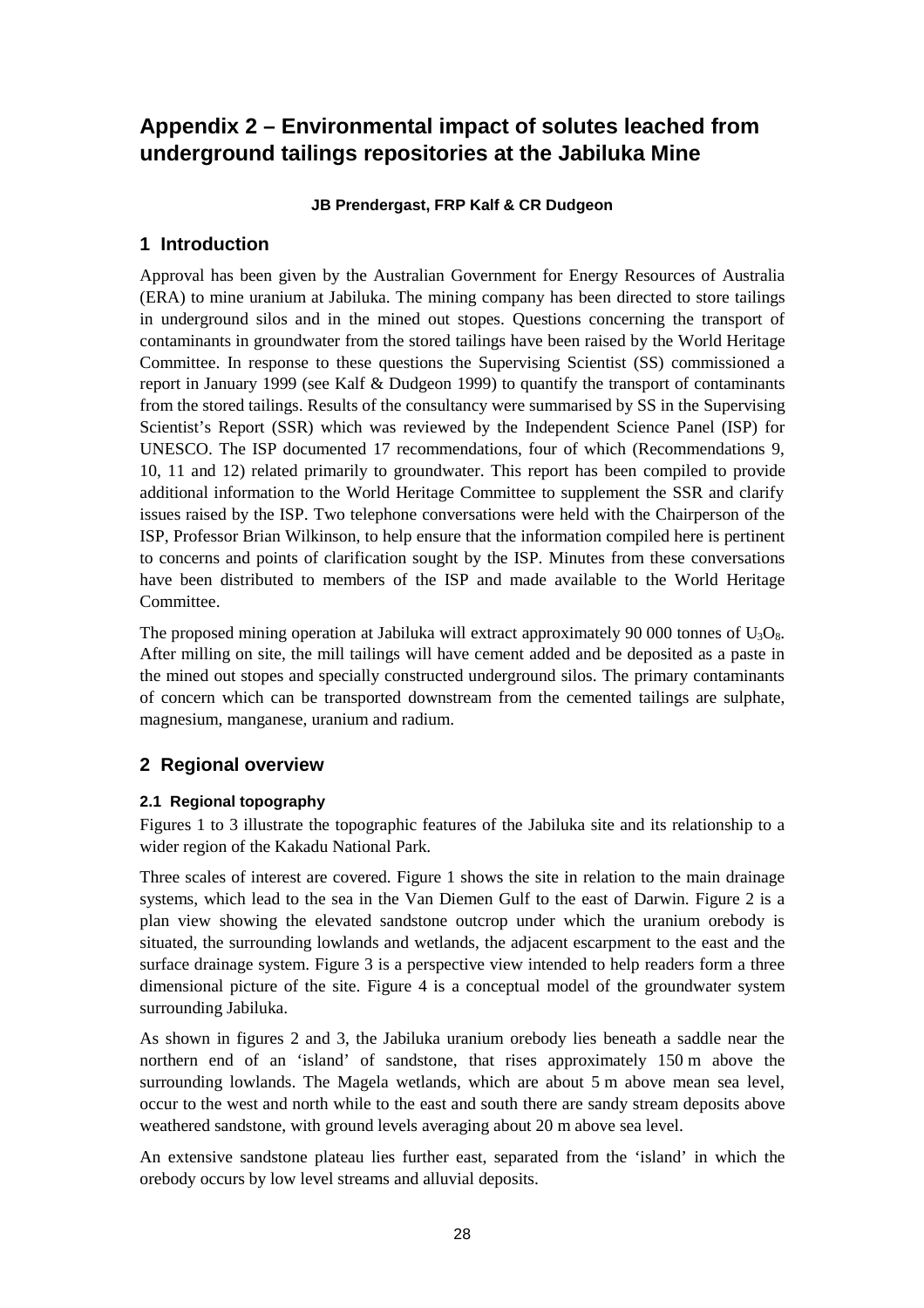A broad band of wetlands which expands in width from about 5 km to 20 km extends north west along the course of the East Alligator River from Jabiluka to the sea in the Van Diemen Gulf.

### **2.2 Surface water and groundwater systems**

Surface runoff around Jabiluka occurs only during the Wet season and significant surface streamflow occurs only during the Wet and the very early part of the Dry. As the Dry season progresses, the sandy bedded streams dry up and the only surface water occurs in a few pools in the creeks and in the low lying wetlands. Whilst groundwater seepage helps to sustain these small pools during the Dry, no significant spring flows are visible around the perimeter of the outcropping sandstone below which the orebody occurs. There is evidence that there are no major water bearing fissures through the sandstone in the vicinity of the orebody, since the water table in the outcropping sandstone remains at a high level during the Dry.

The only groundwater outflow of any significance in the vicinity of the orebody is a small soak (swampy area) at Boiwek, a site of significance to local Aboriginal people on the edge of the wetland at the western end of Mine Valley. This soak is discussed on page 64 of Commonwealth of Australia (1999). The source of the water and its hydrological significance have been investigated by ERAES and specialist consultants (Kinhill 1998, Appendix E). It was concluded that the water emanates from the shallow aquifer, but it is possible that a component comes from upflow from the deep hard rock aquifer.

Whilst there is some groundwater seepage into creek water pools, the absence of flowing groundwater on the sandstone outcrop or lowlands during the Dry (about half the year) indicates that during this part of the year the only outflows from the shallow groundwater are to evapotranspiration and percolation to the deeper aquifer system. Deeper groundwater circulation occurs in both the sandstone and the underlying schist which is host to the uranium ore. The weathered sandstone at the surface is more permeable than the schist and more readily transmits groundwater.

The deep aquifer is composed of two distinct rock types separated by an unconformity. As illustrated in figure 4, deep groundwater moving east from the tailings storage silos will migrate through sandstone while water moving west from the mine voids repository will migrate through schist. The presence of carbonate rocks in the schist sequence probably accounts for the higher permeabilities determined from borehole pumping tests west of the mine site.

### **2.3 Groundwater recharge/discharge**

Because of the surface weathering and resultant higher porosity and permeability of the upper part of the sandstone, most of the recharge/discharge flow occurs in this zone. Evapotranspiration and horizontal drainage to the hill slopes account for most of the storage between Wet and Dry season water table levels in the elevated sandstone. The circulation of groundwater is limited at depth compared to the circulation near the surface because of much longer flow paths and lower permeability of the sandstone at depth. A study by the Northern Territory Department of Lands, Planning and Environment (NTDLPE) of a comparable sandstone outcrop in the Northern Territory has confirmed this aspect of the water balance in isolated elevated sandstone in the Northern Territory's tropical climatic zone.

Rainwater directly infiltrating the low level alluvium (mainly coarse sand) during the Wet does not contribute directly to the flow through or around the orebody or deep sandstone in which it is proposed to excavate tailings storage silos. However, it provides an important diluting and flushing flow for the superficial aquifers every year.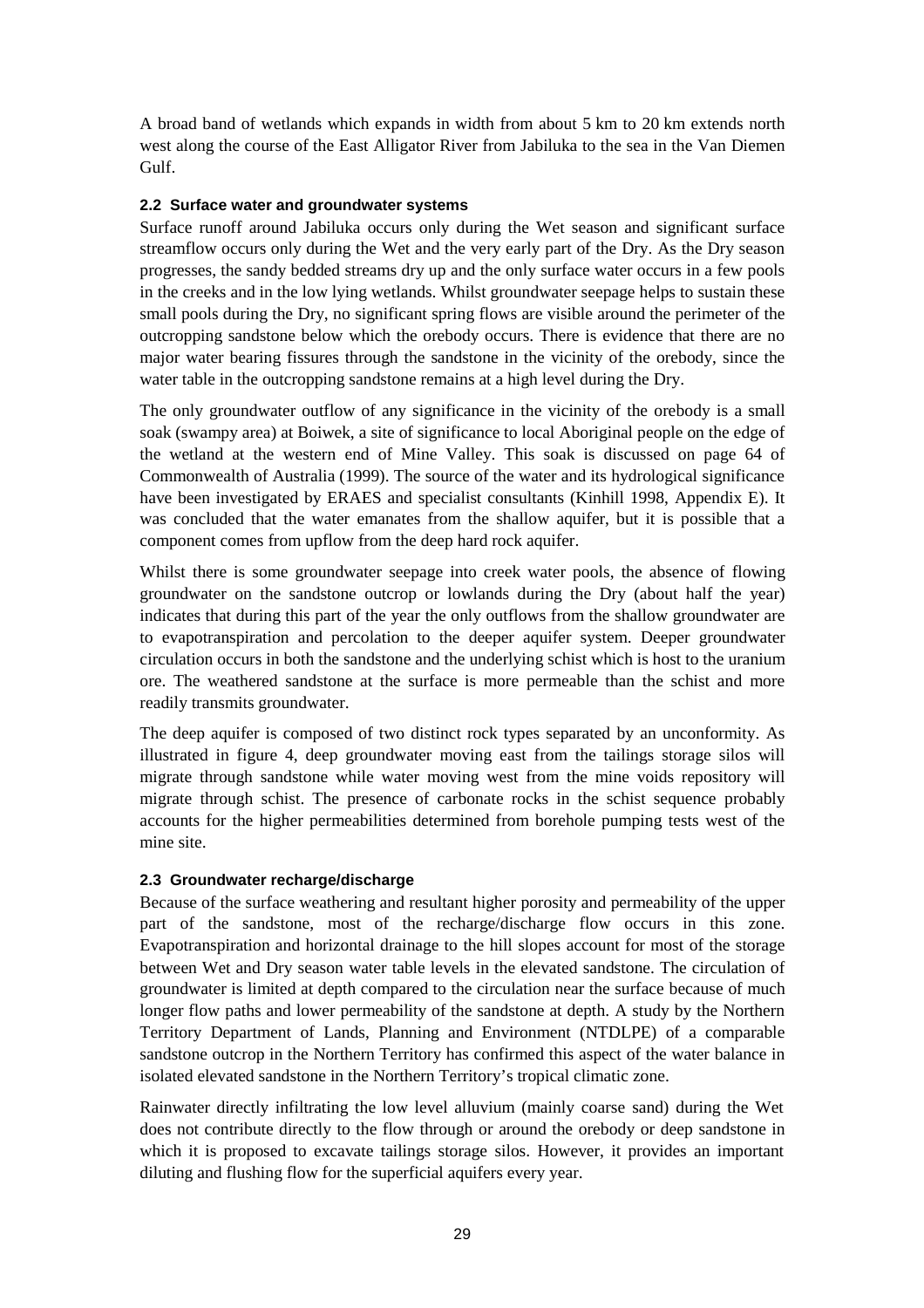The extensive area of elevated sandstone escarpment to the east of the Jabiluka lease and adjacent lowland alluvial zone contributes a large surface flow to Swift Creek during the Wet. It would also contribute a higher groundwater flow than would the sandstone in the Jabiluka lease. Surface water flow from the escarpment does provide a very significant volume of dilution water additional to that coming from the lease area. Although dispersion has been included in the modelling, dilution has not been included because an analytical model was used in the analysis, and dilution processes are not included in the mathematical equations.

### **2.4 Eventual destination of groundwater leaving the mine site**

Groundwater flowing west across the mine site and adjacent areas in the sandstone and schist beneath the flood plain will eventually be directed by the prevailing hydraulic gradient towards the north west. The groundwater will then ultimately join the East Alligator River which enters the sea in the Van Diemen Gulf, approximately 60 km downstream from Jabiluka. Groundwater flowing east from the mine site and adjacent areas will join the flood plain path after heading north within the lower Swift Creek catchment.

Deeply circulating groundwater which could contain contaminants from the mine will be only a fraction of 1 percent of the total groundwater leaving the mine site each year. By the time it reaches the sea, the proportion of the total groundwater flow and storage which has flowed from the tailings repositories will be negligible. It should also be noted that natural conditions in the sediments of the floodplain range from acid sulphate in the wetland areas around the Jabiluka site to fully saline at the seaward end of the flow path. In the Dry season, high salinities occur in the East Alligator River system upstream from the sea almost to Cahills Crossing, about 10 km from Jabiluka. It should be noted that the tidal range at the mouth of the river can be up to about 7.5 metres, so that the river is subjected to strong tidal flushing as well as to large fresh water flows during the Wet. The tidal range at Cahills Crossing is about 4.5 m.

### **3 Aquifer permeability, fissures and model assumptions**

### **3.1 Site visit**

An inspection of the Jabiluka Mine was conducted on 10/6/99. The primary purpose of the visit was to follow up on an earlier site inspection in January, when the decline was 550 m long, and to assess the structure and hydrology of the sandstone and schist aquifers. The decline, or inclined tunnel, is approximately 6m by 6m in area, and with constructed headings and footwall drives the total length of this tunnel is now approximately 1600 m. About 550 m of tunnel penetrates in the schist and about 1050 m penetrates the Kombolgie Sandstone. The decline passes through the unconformity between the sandstone and the schist.

Hydrologically the shaft approximates a very large sloping borehole and flow into the shaft simulates a very long duration pumping test from a fully dewatered borehole. The shaft intersects a large area of rock surface, and enables sampling of a large section of the fracture zone which could only otherwise be achieved through an extremely large number of conventionally constructed boreholes.

The inspection revealed a number of features about the hydrogeology of the aquifer systems:

- Total inflow into the shaft was of the order of 1 to 1.5 litres per second. This confirms that the permeability of the Kombolgie Sandstone and the schist is low.
- Construction of the decline through the weathered sandstone above the shaft has created no significant drop in water levels in the overlying bores. This is indicative of the very low permeability in the underlying Kombolgie Sandstone.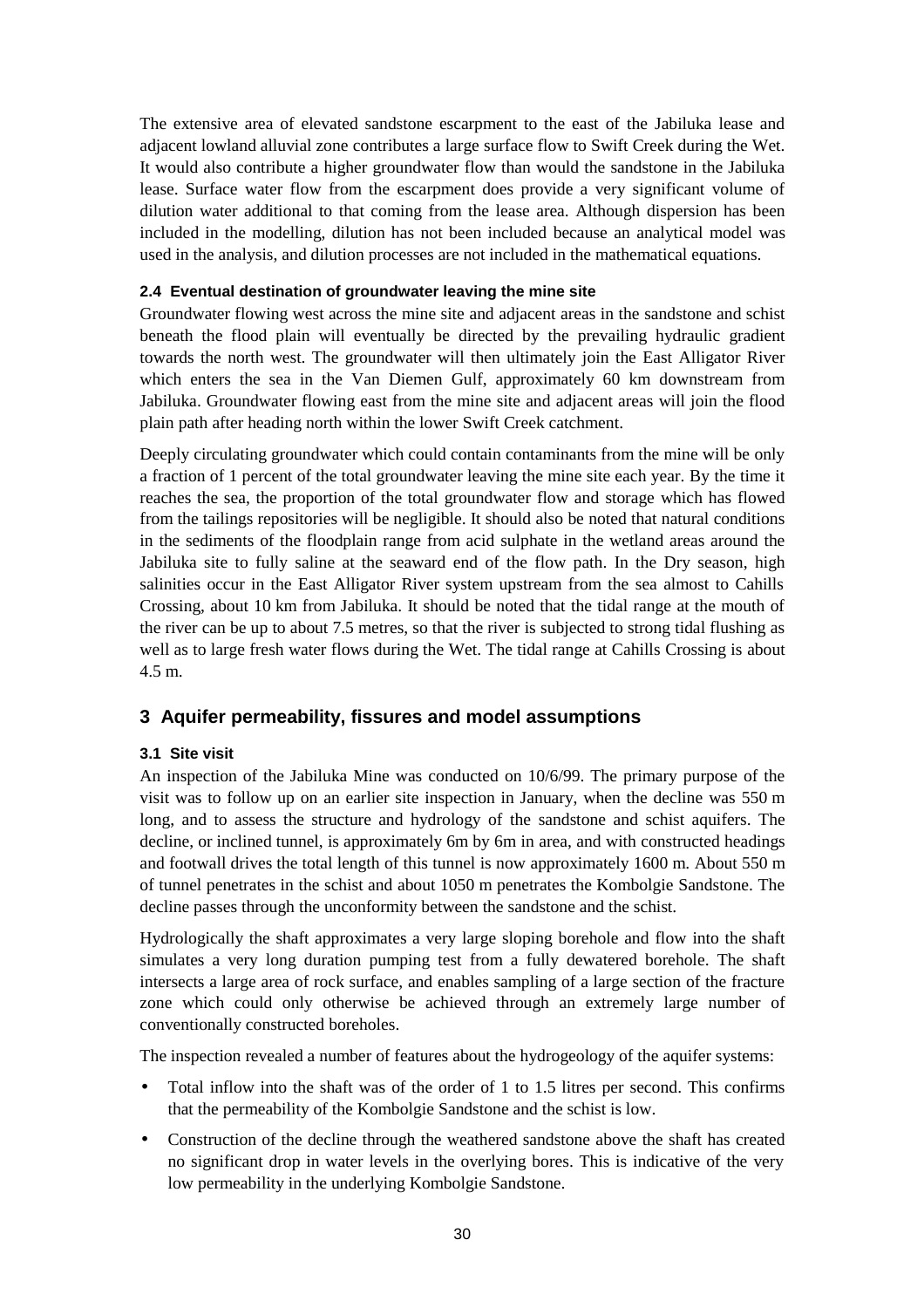- There was significant leakage  $\langle \langle 0.5 \, 1/s \rangle$  from a number of cracks during the inspection in January when the decline was 550 m long. Leakage from these cracks had reduced to negligible flow by the time of the June inspection. Reduction of flow was not due to a fall in the watertable, but to drainage from water storage voids. This implies that the flow measured in the decline at any particular time is mostly derived from void emptying, although it is also contributed to by throughflow (as determined by aquifer permeability). Total flow in the shaft is therefore larger than that which would result from aquifer permeability alone.
- Water flow into the decline was sufficiently low that no grouting of the cracks was required.
- The unconformity between the sandstone and schist was dry.
- The inspection revealed that suitable sites existed in both the schist and sandstone for the construction of silos. There were no cracks over the entire 1.6 km which were considered to be large enough to preclude silo construction.
- The site visit confirmed that the values of permeability adopted by Kalf and Dudgeon (1999) were reasonable and conservative. In addition the lack of spring flows from the sandstone suggests that this aquifer does not contain major fissures. Evidence from these two sources supports the conclusion that no major fissure system exists which could invalidate flow calculations undertaken by Kalf and Dudgeon (1999).

### **4 Long term dispersal of contaminants**

### **4.1 Background**

In Kalf and Dudgeon (1999), simulations were conducted for radionuclides over a 1000 year period. In this section we examine the consequences of uranium and radium dispersal over a 10 000 year period.

It must be said at the outset that any prediction over a 10 000 year period is within the geological time scale. Hence it involves, changes in climatic conditions which may well alter or even completely change the wetland areas, along the current Magela floodplain, should they still exist after this time.

We make the assumption here that no such changes will occur and that the hydrological conditions present today will be those present in 10 000 years time.

### **4.2 Dispersal and dilution mechanisms**

As described in more detail in Kalf and Dudgeon (1999), the dispersal of contaminants is controlled essentially by three processes, namely advection, dispersion and adsorption. Advection is the transport due to the flow of groundwater, whilst dispersion is the spreading and consequent lowering of concentrations due to groundwater velocity differences. These velocity differences are a function of the non-homogeneity and hence the structural properties of the fractured rock mass which causes any flowing contaminant to disperse. Adsorption is the adhering mechanism where contaminants are adsorbed to the rock mass surface in their passage underground.

In addition to these processes, dilution results from the mixing of groundwater containing the contaminant with water of lower concentration entering the groundwater flow system. This would commonly be recharge water entering the sub-surface system from streams, or other water bodies, or direct percolation of rainfall. Surface waters will also cause significant dilution where groundwater seepage emerges at the ground surface.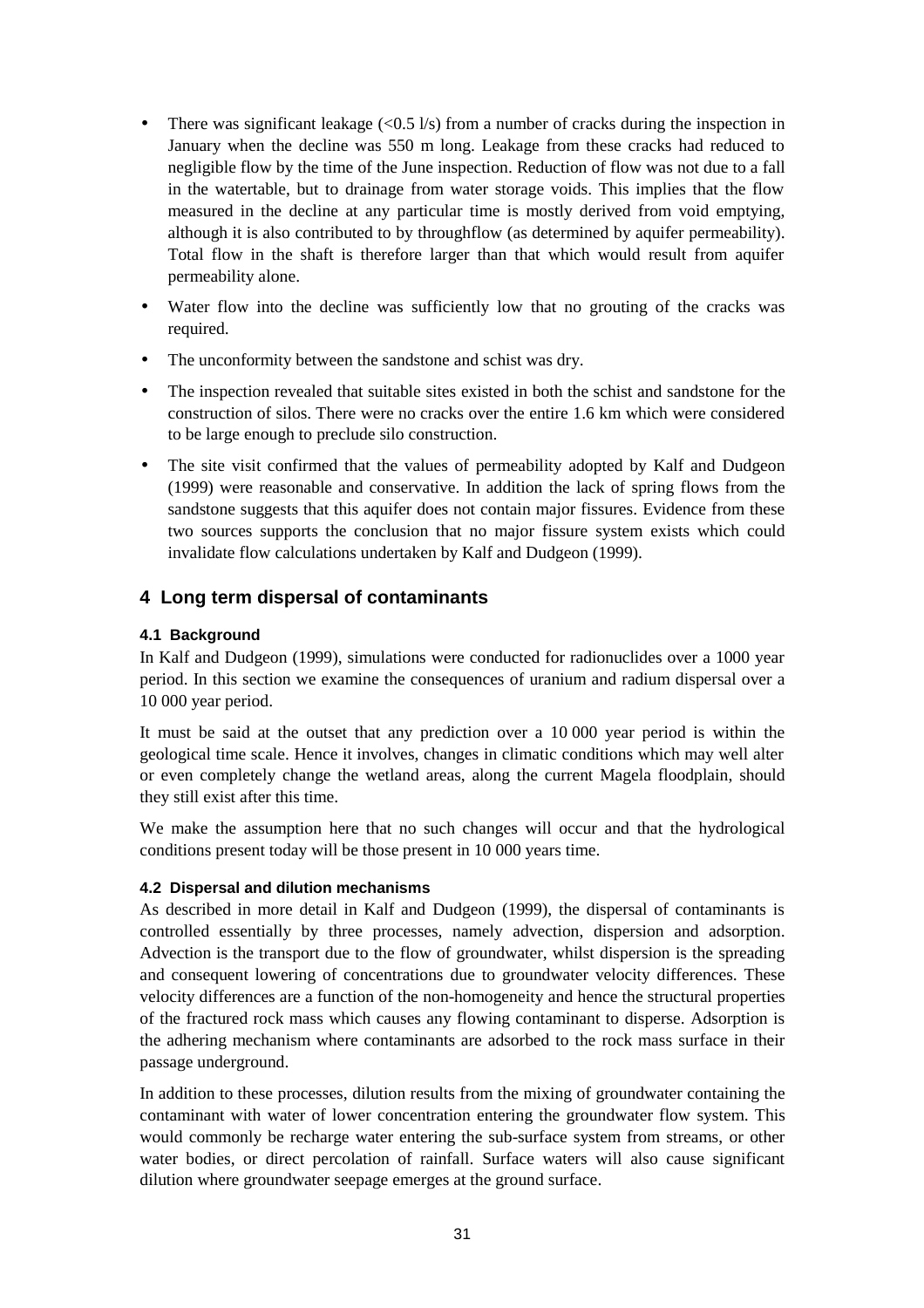Because the movement of a contaminant is in part controlled by the velocity of the groundwater, a longer time period will result in the contaminant being transported a greater distance in a down-gradient direction. Theoretically at least, the 50% concentration of the contaminant front, without adsorption, will move the same distance as the mean groundwater velocity. Therefore the distance computed for the 50% concentration level after 10 000 years would, in theory, be ten times the distance computed for the 50% concentration computed for a period of 1000 years.

In addition to the advective effects there are the dispersion effects, and these will tend to flatten out the concentration curve from the source in a down-gradient direction as time progresses. That is, there is a greater reduction in concentration levels due to greater dispersion of the contaminant.

The above principles and effects also apply if the retardation concept is applied to describing adsorption. In this case however, the movement of the contaminant is 'retarded' compared to the groundwater velocity. For a retarded concentration front the flattening of the concentration curve will be less than for a non-reactive contaminant with no retardation.

### **4.3 Additional modelling results for uranium**

The effects of 10 000 years of groundwater flow on leaching from the uranium repositories is best examined by determining the percentage of mass lost from the silos over this period. To achieve this, simulations were conducted using the numerical model described in Kalf and Dudgeon (1999). In particular, reference is made to the results of figure B-7a, b and c in their report, which was the case simulated over a period of 1000 years with a tailings paste permeability of  $10^4$  m/day, and a retardation factor (for both the aquifer and paste) of 20.

Figure 5 presents the recently conducted simulated results of a 10 000 year concentration profile through the two representative silos using the same parameters as those used to compute the curves in figure B-7a, b and c in Kalf and Dudgeon (1999). The results when compared to figure B-7b indicate that the source plane concentration of the plume (the concentration immediately down-gradient of the silos) has decreased from about 18% (in figure B-7b) to about 10% of the silo concentration. Also, an estimated 40% of the uranium mass has been removed over the 10 000 year period.

Figure 6 presents the case where the paste permeability is  $10^{-5}$  m/day. In this case the source plane concentration is about 1 to 2%, with less than an estimated 6% of the uranium mass removed after 10 000 years.

Finally figure 7 presents the case given in figure 5, but with the retardation factor in the paste increased from 20 to 100. In this case the source plane concentration emanating from the silo is about 17% but the total mass lost over the 10 000 year period is reduced significantly to an estimated 10%.

### **4.4 Additional modelling results for radium 226**

The movement of radium 226 over a 10 000 year period is now examined. The conservative assumption that sufficient thorium 230 will be essentially immobile and will supply sufficient material for the continued production of radium 226 at the source - that is a constant source concentration is assumed.

The model has been re-run for the scenario illustrated in figure 11c for the eastern area of the site given in Kalf and Dudgeon (1999) for a period of 10 000 years using a Monte-Carlo approach. For this calculation we use the dispersion-advection equation given in Appendix A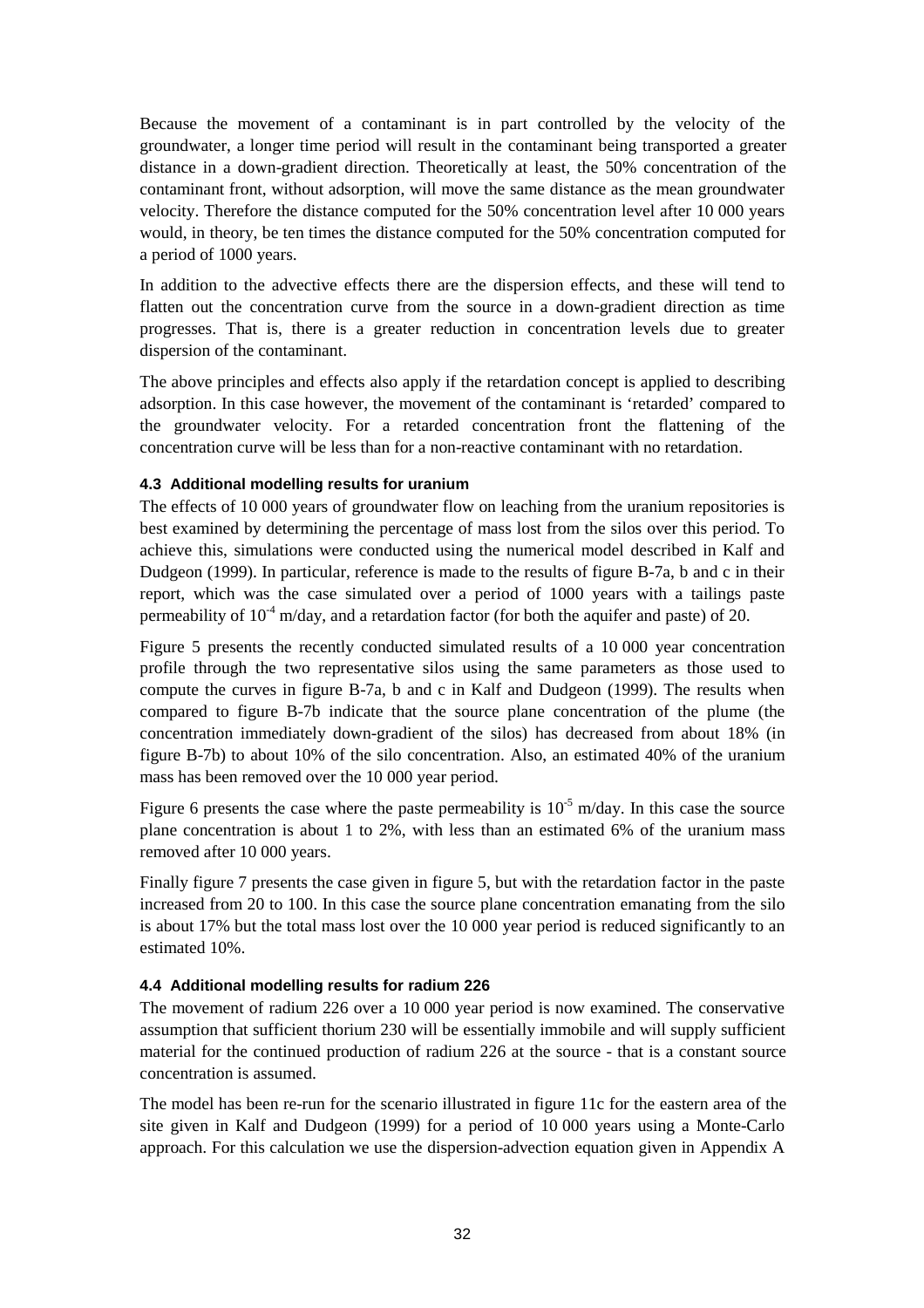in the above reference. The result for the median curve (ie the expected value curve) is given in figure 8a.

Figure 8b illustrates the median curve for the western area of the site.

The results indicate as expected that the distance of the 50% concentration is about ten times greater than for the 1000 year case. Because of the very short travel distance of the radium, even over the long time scale of 10 000 years, the analysis of environmental impact in section 6 is undertaken for uranium only.

### **5 Other relevant groundwater studies**

#### **5.1 Completed studies**

Some groundwater dating has been conducted in the region from the Ranger Mine to just west and south of the Jabiluka site (see Australian Atomic Energy Commission (AAEC) Research Establishment 1981, Airey et al 1983.). This work was conducted as part of a substantial research effort on analogue sites for high level waste repositories, and sites that were investigated in the Alligator Rivers Region were the Ranger, Koongarra and Nabarlek orebodies (see fig 1). Some work was also undertaken on the Jabiluka orebody number 1. In the work undertaken by AAEC groundwaters were analysed for tritium, deuterium and carbon-14, lead-210, radium and thorium. The work was carried out in order to establish the rate of movement of uranium away from the Jabiluka and Ranger orebodies, both of which lie in the Cahill Formation schist.

The groundwater was dated as being modern near the Ranger mine and about 4000 to 5000 years old south of Jabiluka, about 12 km to the north of Ranger. A travel time of approximately 500 years per kilometre was derived by AAEC. Groundwater travel times derived from the extreme highs and lows of the permeability and effective porosity used in Kalf and Dudgeon (1999, table 4) on the eastern side of the site are in the range of 274 to 56 000 years per kilometre. To the west of Jabiluka in the schist/carbonate rocks the range of travel times is 18 to 5500 years per kilometre. Thus the results derived by AEAC are within the bounds used in the Monte Carlo analysis given in Kalf and Dudgeon (1999). It is of interest to note that the median value of the range of (Darcy) groundwater velocities used by Kalf and Dudgeon  $(5 \times 10^{-5} \text{m/day})$  and a highly probable porosity of 1% yields a groundwater travel time of 548 years per kilometre. This is in good agreement with the AAEC determined independently through carbon dating.

### **5.2 Current and future groundwater studies**

Whilst some groundwater dating and isotope studies have been carried out in the past, a groundwater sampling program is also currently underway, and this may also serve to refine the range of permeabilities and velocities used by Kalf and Dudgeon. However, it should be noted that Kalf and Dudgeon used a wide range of permeabilities to assess possible environmental impacts. Groundwaters around Jabiluka are currently being measured for radon, oxygen-18, deuterium, uranium, radium, polonium-210, lead-210 and thorium, as well as chemical analyses. This work will be assessed in conjunction with three dimensional groundwater modelling to further improve the understanding of the groundwater systems around Jabiluka. Initial results from measurements in the shallow groundwater show low isotope concentrations and confirm short residence times in the shallow aquifer.

ERA has contracted additional three dimensional modelling work to Ecole des mines de Paris, where Dr Jean-Michelle Schmitt will manage a 3 year project currently in progress. However, this more detailed modelling work will not be completed for some time, and there is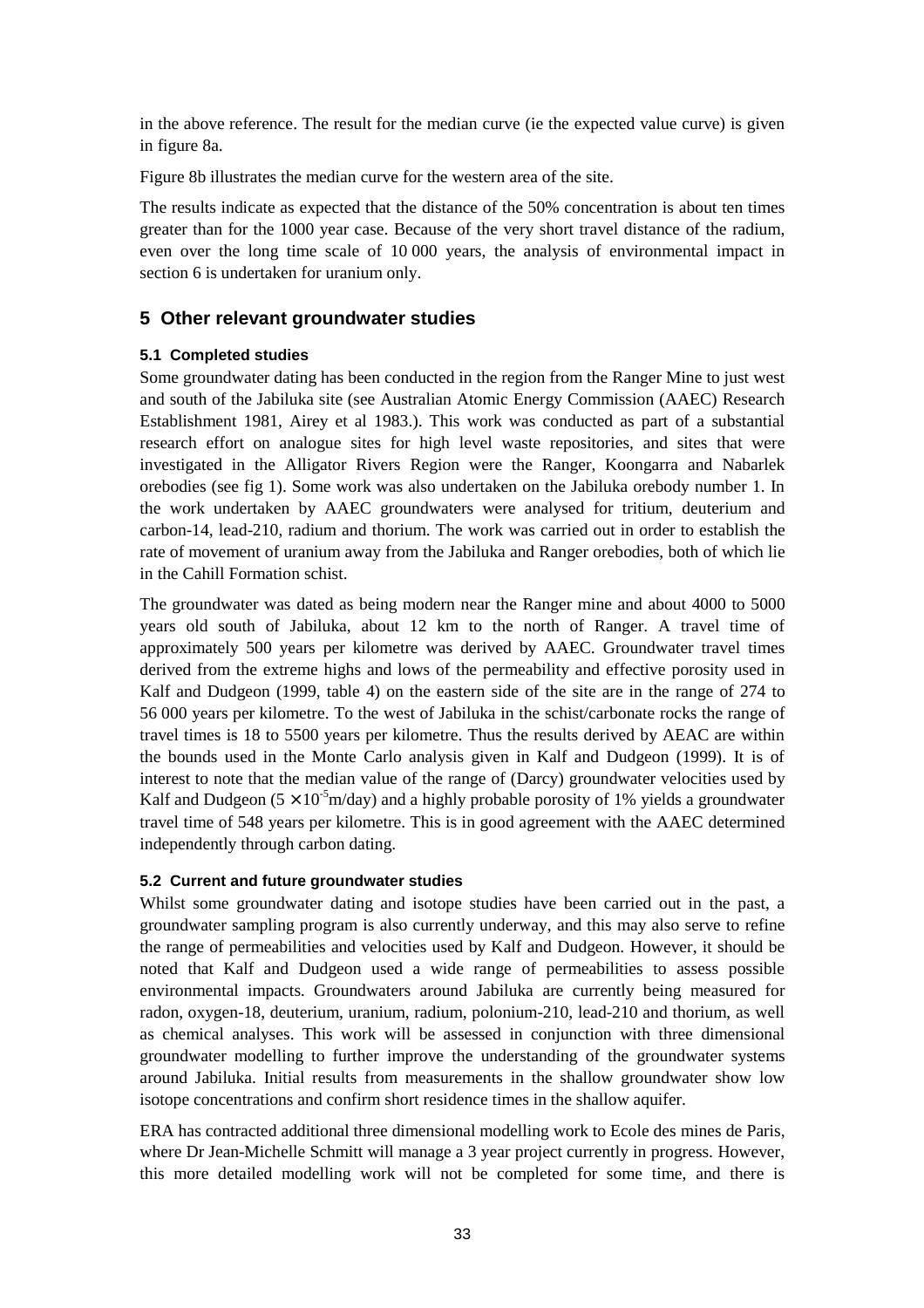considerable doubt that results will be any more useful than the results from the modelling from Kalf and Dudgeon (1999) until substantially more data are collected. Whilst there will always be greater knowledge and understanding to be gained from additional groundwater studies, the pragmatic, conservative approach utilised by Kalf and Dudgeon (1999) has demonstrated that the impact to Kakadu wetlands is not significant.

ERA has commissioned a study on the geotechnical and geochemical properties of the tailings paste and its implications for leaching of contaminants from the repositories. The study is being undertaken by the University of New South Wales and is currently in progress. A range of cement additions are being evaluated and the implications of pH is being assessed. Of major interest is the effect of alkalinity on the mobility of uranium in the leachate.

### **5.3 Other observations**

There is also a suggestion in Recommendation 9 that measurement of surface water baseflow could provide information to assist in permeability and flow rates. During the Dry season there is no baseflow in Swift Creek, and the groundwater inflows to the Swift Creek alluvial sediments are primarily from the shallow aquifer system, as described in section 2.2. Much of the shallow groundwater discharging from the lowlands is transpired and does not reach the Swift Creek billabongs. This fact has been established through observation of lowland vegetation, which remains greener through the Dry season than is usually the case with other vegetation in the region.

### **6 Discussion**

### **6.1 Additional modelling results**

The results of the additional simulation of uranium leaching from the silos indicates that under the worst case scenario (ie fig 5) approximately 40% of the uranium mass will be lost. Less than 6 to 10% will be lost if either the paste has a permeability of  $10^5$  m/day (a distinct possibility) or the paste retardation factor is 100 respectively (fig  $6 \& 7$ ).

The conclusion that can be drawn from the simulations is that such mass loss over this very extended time period, even in an adopted worst case, will lead to low concentration levels in the far field. The implications of this with regard to total uranium mass and concentration estimated on and off-site is discussed below.

It is emphasised again that dilution is an additional mitigating factor that will operate within the Jabiluka hydrological environment to result in decreased concentrations. The dilution effect plays a major role in the Jabulika region on groundwater quality as a result of the seasonal wet period and there is no doubt that it will also, over time, significantly lower the concentration of any mass that may emerge from the repositories.

### **6.2 Environmental impact of uranium leached from the underground repositories**

The environmental implications of the underground storage of tailings are best assessed from the concentration of the contaminants in the groundwater. Ecotoxicological and environmental impacts are conventionally quantified in terms of contaminant concentration, so an indicative value will be calculated here. Uranium concentrations are calculated below because uranium leaches more quickly than radium and is therefore a worst case example.

The possible increases in uranium can be calculated from the groundwater modelling which indicates in the adopted worst case scenario that approximately 40% of uranium could be leached out of the underground repositories in 10 000 years. Because it is proposed to mine 90 000 tonnes of  $U_3O_8$  at Jabiluka, and about 5% remains after milling, there is about 4500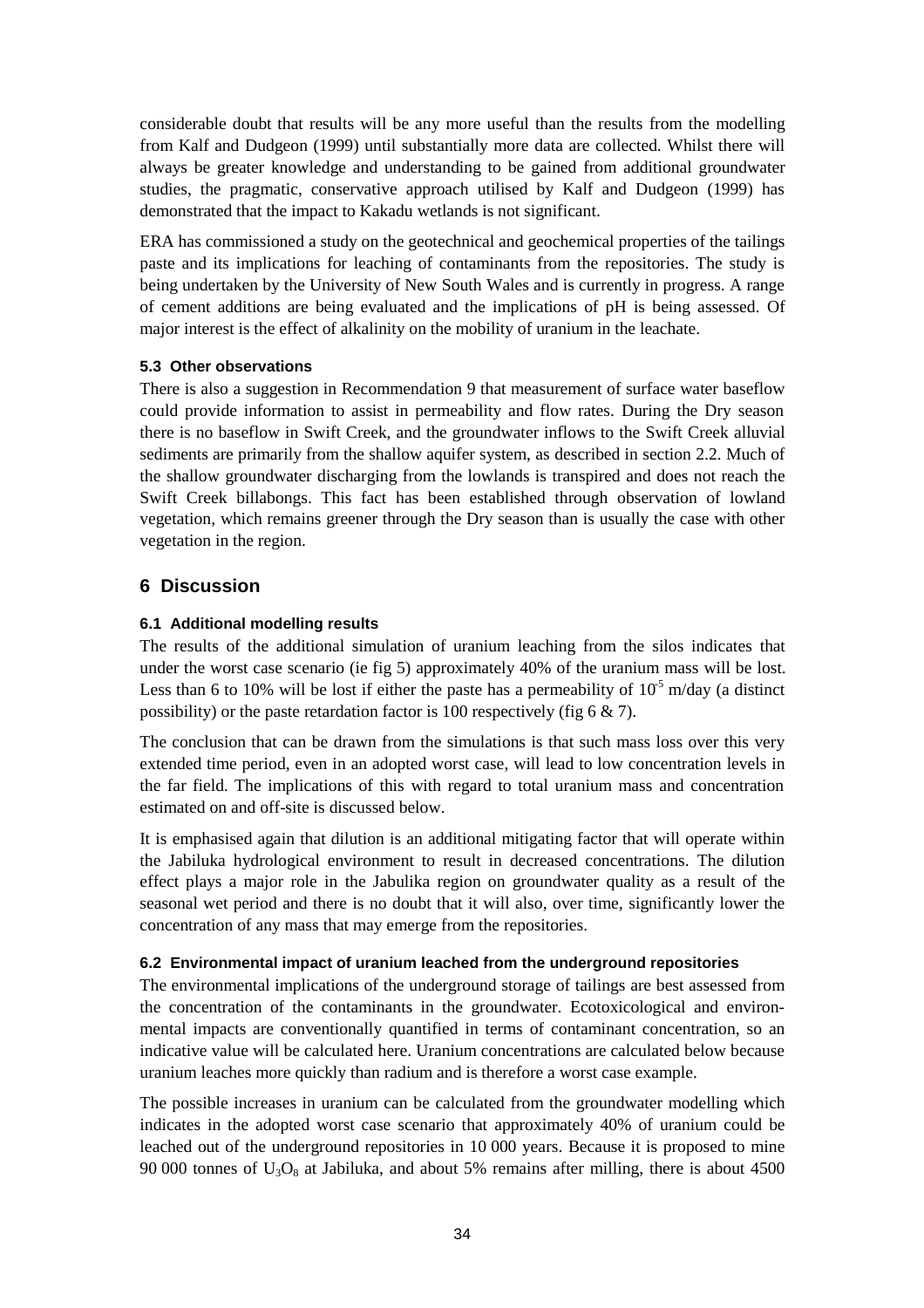tonnes that could potentially be mobilised into the groundwaters. Because about 85% of  $U_3O_8$ is uranium, there is approximately 3800 tonnes of uranium in storage. The groundwater modelling described in section 5.3 shows that 40% (1530 tonne) of this uranium could leach into the groundwaters in a worst case over 10 000 years. This equates to a net average loss of about 150 kg per year. If a conservative value of 10% of this leached mass is assumed to be available to the floodplain through upward movement from the deep groundwater (see section 2.4 of this report), then approximately 15 kg per year could reach the floodplain waters under steady state conditions.

The uranium leaving the floodplain annually can be calculated from Hart et al (1987), who give an average uranium concentration of 0.08 µg/l discharging from the Magela floodplain. This value is not inconsistent with work undertaken by Murray et al (1992), and Petterson et al (1993). The mean discharge from the Magela floodplain from 1975 to 1999 was 104 000 Ml/y (NTDLPE pers comm) giving a total uranium discharge of 83 kg/y. The natural load of 83 kg implies that there could be an 18% increase in uranium concentrations in the floodplain waters assuming the worst case scenario for leaching and dispersal of uranium from the tailings repositories. Natural concentrations currently in the floodplain waters are of the order of 0.08 µg/l so that under long term steady state conditions an 18% increase could result in an additional 0.014 µg/l or a total concentration of 0.094 µg/l. Stream and waterbody uranium concentrations more than an order of magnitude greater than this value have been measured in waterbodies within the ARR. For reference, the 'safe' concentration deduced from local toxicology studies reported in the Supervising Scientist's report is about 15 µg/l. Therefore, it can be concluded that no toxicological impacts could be expected from this uranium addition leached from Jabiluka.

It has been reported that uranium exists in natural surface waters at concentrations from 0.01 to 100 µg/l with the global average being 0.25–0.3µg/l (Ivanovich & Harmon 1992, p 279) and, even with a maximum groundwater discharge of uranium as calculated above, concentrations in the floodplain will not approach average world values. The drinking water standard for uranium is approximately  $20 \mu g/l$ , and, as seen from other potential impacts described above, this value is similar to the concentration at which possible ecotoxicological impacts occur (NHMRC 1996). The additional uranium entering the floodplain surface waters (0.014 µg/l) through groundwater will be more than three orders of magnitude below the value at which an impact will occur.

It is also useful to compare the total mass of uranium likely to be leached into the floodplain from the groundwaters to other components of the current floodplain uranium mass balance. About 5000 tonnes of sediment enters the floodplain each year and it carries approximately 30 kg of uranium annually. The waters entering the floodplain carry an additional 100 kg approximately, so that 130 kg of uranium enters the floodplain naturally each year. The maximum influx of 15 kg/y which could be expected from the groundwater is small compared with the natural influx of 130 kg/y.

Another useful comparison is with the quantity of uranium that is recycled naturally in the vegetation of the floodplain. For uranium this was found to be about 800 kg, about fifty times the maximum quantity of uranium that would enter the floodplain each year from the tailings. Finlayson et al 1986 conducted an extensive study of the seasonal variation in floodplain vegetation communities and made measurements of metal and nutrient concentrations in leaf litter from the dominant species of *Melaleuca* and of aquatic grasses. Estimates were made of the quantity of metal and nutrient constituents that is recycled in the leaf litter and detritus of the Magela floodplain each year due to natural processes.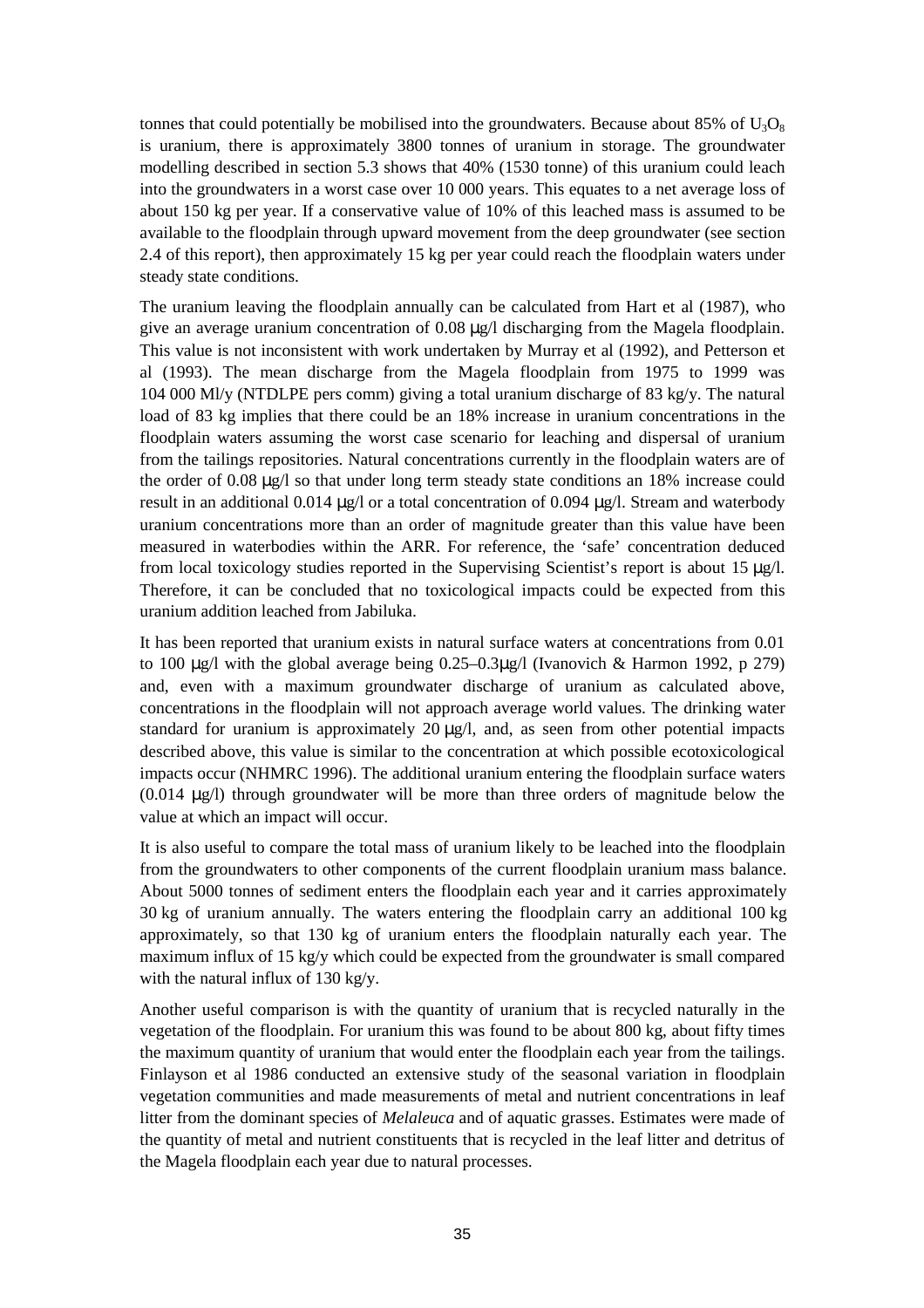The overall conclusion that can be drawn is that even with the worst case scenario, the additional uranium concentrations due to leaching from the repositories will not have an impact on the wetland areas. It is significant that for a more plausible outcome where the repository paste permeability is below  $10^{-4}$  m/day, the concentration increases will be even less than outlined above.

### **6.3 Environmental impact of sulphate leached from the repositories**

Groundwater travel times estimated by AAEC are about 500 years per kilometre in the schist, and this time is similar to that derived from the median values derived from Kalf and Dudgeon (1999). Therefore sulphate is expected to reach the groundwater underlying the floodplain within the next 500 years. Both the groundwaters and surface waters become more saline with distance downstream, and the concentration of mine derived sulphate will be diluted to levels below those already existing in the groundwater below the floodplain, 1500– 7000 mg/L. Because of the low permeability of sediments underlying the floodplain, the high dilution flows and domination of horizontal gradients in the deeper groundwater, minederived sulphate is not expected to be detectable in the floodplain waters.

### **7 Conclusions**

- Inspection of the current mine shaft under construction confirms that the permeability of the sandstone and schist aquifers is low and that the values adopted by Kalf and Dudgeon (1999) are appropriate and conservative.
- The probability of intersecting a large crack during silo construction is low, as demonstrated through inspection of current shaft construction at Jabiluka. By inspecting the silo excavation before tailings placement, assurance can be given that tailings disposal will not occur in an area where significant cracks exist.
- Carbon-14 dating measurements from past work undertaken by AAEC give water travel times in the regional groundwater of the order of 500 years per kilometre. This travel time implies a uranium transport time of the order of 10 000 to 50 000 years per kilometre, depending on retardation. The travel time derived by AAEC is in good agreement with the median value of 550 years derived from the work of Kalf and Dudgeon (1999) for westward movement of groundwater.
- Additional modelling work undertaken for a ten thousand year time frame shows that under the most conservative conditions 60% of uranium will remain in the silos. With this scenario the rate of removal of uranium from the mine is 150 kg per year, which could discharge 15 kg/y to the floodplain waters under extreme assumptions for transfer from the deep aquifer to the surface. Only a very small fraction of the regional groundwater will reach the wetlands, because much of the groundwater will flow to the sea. This amount of uranium which could conservatively enter the floodplain waters is three orders of magnitude less than that which would be required to have a toxicological impact. Similarly, the total quantity of uranium entering the floodplain is very small compared with that which recycles each year in the vegetation of the floodplain. The environmental impact of radium is expected to be much lower because of longer travel times associated with its greater adsorption.
- Sulphate is expected to reach the groundwater underlying the floodplain within the next 500 years. However, both the naturally occurring groundwaters and surface waters become more saline with distance downstream, and the concentration of mine derived sulphate will be diluted to levels below those already existing in the groundwater below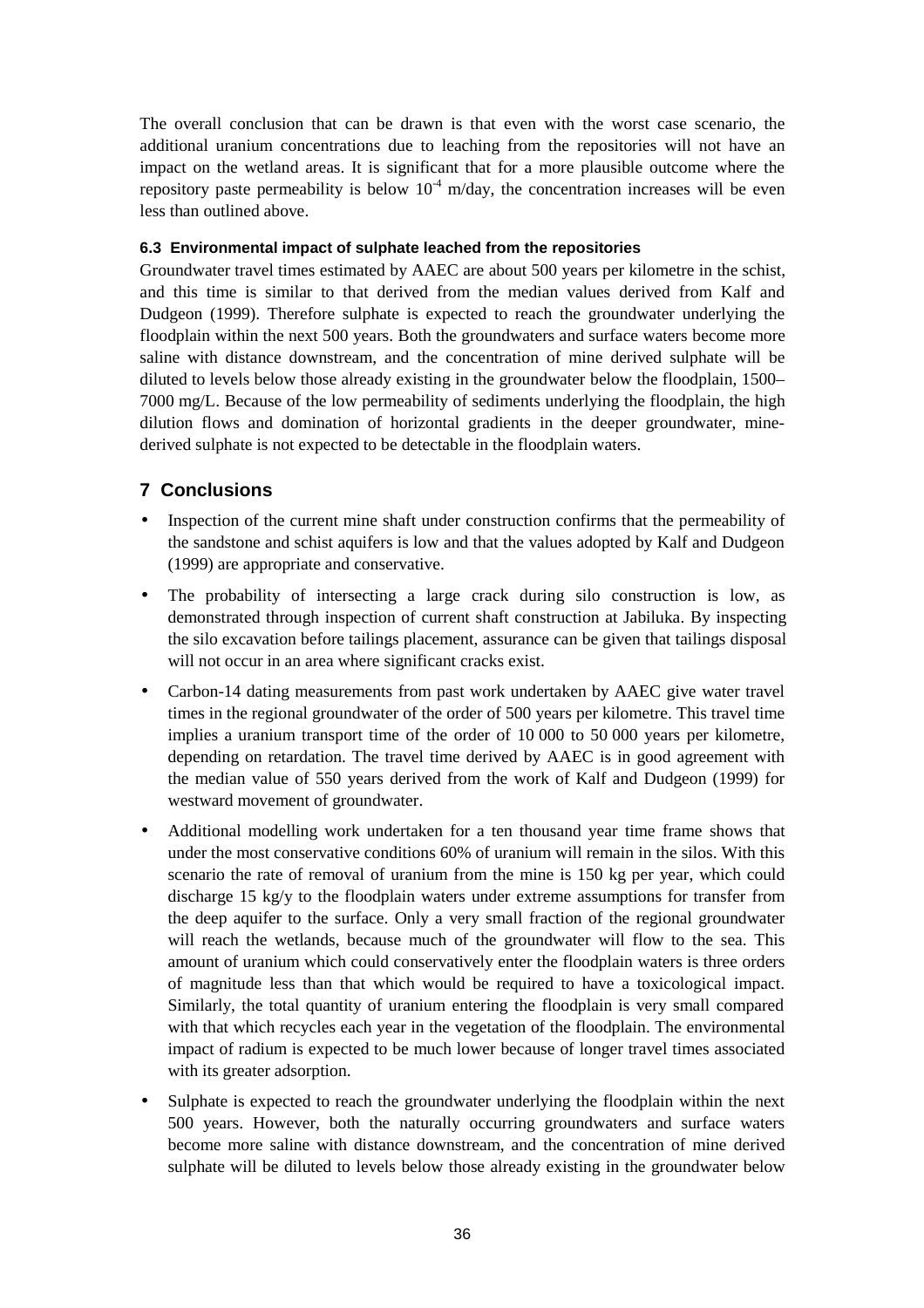the floodplain. Because of the low permeability of sediments underlying the floodplain, the high dilution flows and domination of horizontal gradients in the deeper groundwater, mine-derived sulphate is not expected to be detectable in the floodplain waters.

• Work completed to date provides a high degree of certainty that surface waters will not be impacted from groundwaters from Jabiluka. Nevertheless, ongoing studies, including numerical modelling work and isotope studies, will help to refine current estimates of model parameters and rates of contaminant movement.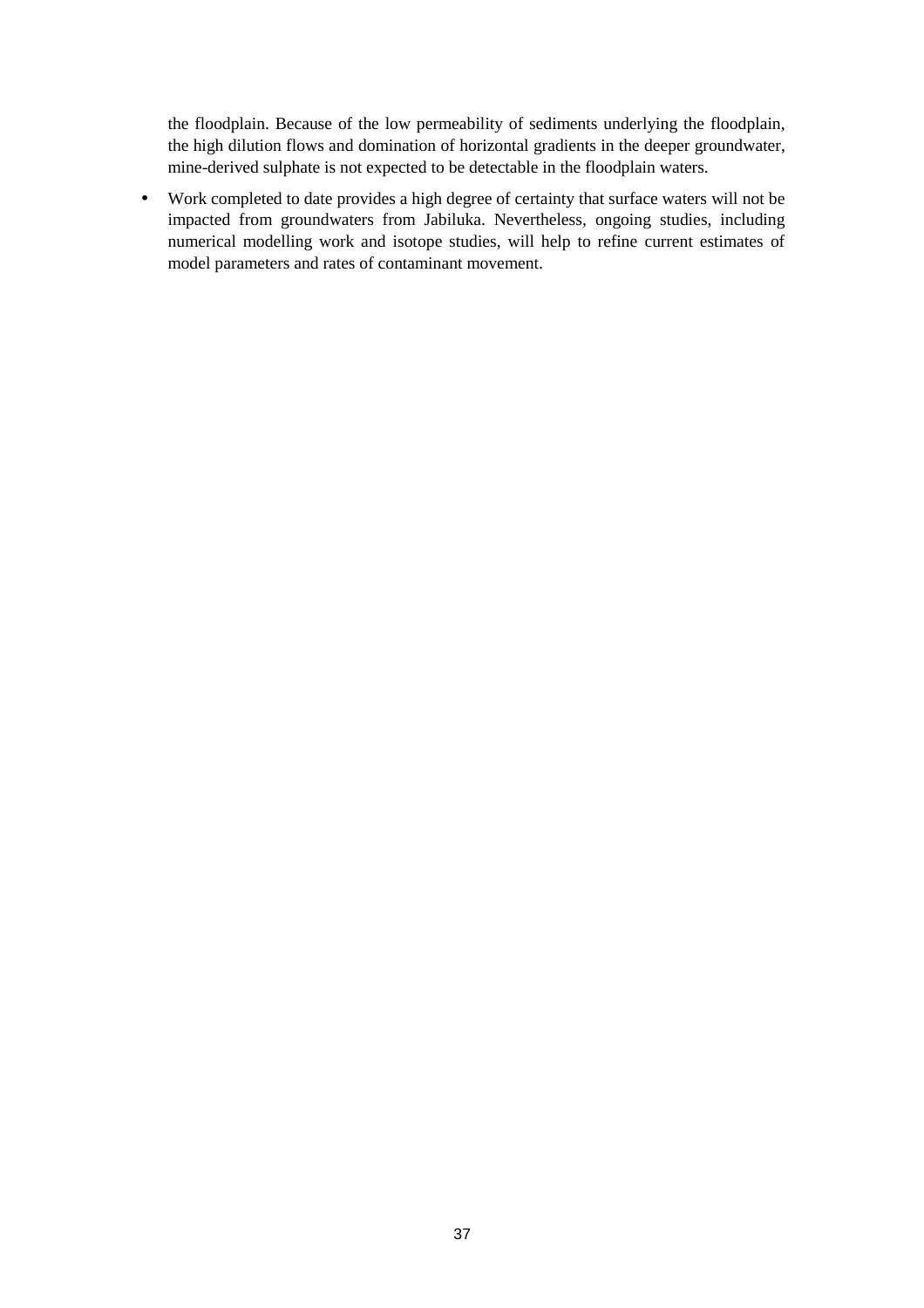### **References**

- Airey PL, Galian C, Nightingale T, Roman D & Short S 1983. Groundwater induced migration of uranium and daughter products in the vicinity of the Ranger No. 1 orebody. Proceedings of the International specialist conference on water regime in relation to milling, mining and waste treatment including rehabilitation with emphasis on uranium mining. Australian Wastewater Association 1983.
- Australian Atomic Energy Commission (AAEC) Research Establishment 1982. Annual Report 1981–82. United States Nuclear Regulatory Commission Contract NRC-04-81- 172 on Radionuclide migration around uranium orebodies – analogue of radioactive waste repositories.
- Commonwealth of Australia 1999. *Australia's Kakadu: Response by the Government of Australia to the UNESCO World Heritage Committee regarding Kakadu National Park*. Environment Australia, April 1999. 140p.
- Department of Lands, Planning and Environment 1999. Middle Point Groundwater model. Prepared by Aquaterra Consulting Pty Ltd.
- Finlayson CM, Cowie I & Bailey B 1986. *Recycling of nutrients and non-nutrient heavy metals by floodplain vegetation.* Alligator Rivers Region Research Institute, Annual Research Summary 1985–86. AGPS, Canberra
- Johnston A & Prendergast B 1999. *Assessment of the Jabiluka Project: Report of the Supervising Scientist to the World Heritage Committee*. Supervising Scientist Report 138, Supervising Scientist, Canberra.
- Kalf F & Dudgeon C 1999. *Analysis of long-term groundwater dispersal of contaminants from proposed Jabiluka mine tailings repositories*. Supervising Scientist Report 143, Supervising Scientist for the Alligator Rivers Region, AGPS, Canberra.
- Hart TH, Ottaway EM & Noller BN 1987. Magela Creek System, Northern Australia. I. 1982–83 Wet season water quality. *Aust J Freshw Res* 38, 261–88.
- Ivanovich M & Harmon RS 1992. Uranium series disequilibrium. *Applications to Earth Marine and Environmental Sciences.* Second Ed. Clarendon Press Oxford.1992.
- Kinhill in association with ERA 1998 The Jabiluka Mill Alternative. Public Environment Report Technical Appendices.
- Murray AS, Johnston A, Martin P, Hancock G, Marten R & Pfitzner J 1992. Transport of naturally occurring radionuclides in the surface waters of the Magela Creek and floodplain, Northern Australia. OFR93 Supervising Scientist for the Alligator Rivers Region, NT Aust.
- NHMRC 1996. Australian drinking water guidelines. National Health and Medical Research Council, Australia, 1996.
- Petterson HBL, Hancock G, Johnston A & Murray AS 1993. Uptake of Uranium and thorium series radionuclides by the waterlily. *Nymphaea violacea*. *J Environ Radioactivity* 19, 85– 108.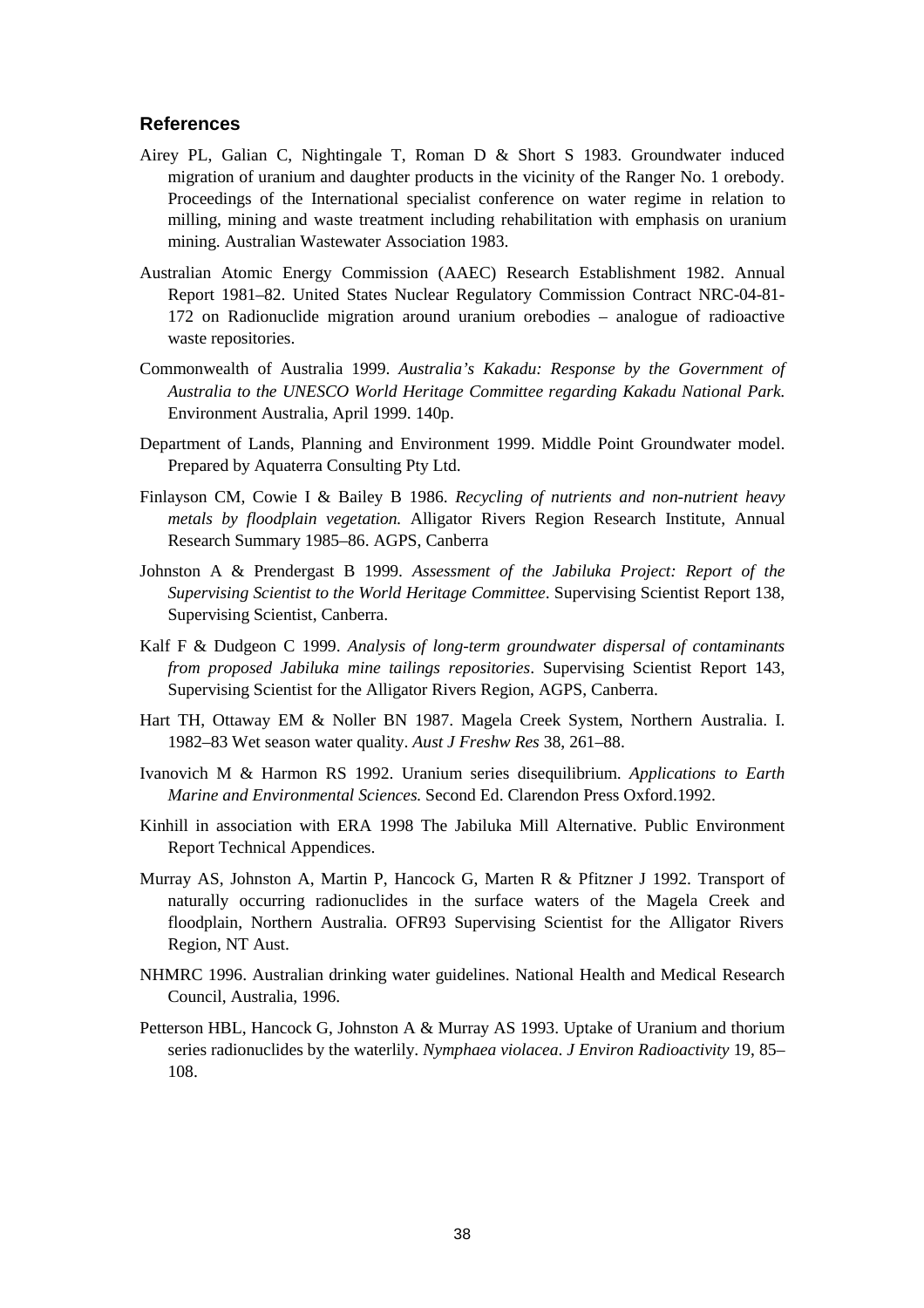

**Figure 1** Alligator Rivers Region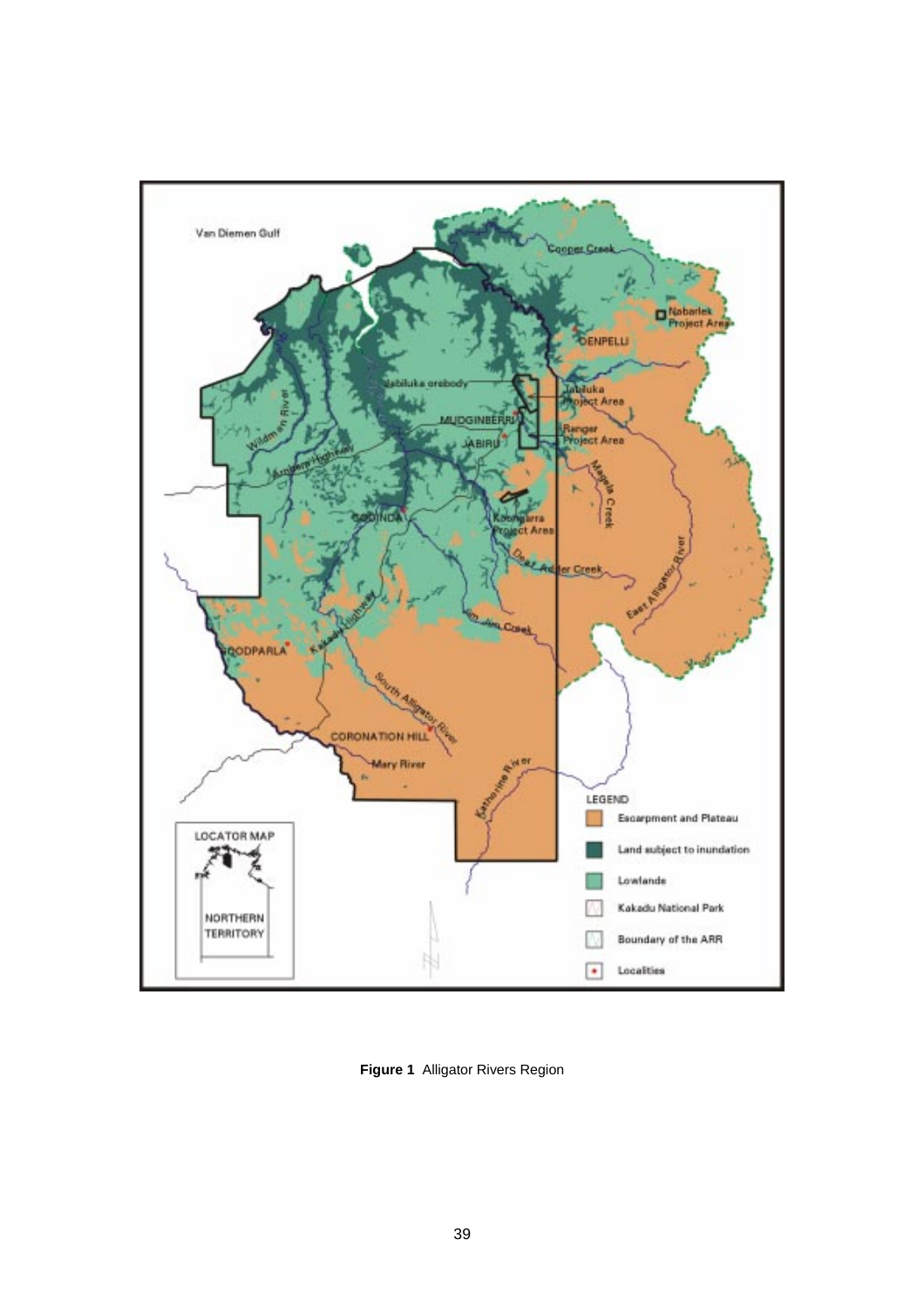

**Figure 2** Jabiluka and Ranger mineral leases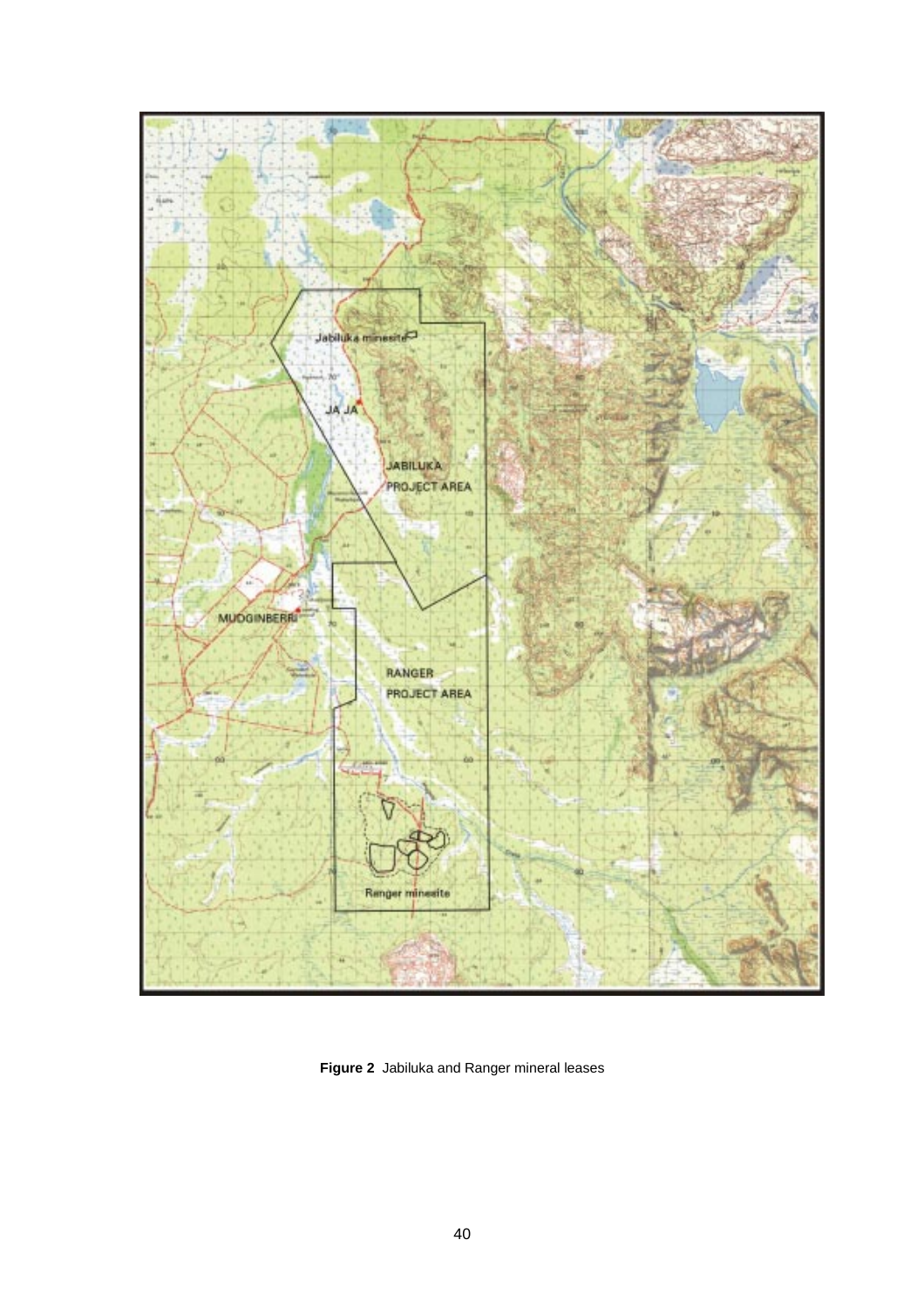

**Figure 3** View of Jabiluka and its surrounding landscape from the south west. Vertical exaggeration factor: 2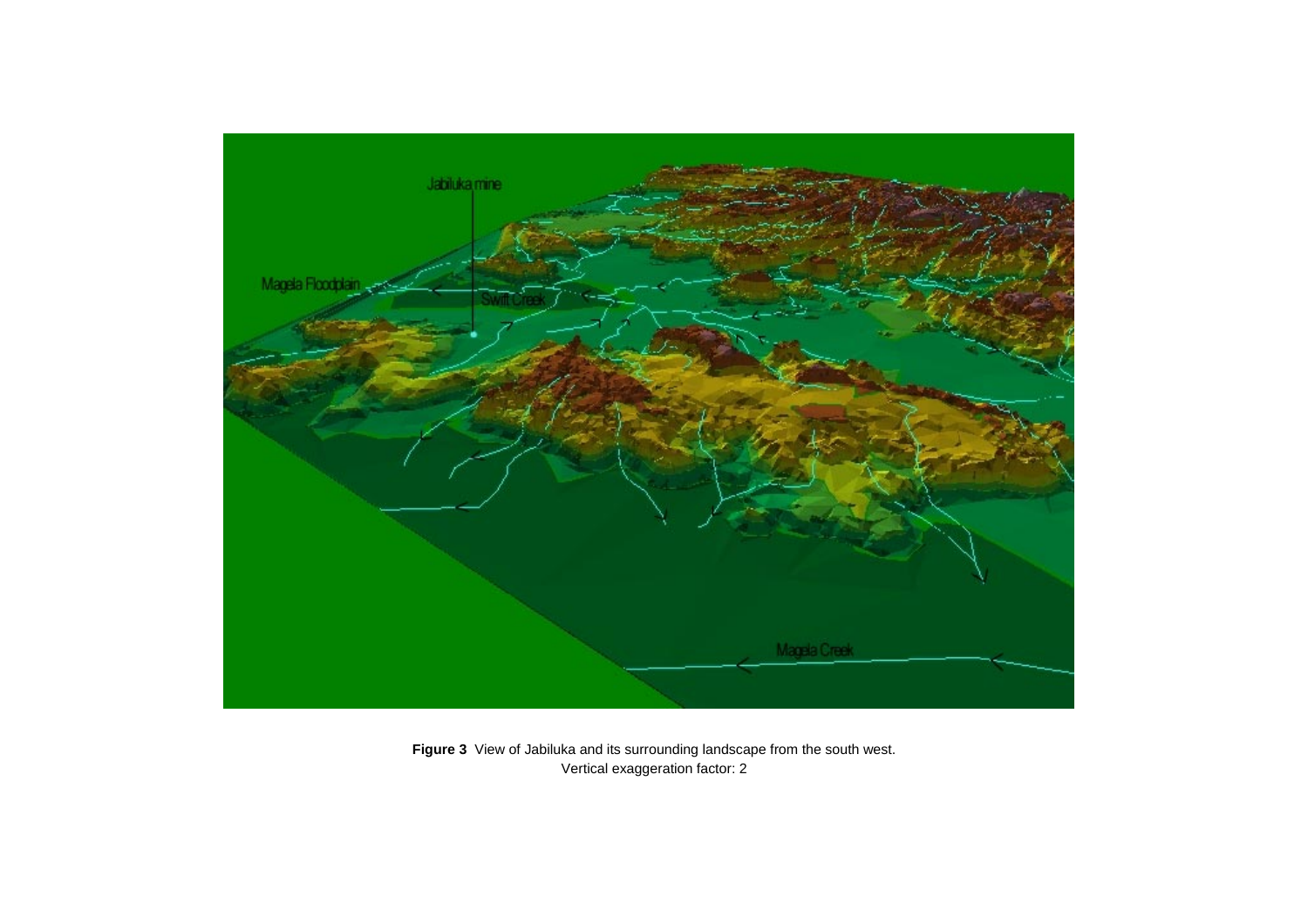

**Figure 4** Conceptual model of the groundwater flow system at Jabiluka Mine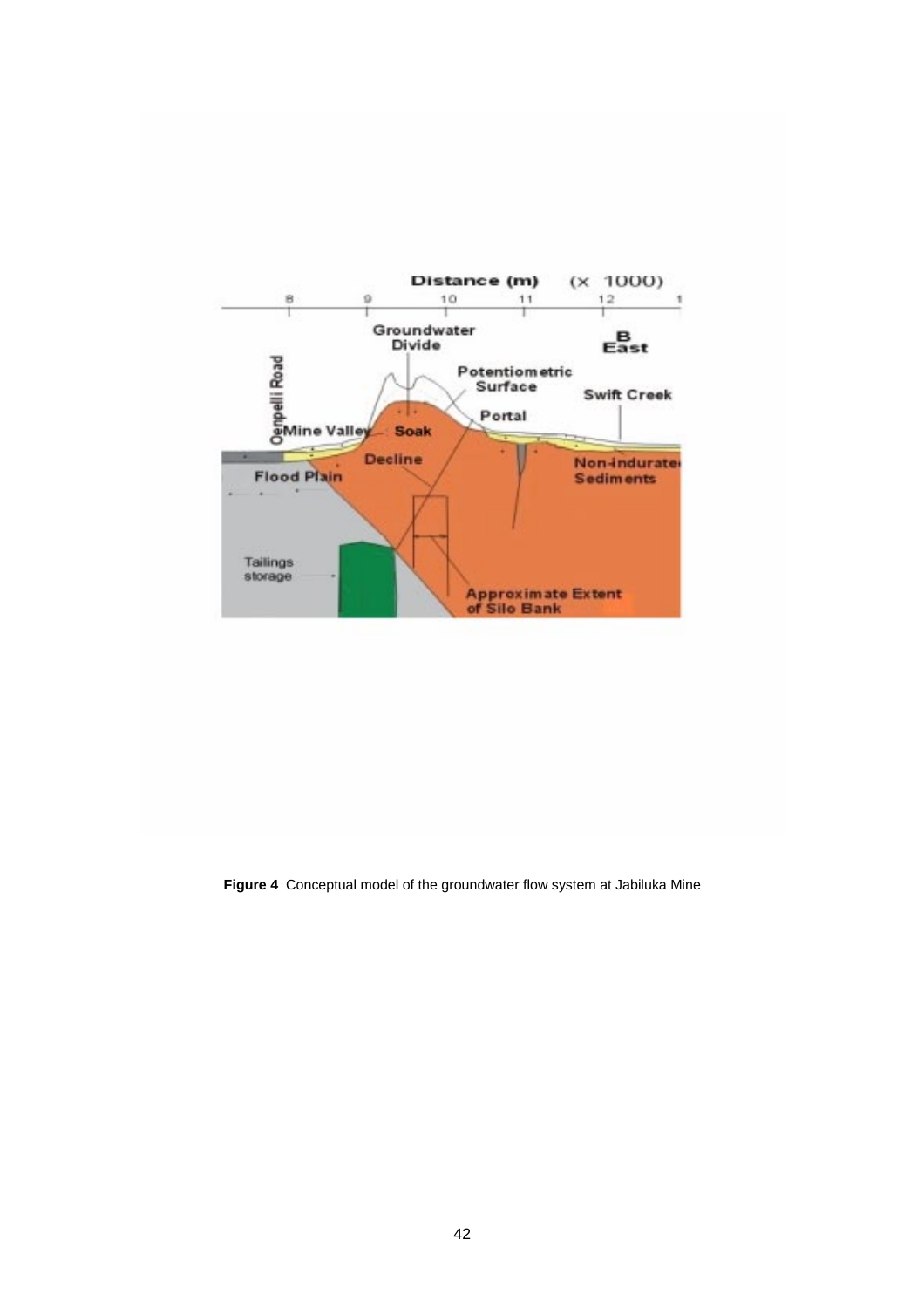

**Fig 5 Profile - Row 1-Uranium -10,000 years, Rf=21, K(paste)=1e-4 m/d**

**Fig 6 Profile - Row 1 - Uranium - 10,000 years, Rf=21,K(paste)=1e-5 m/d**

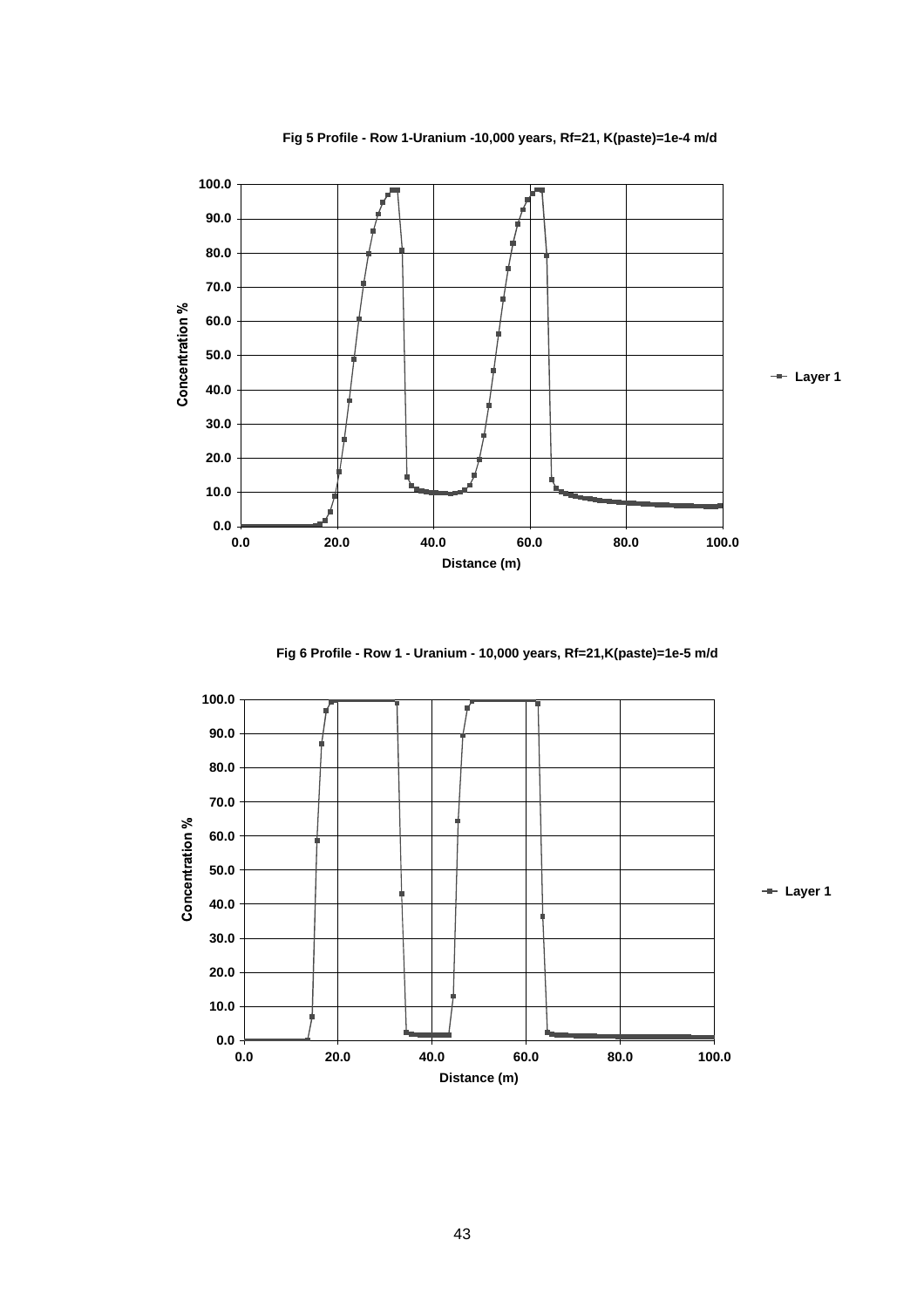

**Fig 7 Profile - Row 1 - Uranium - 10,000 years, Rf=100,K(paste)=1e-4 m/d**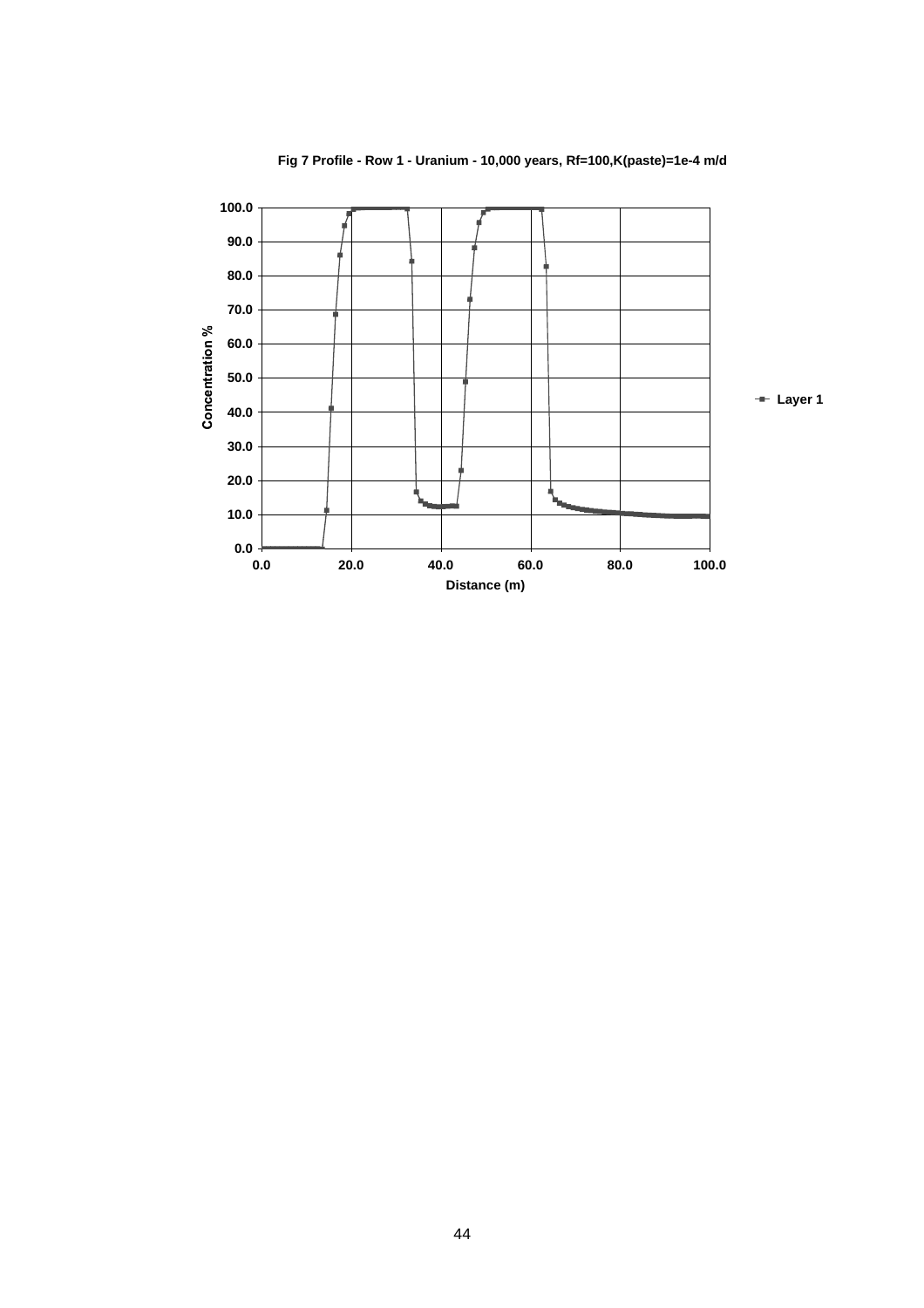

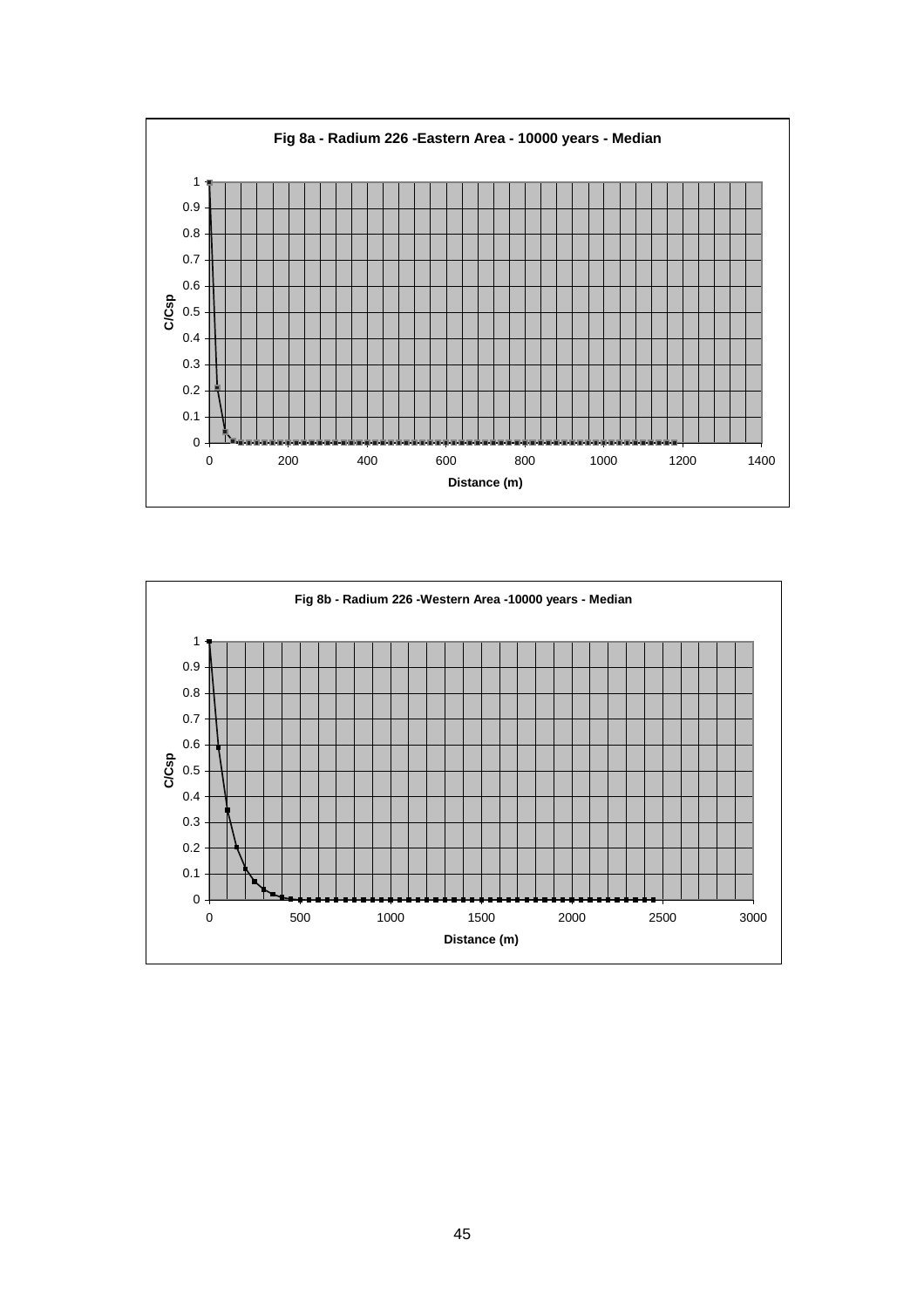# **Appendix 3 – Potential effects of the Jabiluka Mine upon the biodiversity of Kakadu National Park**

### **C Humphrey**

In considering the potential ecological effects of the Jabiluka mine upon Kakadu National Park, there are two main concerns: (i) impacts upon terrestrial biota arising as a consequence of the haul road, and (ii) impacts upon aquatic biota occurring in streams downstream of the mine site and haul road. The ecological significance of impacts upon terrestrial biota arising as a consequence of direct disturbance to habitat on the mine lease area is considered to be small because of the small size of the affected area and the absence of rare or endangered species on this area.

### **1 Impacts upon terrestrial biota arising as a consequence of the haul road**

The haul road has the potential to restrict movement (dispersion and migration) of biota and to injure or kill animals through vehicular traffic. In its response to the Jabiluka EIS, the Supervising Scientist expressed the following concerns about the haul road:

'A raised road such as this could represent a major barrier to the movement of some terrestrial animals (especially those that may require seasonal access to adjacent wetlands) and this, combined with other roads in the Park, poses the risk of separating the area into discrete populations of the small non-flying fauna. This has not been assessed but might be readily resolved by incorporation of regular 'dry' culverts interspersed along the route. Reliance on the 'wet' culverts for this purpose, as presently proposed, leaves open the strong likelihood of points of residency for 'ambush' by dominant predators'.

In response to the Supervising Scientist's concerns, ERA is required to install dry culverts along the haul road route. The design of the haul road has not yet been finalised by ERA; such a design needs to be assessed by the Supervising Scientist and others to determine its adequacy in mitigating such effects upon biota.

With respect to road kills, Minister for the Environment's Recommendations (MR) 47 & 48 focus on development of management plans to cover this issue:

- MR 47: ERA should ensure that all drivers are fully educated on the potential for fauna road kills. A record of any significant fauna road deaths should be kept on-site and included in the Jabiluka Annual Report.
- MR 48: In consultation with Parks Australia, ERA must remove road kills, as soon as practicable, to a safe distance from the haul road.

Other aspects of the haul road design aimed at reducing road kills are described below (section 2.3/2).

Amongst terrestrial vertebrates, the only species that has been recorded so far, only, from the Jabiluka area is the skink, the Jabiluka Ctenotus (*Ctenotis arnhemensis*) (ERA 1996). This species has been found at a number of locations on the Jabiluka lease where they are reasonably common. ERAES has been unable to acquire permits to survey in the escarpment adjacent to the lease or along the haul route, hence the current lack of records off the lease. Nevertheless, the skink is found in locations that will not be disturbed by mining and in locations away from the haul road. Moreover, there are no records of road-killed Jabiluka Ctenotus on the Oenpelli Road near Jabiluka where traffic volume is high and speed is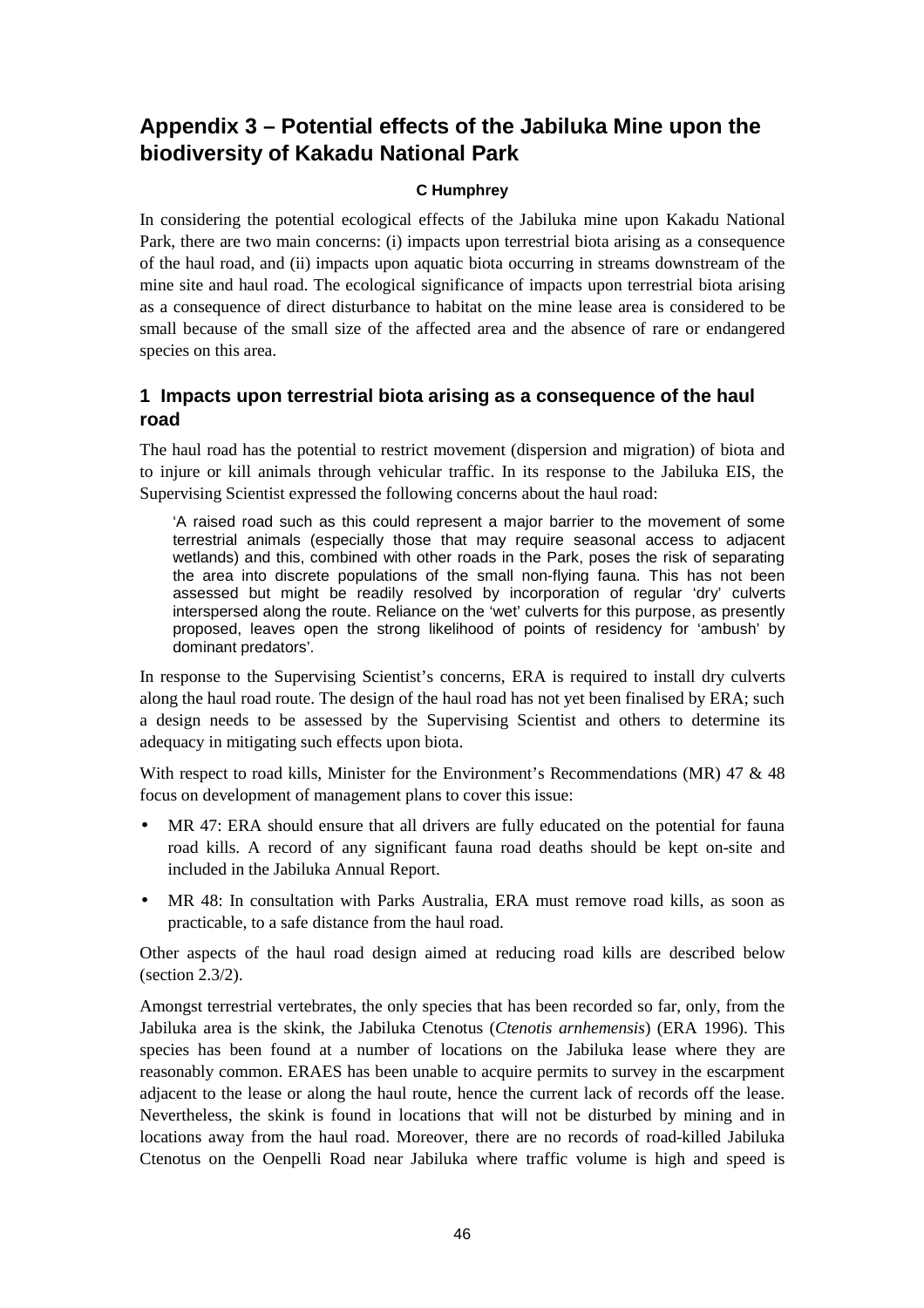unrestricted (L Corbett pers comm). These factors would indicate that the species is not at significant risk from mining and associated transport activities.

### **2 Impacts upon aquatic biota occurring in streams downstream of the mine site and haul road**

Impacts upon aquatic biota may arise as a consequence of accidental discharges from the mine site or road culverts, or from elevated suspended solids or solutes arising from runoff from the waste rock dumps or from road construction activities. The possibility for impacts arising from deposition of mine waste or derived substances in downstream areas of Swift Creek and Magela Creek, and potential for biological re-cycling, are discussed elsewhere (Supervising Scientist's response to ICSU Recommendation 7).

### **2.1 General description of the creeks potentially affected by the Jabiluka mine**

The headwaters of Swift Creek arise in a portion of the dissected sandstone country of Kakadu National Park to the southeast of the Jabiluka mine site. A very short section of Swift Creek, prior to it leaving the dissected sandstone and entering the lowlands, flows year round. On the lowlands and downstream of Jabiluka, Swift Creek is typical of other streams in the Alligator Rivers Region in being a seasonally-flowing anastomosing sand channel. By the end of the Dry season, surface water in Swift Creek in the lowlands and in the vicinity of Jabiluka may be reduced to a series of pools, or may have disappeared altogether, depending upon the severity of the Dry season. The creek well downstream of Jabiluka discharges into a large swamp at its confluence with Magela Creek floodplain that may or may not hold water throughout the Dry season, again depending upon the severity of the season. The floodplain of Magela Creek adjacent to Jabiluka is seasonally-inundated; at the end of the Dry season, surface waters are generally confined to isolated swamps and billabongs.

Other creeks potentially affected by Jabiluka, by way of road crossings for the haul road (culverts, bridges), include 7-J Creek, North Magela Creek and Magela Creek. In general, each of these creeks has a similar hydrology and geomorphology to that described for Swift Creek above. At the proposed road crossings in the lowlands, the creeks are similar in nature to Swift Creek adjacent to Jabiluka.

### **2.2 General ecology of the creeks potentially affected by the Jabiluka mine**

#### Dry season

Aquatic and semi-aquatic biota of creeks like those potentially affected by the Jabiluka mine take refuge over the Dry season in the headwater sections (of permanent creek flow), in creek pools, billabongs, floodplain swamps, the hyporheos of the dry sand channels, as dormant life stages present in the dry sand bed or floodplain soils, or as adult aerial stages (invertebrates) (Bishop & Forbes 1991, Humphrey & Dostine 1994, Paltridge et al1997 and Gunn 1997).

In the Dry season, the headwater (lotic) sections of creeks draining the sandstone massif and outliers of the Alligator Rivers Region generally contain an invertebrate fauna that is different to that of the lowland (lentic) water bodies (Humphrey & Dostine 1994, Paltridge et al 1997). The fish fauna below the plateau is generally common throughout the length of the creek systems with only a few species restricted to the escarpment stream sections (Bishop et al, in press). The faunal assemblages of the headwater sandstone plateau/escarpment streams are generally well represented throughout the Alligator Rivers Region and, for invertebrates and fishes at least, in other streams of permanent flow in the Northern Territory (eg Litchfield National Park, M Douglas (NTU)  $\&$  A Wells (ABRS) pers comm). Only species of certain invertebrate groups of the Alligator Rivers Region are restricted to just one or two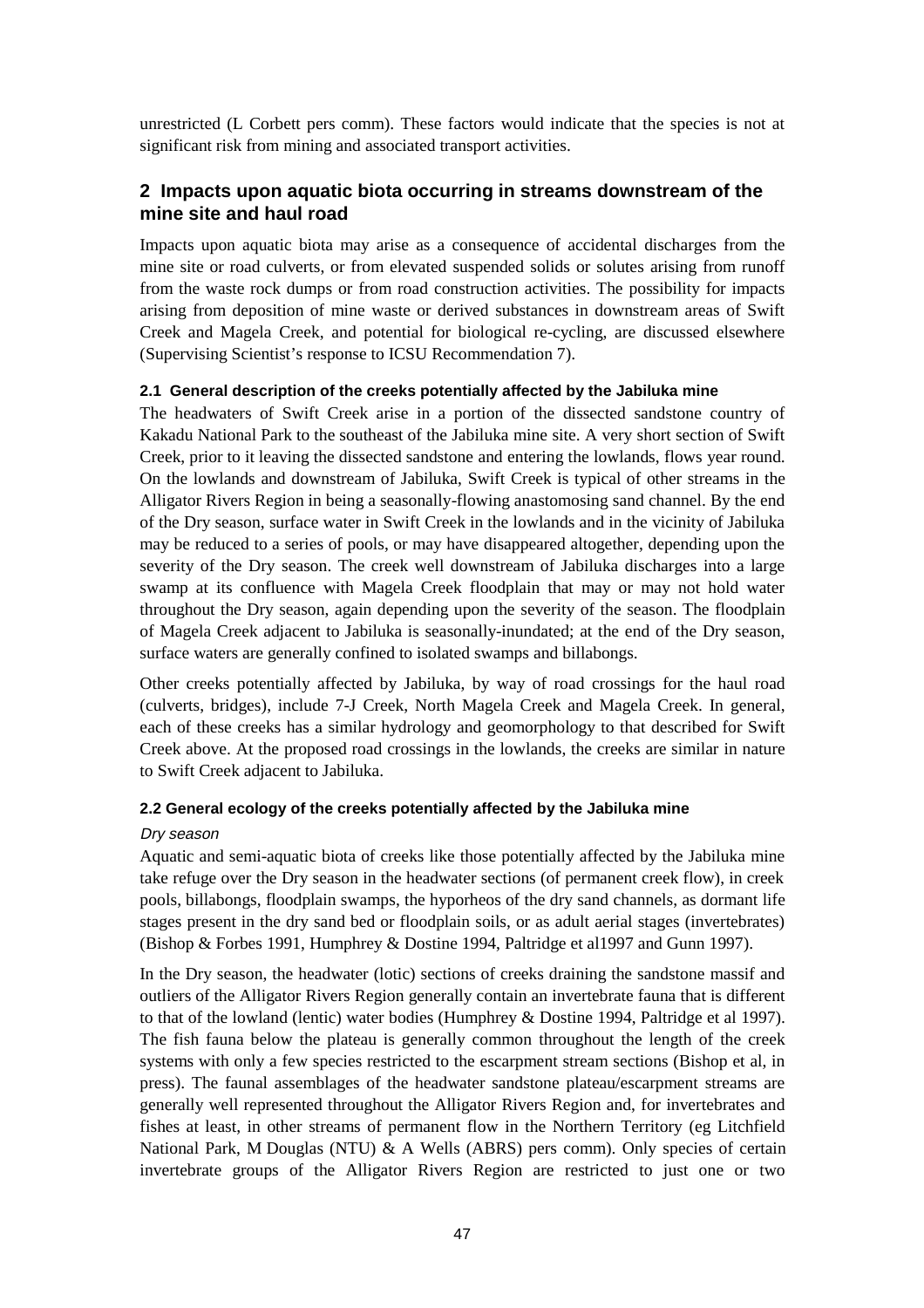catchments. In particular, the macro-crustacean groups, the isopods (family Amphisopodidae) and prawns and shrimps (families Atyidae and Palaemonidae) that occur in this habitat display a high degree of endemism and species diversity (Bruce 1993, Bruce & Short 1993, G Wilson (Australian Museum), C Humphrey (*eriss*) & J Short (Qld Museum), unpublished data). Such endemism amongst the macro-crustaceans is presumably a consequence of the antiquity and persistence of the plateau/escarpment and associated perennial streams, springs and seeps, and isolating mechanisms including fragmentation of habitat (long-term climate changes, erosion) and the generally poor dispersal characteristics of these crustacean groups.

Species of the isopod genus, *Eophreatoicus*, occur in streams of the Jabiluka area (*eriss* unpublished data). Two species have so far been found to occur in only two separate streams near Jabiluka (G Wilson pers comm), both of which will be unaffected by mining at Jabiluka. Isopods present in Swift Creek have not yet been identified because all specimens collected to date are juveniles which are too small to identify. Therefore the distribution of this species is unknown.

The aquatic biota taking refuge in lowland water bodies of streams in the Jabiluka area, whilst diverse, generally occur commonly elsewhere in the Alligator Rivers Region (Humphrey & Dostine 1994, Douglas 1999) – if not across the Top End of the Northern Territory. The high seasonality of the lowland (including floodplain) environment has generally selected for animals and plants that are readily dispersed. Moreover, the freshwater ecosystems of the lowlands are relatively young in geological terms – the floodplains are of the order of ~1500 years old while channels of the lowland streams have been infilling with sand from deeply scoured creek beds over the past  $~6000$  years (Woodroffe et al 1989, Wasson 1992) – a feature which, together with high seasonality and species vagility, has probably mitigated against endemism at regional and smaller catchment scales. Confirming this observation and from the very extensive surveys carried out to date, no species of aquatic or semi-aquatic vertebrate (fishes, frogs, reptiles, birds) and aquatic macrophyte has yet been found that is restricted to Swift Creek and Magela Creek downstream of the Jabiluka mine site. (Surveys include those of Pancontinental, *eriss* and consultants, and ERAES.) This is likely to be true also for aquatic invertebrates found in lowland, including floodplain, water bodies of these creek systems during the dry season. Certainly, amongst the very speciose family of nonbiting midges, the Chironomidae (comprising ~120 species in the Alligator Rivers Region), all species found in Magela Creek have also been found in other creek systems in northern Australia (Cranston 1991, P Cranston, ANIC, pers comm). Ongoing studies in Swift and Magela Creeks, as well as in other Alligator Rivers Region and Northern Territory catchments, by *eriss* and others will elucidate this further.

### Wet season

During the Wet season, Swift Creek near and downstream of Jabiluka and sections of other streams downstream of the haul road crossings, are recolonised by biota from permanent headwaters, residual pools (if any) of the creek channels, dormant life stages present in the dry sand bed and floodplain soils, the hyporheos of the dry sand channels, recruitment from adult aerial stages (invertebrates) or from downstream billabongs (Magela Creek floodplain) (Bishop & Forbes 1991, Paltridge et al 1997, Gunn 1997). Dispersion and breeding of much of the aquatic biota takes place along the length of the creek systems at this time of year. Some of the endemic isopods that occur in the permanent, plateau/escarpment sections of the streams move into the lower, seasonally-flowing, sandy portions of the creeks as juveniles (*eriss*, unpublished data). These animals live and grow over the wet season along the sand channels, migrating upstream at the end of the wet season to the permanent headwater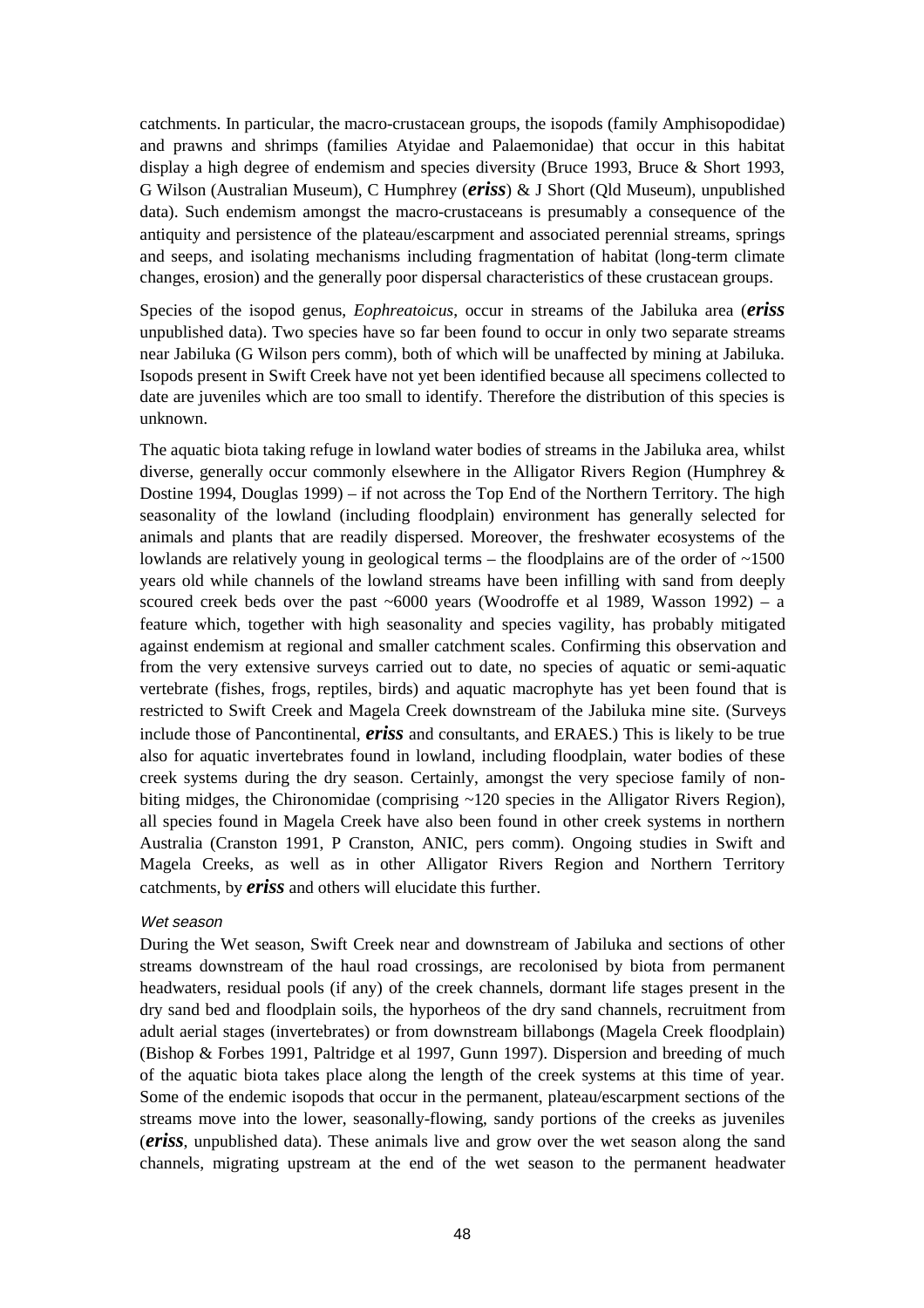sections (Paltridge et al 1997). In the wet season, the unidentified isopod species found in Swift Creek occurs both upstream and downstream of the Jabiluka mine site.

From the ongoing studies being conducted in the Alligator Rivers Region, no other species of aquatic macroinvertebrate or vertebrate has yet been found that is unique to any section of the streams that would be potentially affected by mining at Ranger (eg O'Connor et al 1997) or Jabiluka (*eriss* and ERAES, unpublished data).

During the Wet season, upstream migration of some fish species to headwater refuge sites following breeding and growth in lowland and floodplain nursery areas features in a number of Alligator Rivers Region streams (Boyden & Pidgeon 1996, Bishop et al 1995). This migration is most pronounced in Magela Creek, but amongst the streams in the Jabiluka area has also been observed in North Magela and 7-J creeks (*eriss* unpublished data).

**2.3 Potential effects of the Jabiluka mine upon the biodiversity of Kakadu National Park**

The Supervising Scientist has assessed the risks to the ecosystems of Kakadu National Park arising from mining in the ARR and concluded that aquatic ecosystems are most at risk from dispersion of water borne contaminants.

### 1. Organisms at risk from water-borne contaminants arising from Jabiluka

In general, the respiratory surfaces of animals have poor discrimination against toxicants compared with the gastrointestinal tract. It is for this reason that gill-breathing, aquatic organisms are at most risk from water-borne contaminants. In contrast, air-breathing animals linked to aquatic food chains are at risk from only a relatively small and specific suite of water-borne contaminants encountered in the diet; these substances include certain organic forms of metals (eg methyl mercury) and particular non-metallic organic compounds (eg some pesticides) that can biomagnify through food chains to levels of high toxicity (Humphrey & Dostine 1994, NWQMS In draft). None of the constituents predicted to be present in Jabiluka mine waste waters has biomagnifying potential while the dominant toxicant, uranium, has a relatively short biological half-life in the biota that would be expected to accumulate it to the highest concentration, ie freshwater mussels (Allison & Simpson 1987, Martin et al 1994). It is for these reasons that truly aquatic groups, macroinvertebrate and fish communities, have been the focus of biological monitoring programs developed for aquatic ecosystems of the ARR.

Direct poisoning of wildlife (semi-aquatic vertebrates including birds) can occur at mine sites as a consequence of feeding near, and drinking of, waters containing cyanide (involved in the processing of gold ore) or fuel oils and extractants arising from accidental spillages. Significantly, cyanide and flotation chemicals (eg xanthates) commonly used in ore extraction, will not be used in the milling process at Jabiluka. A ministerial recommendation was issued to ensure wildlife are prevented from accessing pond waters, thus:

MR 21: ERA should develop a contingency plan to deal with risks to wildlife. The plan will detail how wildlife will be prevented from accessing pond waters.

### 2. Design of the haul road

The haul road will be about 22.5 km long, will be sealed, and will disturb a total area of about 49 ha. Features of the road that are to be incorporated in its design to reduce the risk of harm to terrestrial and aquatic biota include (from the draft EIS and Supplement to the Draft EIS):

- Bridges and culverts designed to minimise changes to surface hydrology (per MR 32);
- Bridges designed to minimise interruptions to migrating fishes, and not to create abnormal opportunities for ambush predators (per MR 31);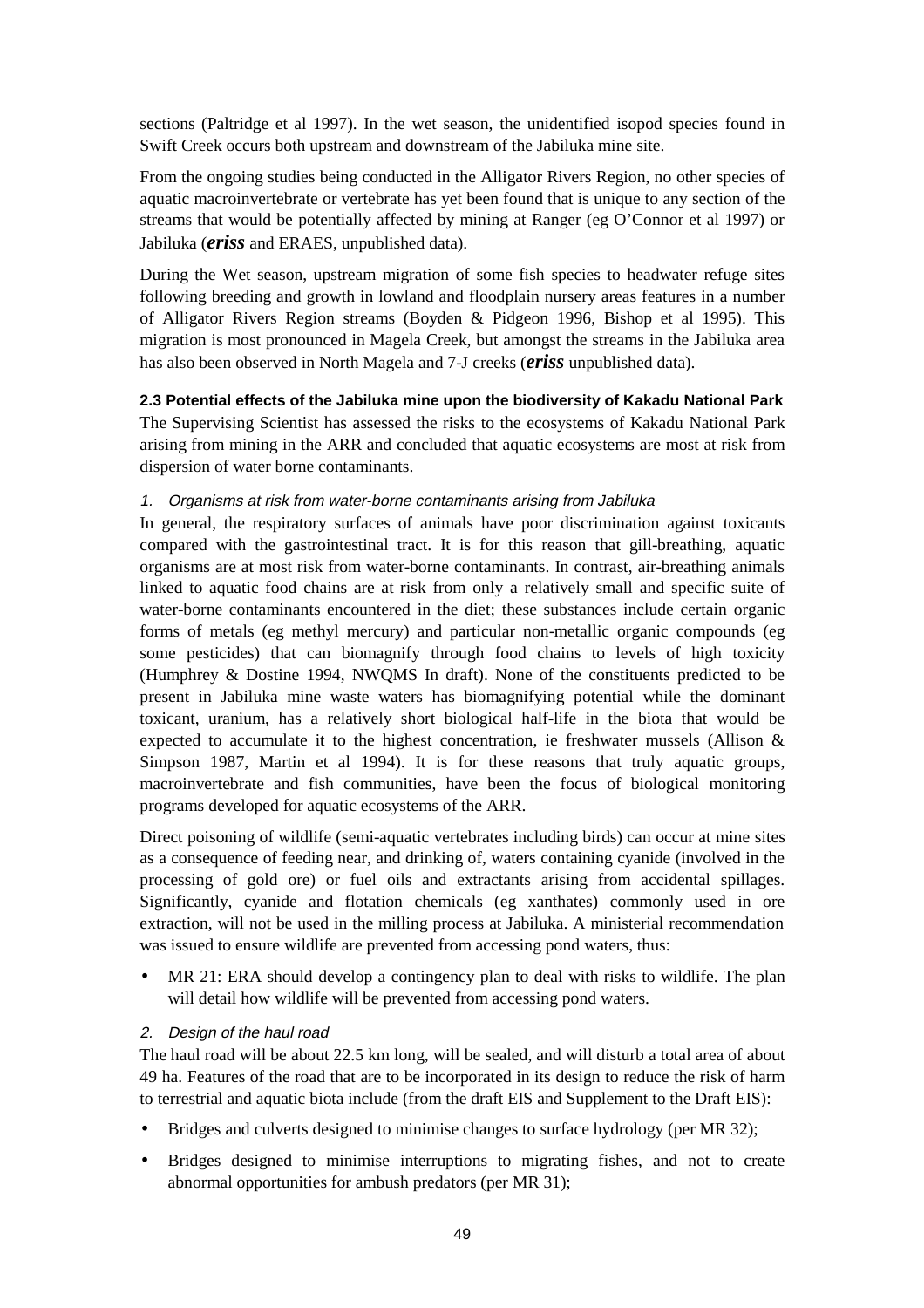- Powerlines at major creek crossings at bridge level to minimise bird strikes (per MR 49);
- Dry culverts at regular intervals to act as animal throughfares along the haul road to allow animals to move underneath the road;
- In the milling-at-Ranger option, haul trucks to operate only during the day (0700– 1600 h), and to have a speed limit of only 80 km/h (40 km/h within 500 m from mine site boundaries).
- 3. Potential effects of the Jabiluka mine upon the biodiversity of Kakadu National Park
- (i) As stated above, the potential risks to the one or two locally-endemic species of the Jabiluka area are regarded as small.
- (ii) Before approval to mine is granted, ERA is obliged by way of the Ministerial Recommendations to ensure the biodiversity of Kakadu National Park is not compromised by mining activities at Jabiluka, thus:

### *ADDITIONAL BASELINE ENVIRONMENTAL INVESTIGATIONS REQUIRED BY MINISTER HILL*

• MR 1: Flora and fauna surveys, including detailed surveys of the proposed haul road route and mine site with a focus on threatened species and species covered by the China-Australia Migratory Bird Agreement and Japan-Australia Migratory Bird Agreement.

### **ENVIRONMENTAL RECOMMENDATIONS AND REQUIREMENTS OF MINISTER HILL**

- MR 6: ERA should engage a suitably qualified limnologist to conduct an extensive survey of the aquatic fauna that potentially will be impacted by the proposal, to determine species composition and distribution. ERA must take all reasonable steps to ensure the proposal has no adverse impact on aquatic fauna.
- MR 31: ERA should ensure that the design of culverts for migratory fish is designed in consultation with a fish ecologist.
- MR 44: The baseline data surveys to be undertaken by ERA must identify any species in the project area that are considered to be rare or threatened. The project design must be amended, to the extent necessary, to ensure the protection of, and minimal impact on, these species (in the case of threatened species, recovery should not be significantly impeded).
- MR 19: If heavy metal accumulation is detected in any fauna, ERA should immediately inform the Supervising Scientist and Parks Australia, and must take all possible action to ensure that no further accumulation occurs.
- MR 22: Macroinvertebrate and fish communities should be monitored, on a regular basis, to ensure any impacts from the proposed Jabiluka uranium mine and associated activities are detected as early as possible.
- MR 23: ERA must consult with the Supervising Scientist with a view to establishing and conducting a water quality monitoring program that meets the listed water management objectives. This consultation will identify appropriate indicator species, reference sites, sampling effort and sample replication.
- MR 50: ERA must consult with the Supervising Scientist and Parks Australia and must take all possible steps to ensure that the special 'ecological character' (as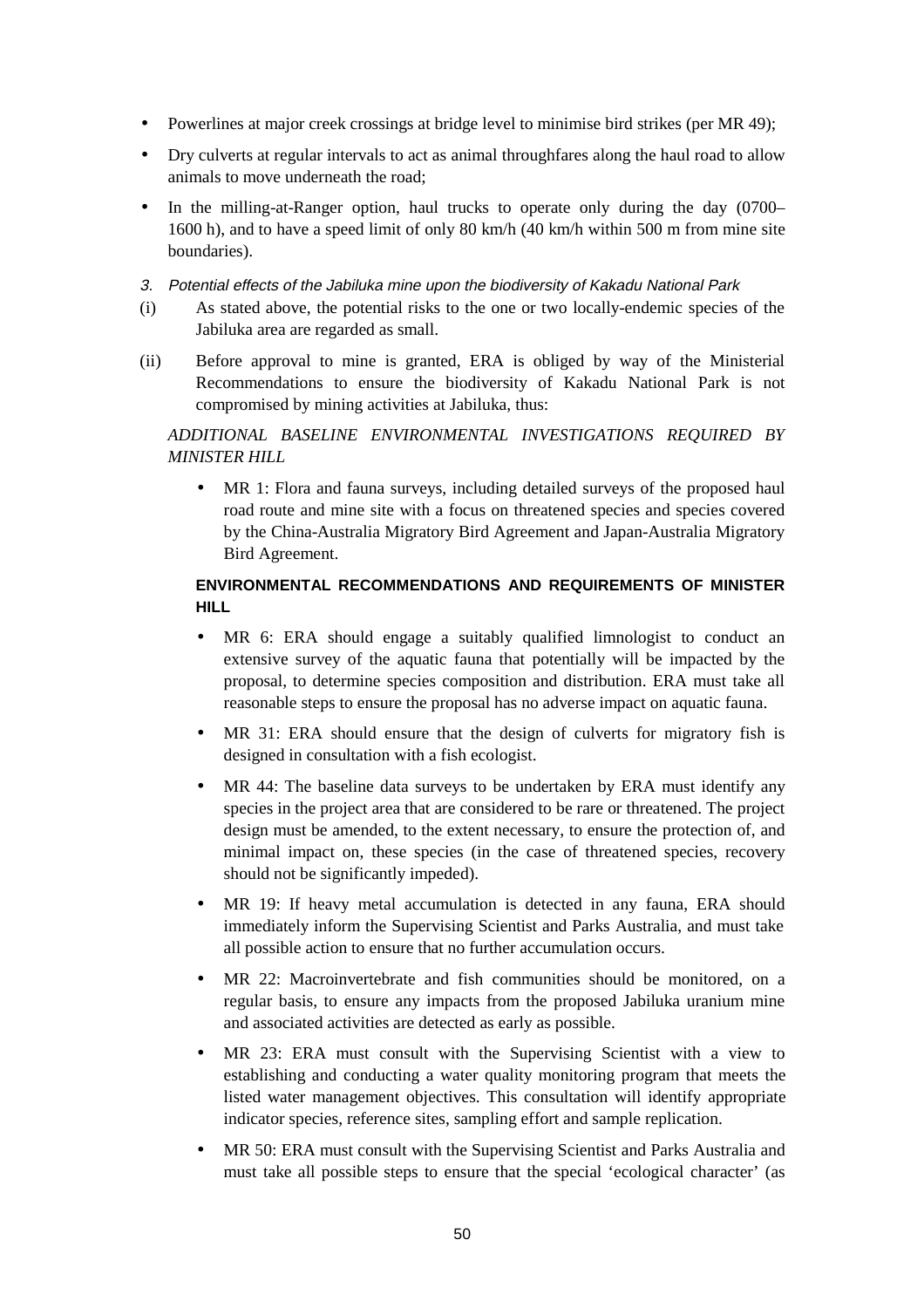recognised under the Ramsar Convention) of the Magela Creek floodplain and associated Ramsar wetlands will not be compromised by the proposed Jabiluka uranium mine.

• MR 9: ERA should engage a suitably qualified, independent limnologist to review the quality of all water data (surface and groundwater).

### **ENVIRONMENTAL RECOMMENDATIONS FROM JMA APPROVAL (Senator Hill)**

- MR 10: ERA must, to the satisfaction of Environment Australia and the Supervising Authority, develop and implement measures to ensure the protection of the flora and fauna species listed in s.6.6.3 of the Assessment Report.
- MR 11: ERA must devise and implement, to the satisfaction of the Supervising Scientist, a biological monitoring program that includes Swift Creek and other suitable analogues.

### **Conclusions**

From this review, the following conclusions have been drawn:

- Of the biota associated with aquatic ecosystems, risks from mining are sufficiently small to semi-aquatic vertebrates, including birds, that extensive monitoring programs on these groups of animals are not warranted. The focus of considerable monitoring efforts, rather, is on the truly aquatic groups, the invertebrates and fishes.
- The haul road poses a potential hazard to wildlife through death or injury, or through barriers to movement. Design structures and traffic restrictions more stringent than those applied on other Kakadu roads will feature in the road construction and use to reduce the hazard and risks to wildlife.
- The potential risks arising from mining to the one or two locally-endemic species of the Jabiluka area are regarded as small.
- At least 11 ministerial recommendations aimed at ensuring that the biodiversity of Kakadu National Park is not compromised by mining activities at Jabiluka, must be met by ERA before mining can proceed.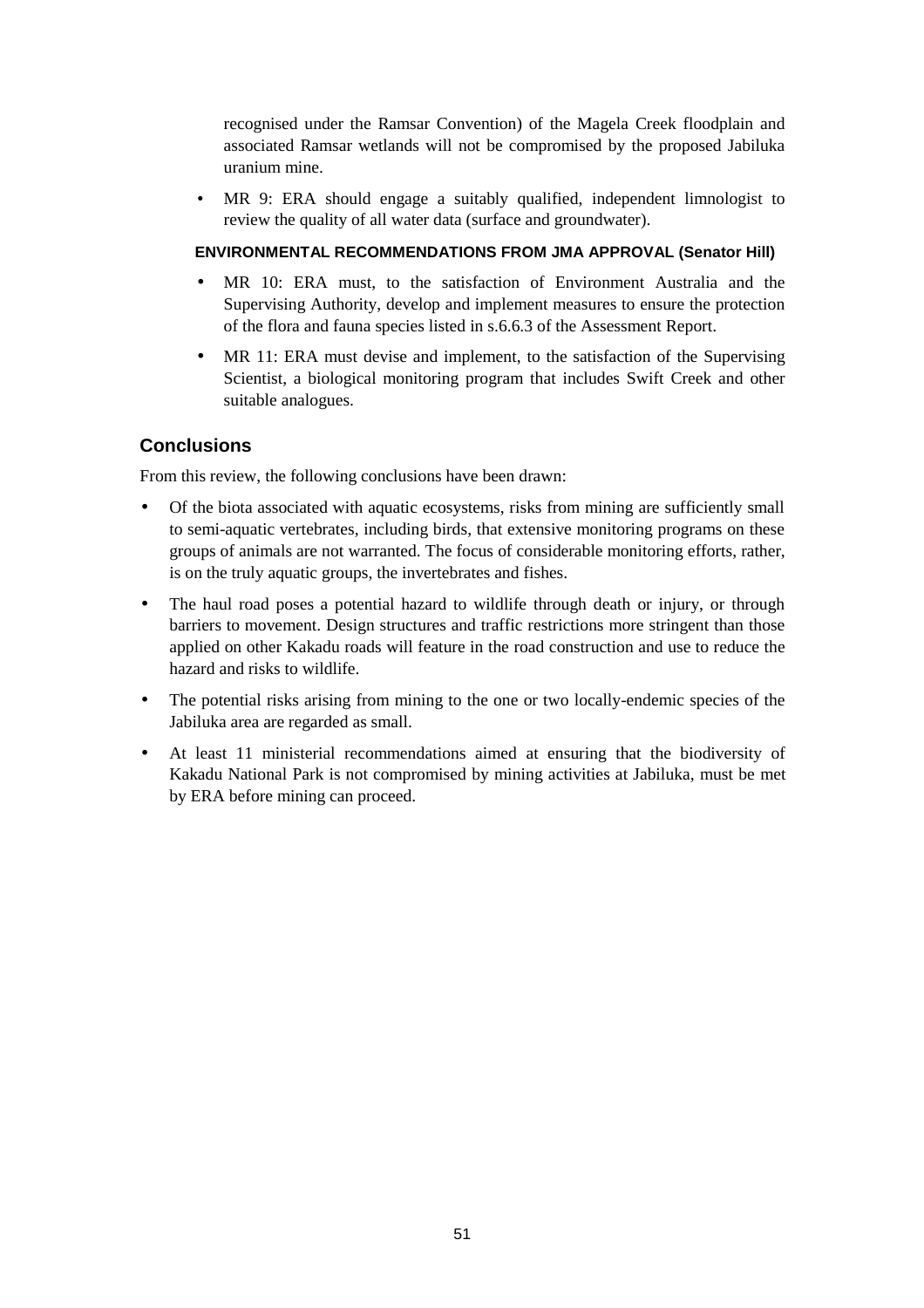### **References**

- Allison HE & Simpson RD 1989. *Element concentrations in the freshwater mussel,* Velesunio angasi*, in the Alligator Rivers Region.* Technical memorandum 25, Supervising Scientist for the Alligator Rivers Region, AGPS, Canberra.
- Bishop KA, Allen SA, Pollard DA & Cook MG 1990. Ecological studies on the freshwater fishes of the Alligator Rivers Region, Northern Territory. Vol. II. Synecology. Research Report 4(2), Supervising Scientist for the Alligator Rivers Region. - AGPS, Canberra: 142 pp.
- Bishop KA, Allen SA, Pollard DA & Cook MG (in press): Ecological studies on the freshwater fishes of the Alligator Rivers Region, Northern Territory. Vol. III. Autecology. Research Report 4(3), Supervising Scientist for the Alligator Rivers Region. - AGPS, Canberra.
- Bishop KA & Forbes MA 1991. The freshwater fishes of northern Australia. In *Monsoonal Australia: Landscape, ecology and man in the northern lowlands*, eds CD Haynes, MG Ridpath & MAJ Williams, AA Balkema, Rotterdam, Brookfield, 79-107.
- Bishop KA, Pidgeon RWJ & Walden DJ 1995. Studies of fish movement dynamics in a tropical floodplain river: Prerequisites for a procedure to monitor the impacts of mining, in the use of biota to assess water quality, *Australian Journal of Ecology* 20, 81–107.
- Boyden J & Pidgeon R 1996. Listing of data on fish migration in Magela and Nourlangie Creeks for the period 1985 to 1996. Internal report 220, Supervising Scientist, Canberra.
- Bruce AJ 1993. *Kakaducaris glabra* gen. nov., sp. nov., a new freshwater shrimp from the Kakadu National Park, Northern Territory, Australia, Crustacea: Decapoda: Paleamonidae with the designation of a new subfamily Kakaducaridinae. *Hydrobiologia* 268, 27-44.
- Bruce AJ & Short JW 1993. *Leptopalaemon gagadjui* gen. nov., a new freshwater palaemonid shrimp from Arnhem land, and a re-evaluation of *Palaemontes holthuisi* Strenth, with a designation of a new genus, *Calathaemon*. *Hydrobiologia* 257, 73-94.
- Cranston PS 1991. Taxonomy of the Chironomidae of the Alligator Rivers Region. Open file record 82, Supervising Scientist for the Alligator Rivers Region, Canberra.
- Douglas M 1999. Tropical savanna streams: their seasonal dynamics and response to catchment disturbance. Unpublished PhD thesis, Monash University.
- ERA 1996. Energy Resources of Australia, *The Jabiluka project: Draft environmental impact statement. Main report*. Prepared by Kinhill Engineers P/L and ERA Environmental Services. Publishers ERA Sydney.
- Gunn B 1997. The macroinvertebrate colonisation of the tropical, seasonally-inundated, Magela Creek floodplain. Internal report 250, Supervising Scientist, Canberra. Unpublished paper.
- Humphrey CL & Dostine PL 1994. Development of biological monitoring programs to detect mining waste impacts upon aquatic ecosystems of the Alligator Rivers Region, Northern Territory, Australia, *Mitteilungen Internationalis Vereinigung Limnologiae* 24, 293-314.
- Martin P, Akber RA & Marten R 1994. Counting of live mussels on a HPGe detector. Proceedings of the 3rd Workshop of the South Pacific Environmental Radioactivity Association, Canberra, February 1994.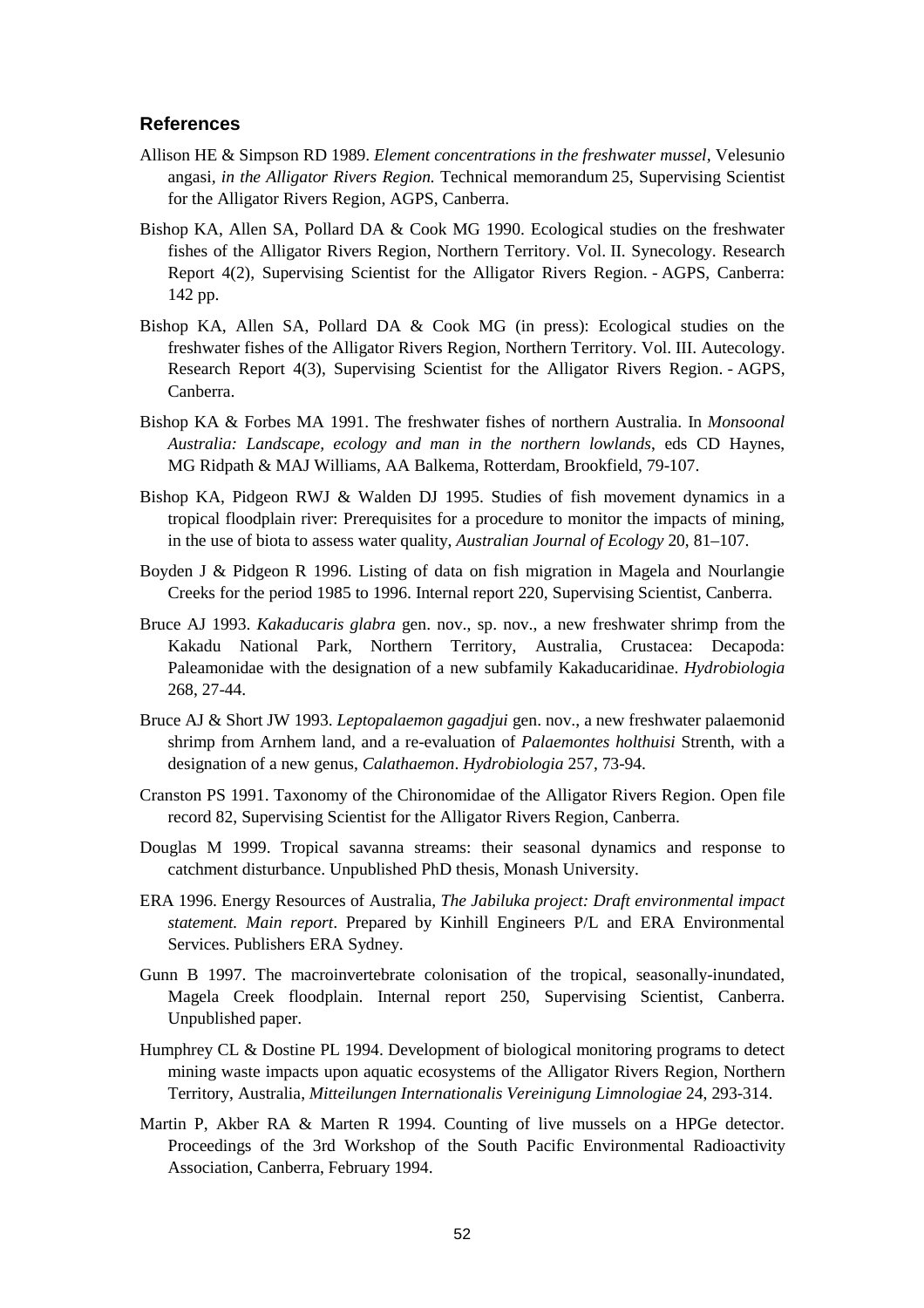- NWQMS In draft, *National Water Quality Management Strategy, Australian and New Zealand Guidelines for Fresh and Marine Water Quality*, In draft.
- O'Connor R, Humphrey C & Lynch C 1997. Macroinvertebrate community structure in Magela Creek between 1988 and 1996: Preliminary analysis of monitoring data. Internal report 261, Supervising Scientist, Canberra. Unpublished paper.
- Paltridge RM, Dostine PL, Humphrey CL & Boulton AJ 1997. Macroinvertebrate recolonisation after re-wetting of a tropical seasonally-flowing stream. *Marine and freshwater research* 48, 633-645.
- Wasson RJ (ed) 1992. *Modern sedimentation and late quaternary evolution of the Magela Creek Plain*. Research report 6, Supervising Scientist for the Alligator Rivers Region, AGPS, Canberra.
- Woodroffe CD, Chappell J, Thom BG & Wallensky E 1989. Depositional model of a macrotidal estuary and floodplain, South Alligator River, Northern Australia. *Sedimentology 36*, 737-756.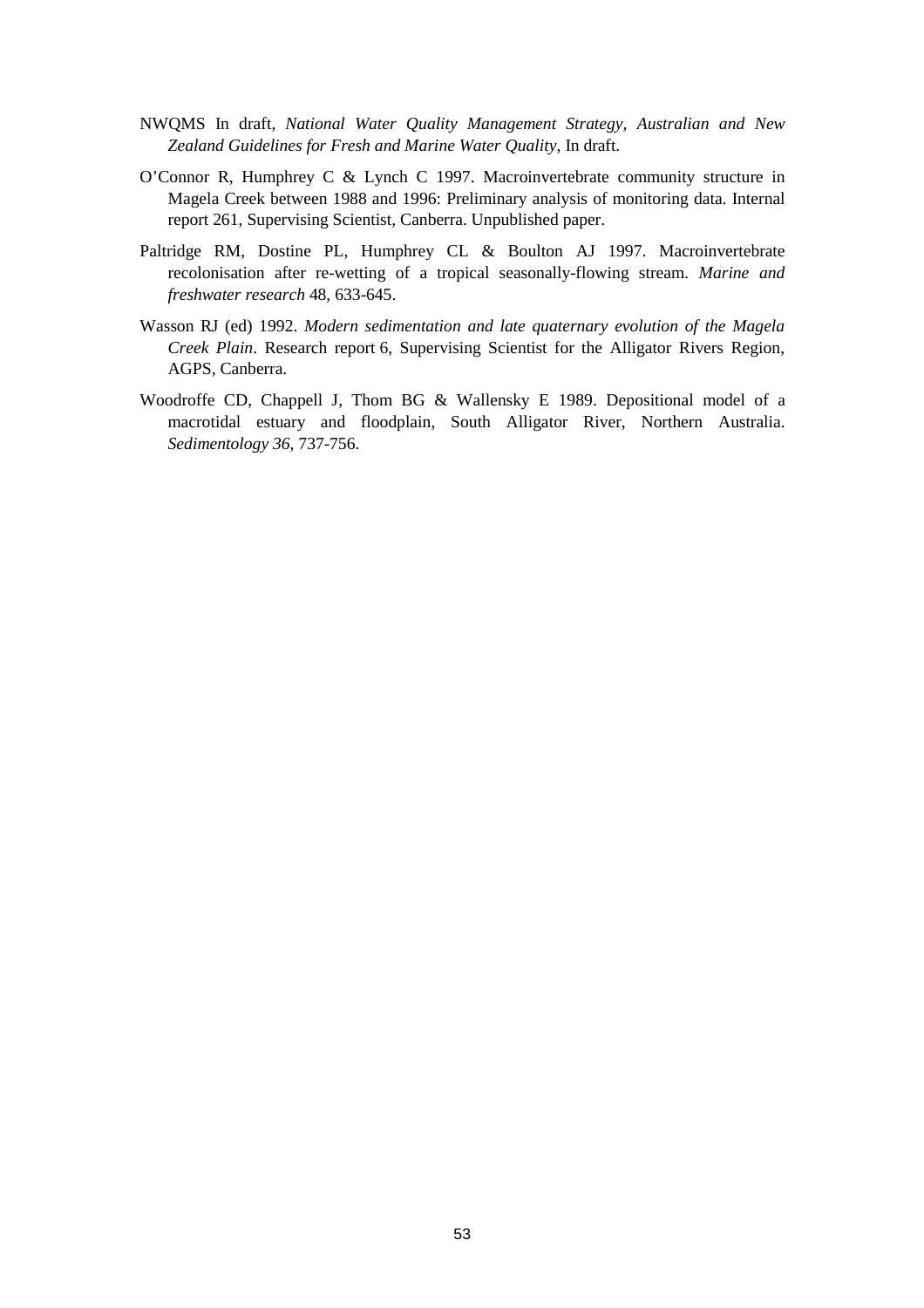# **Appendix 4 – A landscape scale analysis of the potential impacts of the Jabiluka Mine**

#### **Graham Harris CSIRO Land & Water Canberra**

This brief summary is designed to reply to some of the recommendations of the Independent Scientific Panel<sup>1</sup> (ISP) wherein a full ecosystem analysis is called for as part of the EIS for the proposed Jabiluka Mine. Recommendations 14 and 15 in particular call for a comprehensive risk assessment (including a full ecosystem analysis), including ecological, biogeochemical and hydrological factors at landscape/catchment scales. A similar call to place the proposed mine in its catchment setting was made by Wasson et  $al^2$  in their submission to the UNESCO delegation to Australia.

A catchment and landscape scale approach is certainly warranted. It is certainly true that merely performing eco-toxicological assays and sampling the biota might miss potential impacts at larger scales. Similarly, adherence to ANZECC (Australian & New Zealand) water quality guidelines may also not preclude other longer term and larger scale risks to the ecosystems of the World Heritage Area. If an ecosystem scale, biogeochemical approach is taken to risk then it is necessary to calculate loads and fluxes through the landscape and to compare natural processes with those which might be altered or induced by mining operations.

There are sufficient data to begin to put such an approach together. The UNESCO delegation and the ISP may not have been aware of the extensive research and monitoring that has been carried out in the Magela catchment (which contains the township of Jabiru, the existing Ranger Mine and the proposed Jabiluka site) since the late 1970s by the Environmental Research Institute of the Supervising Scientist (ERISS), environmental research staff from the Ranger Mine (ERA Environmental Services, ERAES) and numerous independent consultants.

This brief document is an attempt to pull together some of this information into a summary of the landscape situation of the proposed Jabiluka mine site together with information about some of the dominant ecological, biogeochemical and hydrological processes at work in the Magela Creek catchment. The ISP also called for a full risk assessment for the proposed life of the mine (up to 60 years). Given the time constraints under which everyone is presently working, such a full assessment is not possible at this time, but such a recommendation is warranted. This document does not address the risk assessment question but does attempt to give a longer term view of the development of the present environment of the National Park and some of the dominant processes which have structured the present landscape. As such it attempts to respond to the ISP's recommendations by taking a functional view of the landscape in which the proposed mine site sits.

### **Background**

The site of the proposed Jabiluka uranium mine lies in a lease separate from, but enclosed within, Kakadu National Park (KNP). The history of the development of KNP, the geographical situation of the proposed mine and the legal and management framework now in place is summarised in a recent response by the Government of Australia to the UNESCO World Heritage Committee regarding KNP<sup>3</sup>. KNP is an area of unique ecosystems and high environmental values which has been populated for at least 50 000 years. The Park contains many sites of great cultural significance. KNP straddles the lowlands of the South and East Alligator Rivers and the escarpment of the Arnhem Plateau and lies in an area of the wet-dry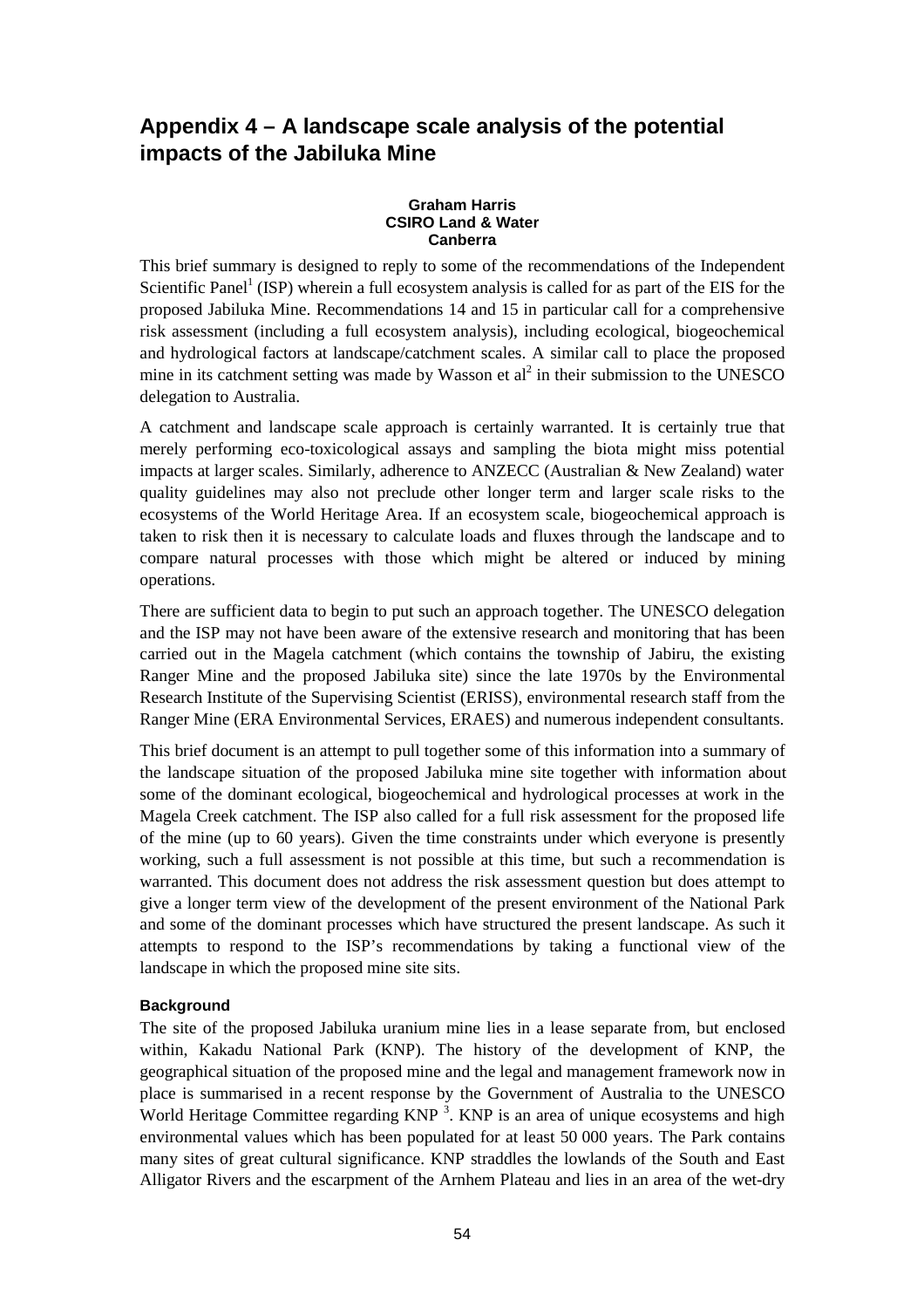tropics characterised by monsoonal rains and a strongly seasonal climate. The Park is large (19,804 km2) and contains large expanses of wetlands listed under the Ramsar Convention.

Both the existing Ranger Mine and the township of Jabiru lie in the Magela Creek catchment. Magela Creek flows from the Plateau, through extensive forested lowlands and out onto the floodplain, a vast area of lowland wetlands – an area of high biodiversity. The proposed mine site at Jabiluka lies within the Swift Creek catchment, which itself is part of the Magela Creek catchment. The areas of the Swift Creek and Magela Creek catchments are c. 50 and 1500 km<sup>2</sup>; the area of the proposed mine site including the Jabiluka Mill Alternative (JMA) is 26 ha. The total population of Jabiru is controlled to around 1500, although the population is increased by tourism, particularly in the Dry season. The history and development of the Jabiru town site is explained further in ref 1.

The general features of the dominant geomorphological and biogeochemical processes in the Magela catchment have been elucidated through research and monitoring over the last twenty years. The general features of the geology, landforms, soils and vegetation of the Magela Creek catchment, along with details of climate and hydrology are given in Wasson  $(1992)^4$ . In addition to the work of Wasson, a large amount of water quality and ecological sampling has been carried out in the rivers, wetlands and billabongs. Some of the more recent water quality information and sampling data from Swift Creek and other stations are given in Milnes and Jackson<sup>5</sup>. Extensive flora and fauna surveys have been carried for many years out to identify endangered and threatened species, to monitor the effects of the existing Ranger Mine and to provide the basis for KNP management plans.

As Wasson (ref 4) notes, the Magela catchment has been subject to a number of disturbances over the last 1000–1500 years. The freshwater wetlands in their present form first appeared about that time when sea levels stabilised, sediments capped the flood plain and the climate became wetter. Even though there is good evidence of human habitation going back some 50 000 years, the development of the wetlands led to a marked rise in the human population and, later, the arrival of water buffalo. The developing human population used fire extensively and changed the ecology of the catchment. Wasson (ref 4) writes 'The idea that a pristine, old and stable wetland was shocked by the arrival of Water-Buffaloes late in its life is not supported by the evidence. Nor is the often quoted link between species rich ecosystems, such as the Magela plain, and antiquity'. Over the years the KNP region has been impacted by a number of environmental threats including changes in the fire regime and the introduction of feral animals and weeds. Water buffalo have now been largely exterminated from the Park but *Mimosa pigra*, *Salvinia*, Para Grass (*Brachiara mutica*) and wild pigs continue to be a threat. Management regimes are in place for all these species.

#### **Surface water chemistry**

Because of the heavy rainfall during the monsoon, the surface water chemistry of the catchment is characterised by dilute, soft water systems during the Wet. Examples of recent analyses of surface water chemistry are given in Milnes and Jackson (ref 5). Extensive sampling has been carried out in the Jabiluka region since the 1970s. Sodium is the dominant cation, increasing from 40% to 70% of total cations (by mass) at the expense of calcium and potassium as the wet progresses. The dominant anions are chloride and bicarbonate. Conductivity is low (15–20  $\mu$ S/cm) as is the pH (<5.5). Dissolved organic carbon concentrations are low as are concentrations of nitrogen and phosphorus. Water quality is good and the floodplain supports a diverse array of macrophytes, invertebrates and vertebrates.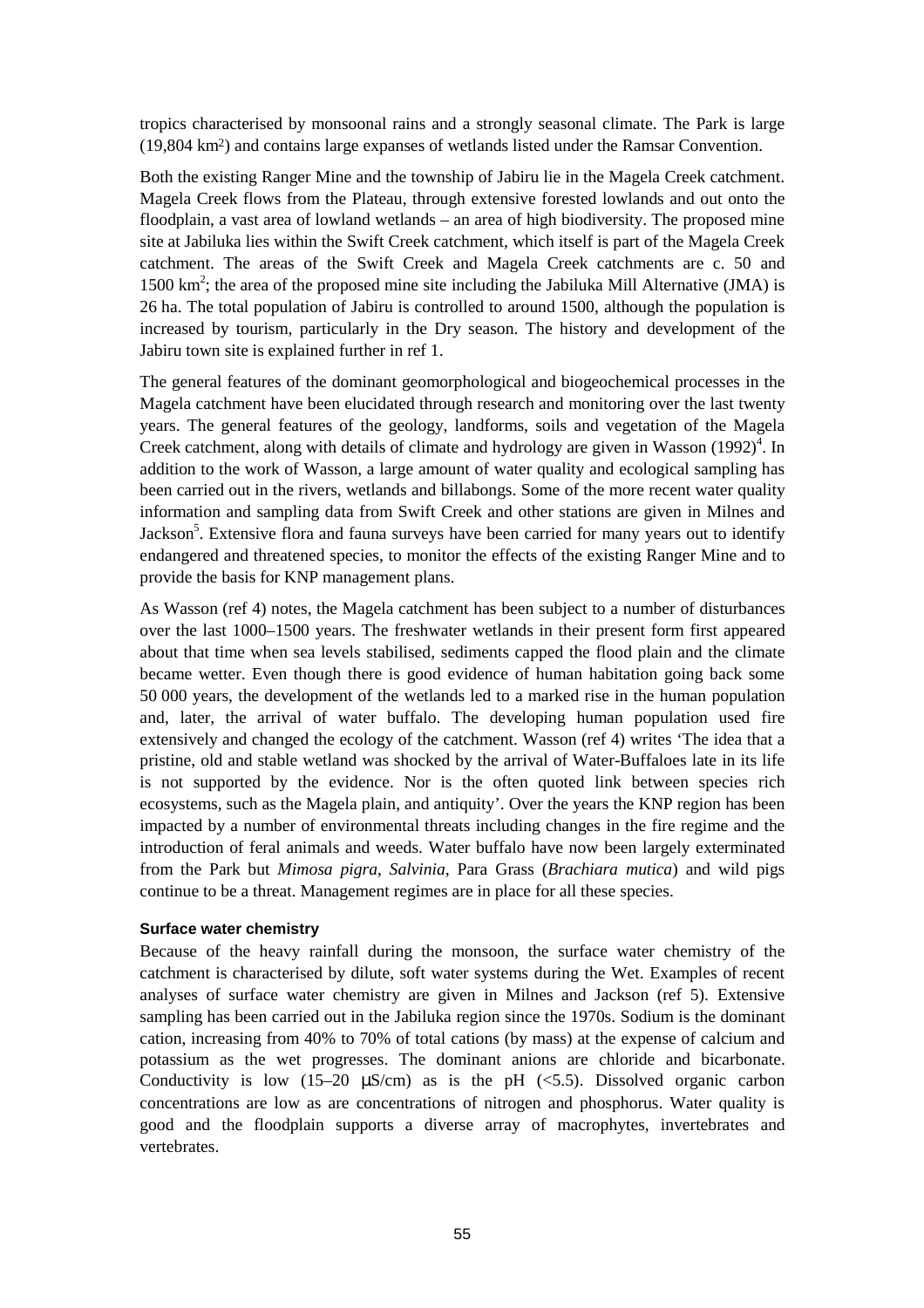Surface water quality is not as good during the first flush after the Dry season, especially if (as often occurs) large areas of the catchment have been recently burnt. Then, surface waters are brown with high concentrations of total suspended solids, DOC and nutrients. The loads to receiving waters are high during this period – with concentrations an order of magnitude higher than the Wet season proper.

During the Dry season a variety of other processes dominate and most streams cease flowing and are reduced to a series of isolated waterholes or billabongs. Water quality in many billabongs deteriorates. Conductivity and concentrations of cations and anions rise as a result of evaporation while oxygen depletion occurs as a result of decomposition of organic materials. In addition the drying of soils and sediments containing old marine sulphides causes the generation of Acid Sulphate Soils (ASS), reduces pH and liberates aluminium and other metals into solution. This was first demonstrated by Hart and others in the late  $1970s<sup>6</sup>$ . Milnes and Jackson (ref 5) have recently repeated much of Hart's work and have come to similar conclusions. In addition this new work records marked rises in sulphate and aluminium concentrations in some billabongs as a result of ASS and sulphide oxidation late in the Dry season. Fish kills are a natural and common occurrence.

The picture that emerges is of a weathered landscape flushed by heavy rains in the monsoon season, with extended wetlands across the floodplain at the end of the Wet season composed of dilute and slightly acid waters of high quality. Evaporation during the Dry season leads, in the case of permanent floodplain waterbodies, to reduced water quality and the release of acids and metals from sulphidic sediments. Toxicity associated with fish kills arises from metals and acid water draining into billabongs from the surrounding flood plain.

### **Sediment budgets**

Wasson et al (ref 4) have done a fairly complete sediment budget for the Magela Creek system and have documented the evolution and sedimentary history of the catchment and flood plain in some detail. Total suspended sediment (TSS) loads from the Magela Creek catchment have been estimated by Wasson et al and by Hart and co-workers<sup>7</sup>. Estimates vary from year to year depending on rainfall but range around 3000 to 10 000 tonnes per annum. Sedimentation rates have been constant for about 3.3 Ky.

Prendergast and Evans<sup>8</sup> have made some preliminary estimates of the impacts of increased erosion and TSS loads from the Jabiluka mine site on Swift Creek using the models developed by Wasson and also comparisons to RUSLE and other standard relationships. Prendergast and Evans have also reviewed previous work in the area on discharges, run-off coefficients and sediment yields. Bringing a wide range of studies together they estimate that about 30 t/y of TSS will pass the sediment traps and get into Swift Creek during the construction period and that about 200 t/y of fine sediments will enter the creek from the subsequent operation of waste rock dumps during the life of the mine.

Prendergast and Evans then extended Wasson's (1992) work to calculate the natural TSS loads from Swift Creek which was not included in the original Magela Creek analysis. A number of standard methods produced TSS loads of between 460 and 500 t/y indicating a probable increase in suspended solids loads due to initial mining operations of about 6% and an increase during the life of the mine of 40% if there was no surface treatment. Impacts on sub-tributaries of Swift Creek which are within the Jabiluka lease area but not the Park, will be greater than this but the impact on the entire Magela Creek system will be small and practically undetectable given the natural variability. Rigorous sediment and erosion control measures have been recommended to ensure that turbidity in Swift Creek is not increased and that ANZECC guidelines are adhered to. The TSS loads from Swift Creek flow downstream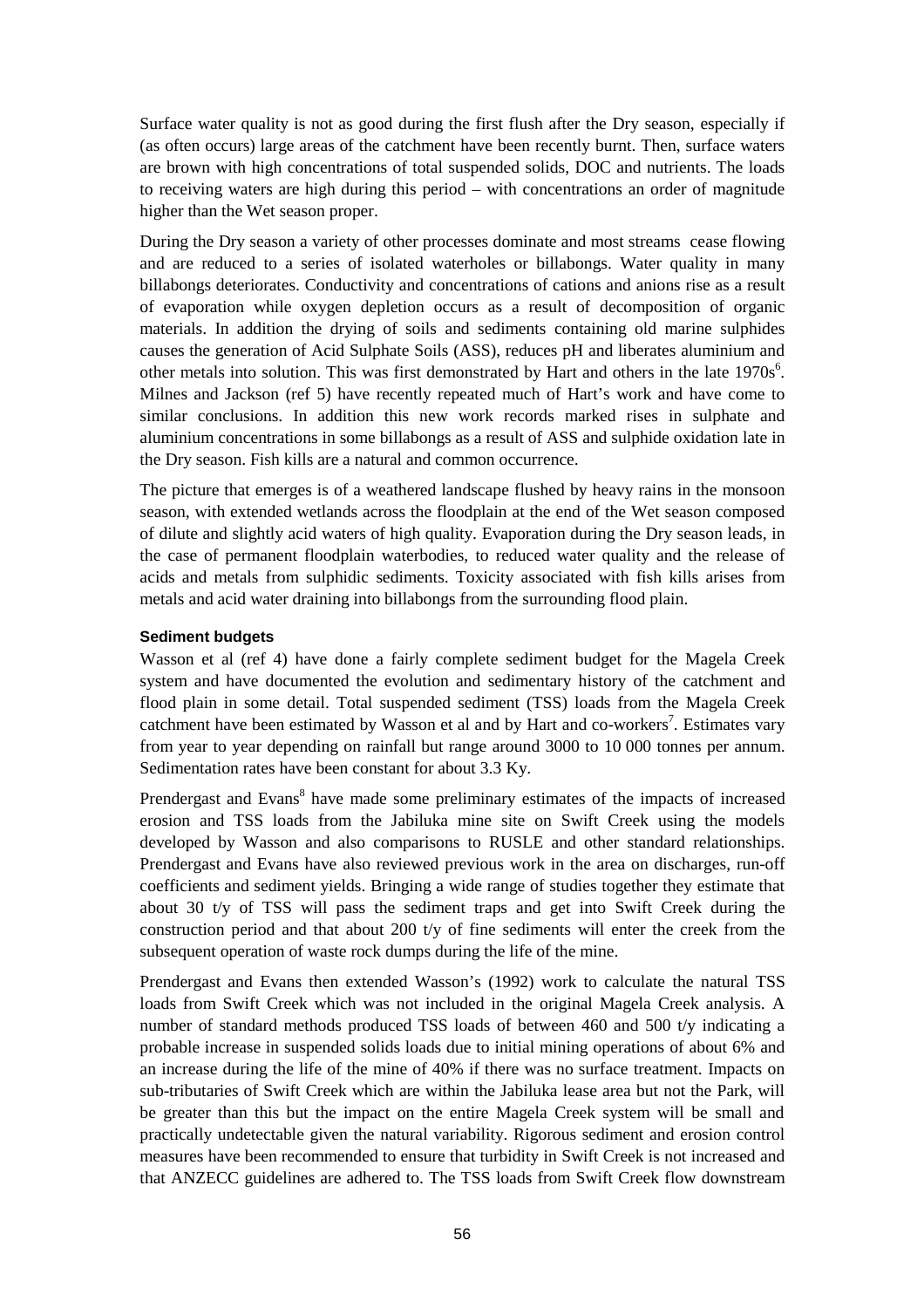and are stored in a deposition zone north of the mine site while the water flows into a large wetland area which is part of the Magela Creek flood plain. These TSS inputs will not have a broader scale impact on the wetlands of the Magela Creek system because they are small compared to the natural TSS inputs of this system determined by Wasson et al (ref 4).

An additional feature of the run-off from the rock dumps is the possibility of elevated magnesium and sulphate concentrations from weathering of the sandstones. If these rocks are similar to those at the Ranger mine then the sulphur content may be of the order of 50 mg/kg. Given the difference in the rock geochemistry (sandstone at Jabiluka, schist at Ranger) this might reasonably be expected to be an upper limit. The sulphur content of these rocks is low but care will be needed to ensure that sulphate concentrations in the streams flowing into Swift Creek do not become elevated. Estimates based upon the above sulphur content and flow rates in Swift Creek show that the expected increase in sulphate concentrations in Swift Creek will be about 1 mg/L, a concentration that is unlikely to cause ecological impact. At present no analytical data or rates of rock weathering appear to have been produced. It should be noted that sulphate concentrations in the floodplain billabongs do vary as a result of the oxidation of ASS during the Dry season.

#### **Ground water**

The ground water systems of the Magela Creek catchment have been the subject of recent investigations to see whether or not the establishment of the Jabiluka mine would (a) lead to leakage of tailings materials into local aquifers and (b) disrupt ground water flows in the catchment to the extent that ecological and cultural impacts might be expected.

All the ground water modelling done so far shows that movement of uranium and other elements from the tailings placed back in the underground mine are expected to be small — at most less than 5–50 yrs/km to the west<sup>9</sup>. Ground water movement to the west of the proposed mine is more rapid than movement to the east, but rates are still small — of the order of 50– 500 yrs/km. ANSTO data quoted in (Prendergast, ref 11) revealed rates of ground water movement consistent with the slowest estimates of Kalf and Dudgeon and used a retention factor of 100 for uranium in ground water, so that movement of uranium from the stored tailings would be of the order of 50 000 yrs/km.

The aquifers in the proposed mine area are complex with a number of hydro-stratigraphic units (HSUs) being discovered. There appear to be four such HSUs at varying depths. It is considered likely that there is little connection between the upper sand HSU and the lower bedrock aquifers<sup>10</sup> and there is little expectation of significant flow from the deep aquifer to surface waters of the floodplain. The chemistry of the ground water is quite different in the vicinity of the ore body compared to that in bore holes closer to the flood plain. Ground water in the vicinity of the ore body is characterised by near neutral pH, low concentrations of chloride, sulphate, silica and major cations indicating little reactivity with the ore itself (see refs 5, 10, 11).

Shallow ground waters show evidence of being relatively 'young' in terms of chemical composition (see Foley in ref 5). The consultants (ref 10) used this information to infer that there was relatively little connection between the surface aquifer and the deeper aquifers that would be impacted by mining operations. This is important because the surface, unconfined sand aquifer is important both ecologically and culturally. Not only are terrestrial and aquatic ecosystems dependent on ground water during the Dry season, but a soak at Boiweg has been identified as a site of great cultural significance so the consultancy studies on the ground water dynamics and the possible impact of the mine specifically addressed these issues.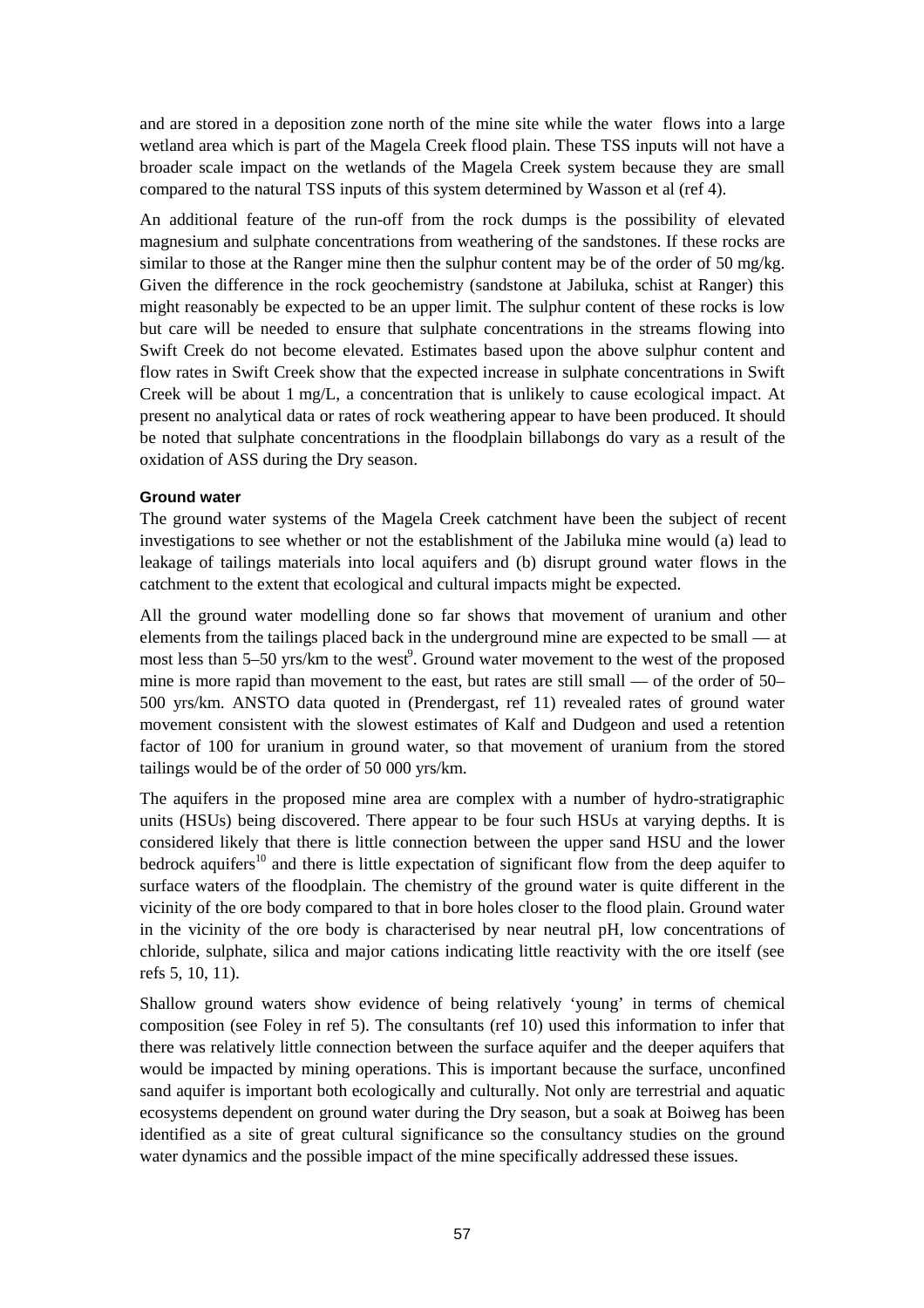There are, as yet, insufficient data upon which to base categorical conclusions about the possible impact of the Jabiluka mine on local ground water fluxes and levels. There are no conclusive dating data for the aquifers although Prendergast<sup>11</sup> reports <sup>14</sup>C dates obtained by ANSTO in the early 1980s which would indicate that ground water in the vicinity of the Ranger mine is recent, whereas ground water from south of Jabiluka was of the order of 4000 to 5000 yrs old. Most ground water movement seems to occur in the surface unconfined, sand aquifer and at the surface of the fractured upper part of the sandstones. The conclusion to date (albeit based on insufficient data) is that the Boiweg soak and other ecological interactions are dependent on shallow, surface aquifers and will be largely unaffected by mining operations. More discussion can be found in Prendergast (ref 11).

In the context of the regional ground water situation, the water supply for the Jabiru township is obtained from bores which lie approximately 30 km west of the township. It is not expected that the development of the Jabiluka mine will change the regional water supply or sewage disposal situation or will impact on the Magela flood plain in this respect. There is no evidence that the present situation is having an impact and the development of the Jabiluka mine (coming as it does at a time when the Ranger mine will begin to ramp down) will not significantly alter the overall population of the region.

The surface aquifers undergo large changes in level during the Wet and Dry seasons. This has a major impact on water availability for deep rooted vegetation on the flood plain during the Dry season and on seepage into billabongs. There is evidence (quoted in ref 10) that there is a connection between a deterioration in water quality at the end of the Dry season in the billabongs and ground water ingress on the flood plain. Ground water to the west of the Jabiluka site is of poorer quality than elsewhere and may well impact on the biogeochemistry and ecology of the billabongs at the end of the Dry season.

### **Aquatic ecosystems**

The aquatic ecosystems of the Magela Creek systems are diverse and valued. The hydrology of the Magela and Swift Creeks is well monitored and there is a good network of gauging stations within the catchment. Streams and rivers dry up to a series of water holes or billabongs in both catchments during the Dry season and flow does not occur in the lower parts of Magela Creek until relatively late in the Wet season (ref 4). Milnes and Jackson (ref 5) summarise some of the recent ERAES hydrological data from the catchment. Swift Creek is a sandy, braided stream that largely dries up in the Dry season. Well downstream of the Jabiluka site the stream flows into a large semi-permanent wetland that most likely dries only after a Wet season of poor flows, before entering the Magela flood plain proper. Humphrey<sup>12</sup> has addressed the potential impacts of the proposed mine on the ecosystems of the KNP in the Magela catchment. He has provided a general description of the creeks potentially affected by the mine along with a discussion of their ecology in the Wet and Dry seasons.

Extensive invertebrate sampling has been carried out by *eriss*, ERAES and consultants in the Magela Creek catchment using standard protocols complementary to those used for Australian river health monitoring<sup>13</sup> and allied techniques to monitor possible impacts from the Ranger Mine. Similarly surveys for  $fish<sup>14</sup>$  and other vertebrates<sup>15</sup> have been carried out. It should be noted that because of large differences in organic matter inputs from catchments and in flow regimes the distributions and abundances of Australian aquatic macroinvertebrates differs markedly from those in northern hemisphere streams<sup>16</sup>. The aquatic fauna of the Magela flood plain are well known, as are the biology and ecology of the species (see recent data summaries and references in ref 5).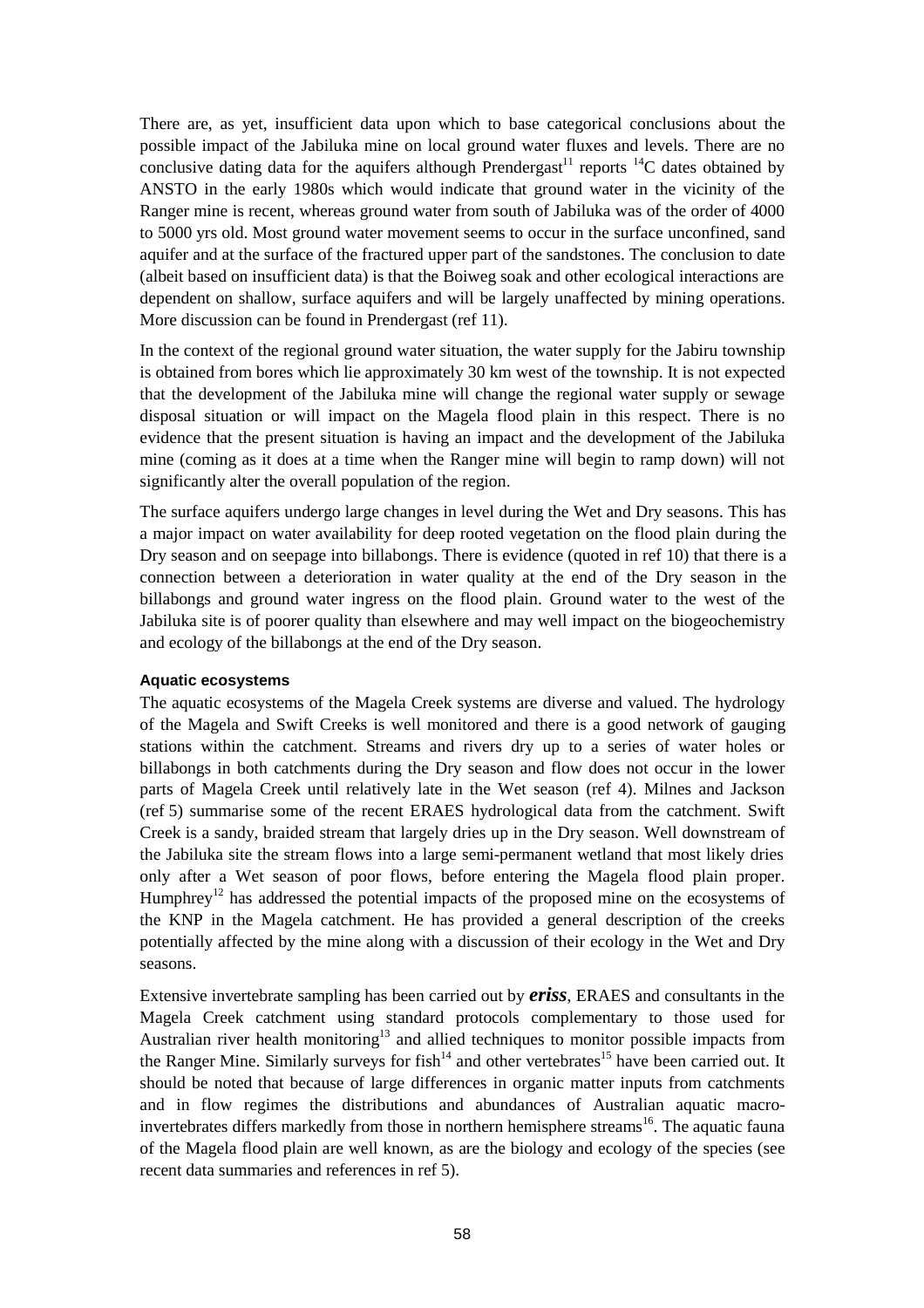The ecology of the aquatic fauna are largely determined by the seasonal changes in the climate and hydrology. During the Dry season aquatic fauna are restricted to billabongs, small remaining water holes or permanent head water streams which flow from the escarpment. When flows of water return in the Wet there is a migration of fish up stream and down stream from the water holes and of invertebrates down stream from head waters. There is thus a strong dependence on Wet season flows by species such as Rainbow fish which are common throughout and occur in the Swift Creek catchment. Other than through changes in water chemistry (noted above) it is not expected that the contained Jabiluka site will impact on seasonal migrations of aquatic organisms through the catchments.

There appear to be some organisms (isopods and macro-crustaceans) that have restricted distributions in head waters during the Dry season but at present there do not appear to be any that are likely to be impacted by the development of the mine (ref 12). Aquatic fauna that take refuge in billabongs during the Dry season are widely distributed across the Top End of Australia and appear to be adapted to high rates of dispersal in these environments.

The aquatic flora of the Magela floodplain has also been surveyed extensively<sup>17</sup> and the status of introduced alien species has also been documented<sup>18</sup>. There are potentially large impacts on KNP from *Mimosa*, *Salvinia* and Para grass on the flood plains.

The impact of the Ranger mine on the aquatic ecosystems of the Magela flood plain has been studied for more than twenty years. *eriss* has been responsible for an extended series of monitoring programs. No impacts from the Ranger mine have been demonstrated during this period.

### **Terrestrial ecology**

The terrestrial fauna and flora of the Swift and Magela catchments are also reasonably well known (although access to some areas has been restricted by the Aboriginal owners) and surveys have been carried out for most major groups (ref 5). Some additional work needs to be carried out on some groups in certain areas. Vegetation surveys have defined the major floristic units and the conservation status of the flora is known fairly well<sup>19</sup>. Specific surveys of the Jabiluka site have been carried out by ERAES (ref 5) and earlier surveys are discussed in Morley<sup>20</sup>.

Humphrey (ref 12) and ERAES (ref 5) have addressed potential impacts of the proposed mine on the terrestrial ecosystems of the Magela catchment. While the catchment contains a number of threatened species there do not appear to be any directly affected by the proposed development and the mine site does not lie in any significant migration route or other ecologically significant area. ERAES (ref 5) and Corbett<sup>21</sup> have attempted to take a whole of ecosystem approach to the impacts of the Ranger mine, looking not just for possible impacts on single species but also potential system wide impacts across functional groups and trophic interactions.

Humphrey (ref 12) has examined the potential impacts of the road to the site on migration pathways and as a direct cause of death (road kills). Both aspects of the road are the subject of regulation and management plans. The management plans for the proposed Jabiluka mine also include plans to control dust and other atmospheric impacts. Fire and weed management plans are also in place both on site and along the road to the site.

### **Conclusions**

(1) While a formal risk assessment of the type proposed by the panel had not yet been carried out by *eriss* or ERAES, this appears to have been because of the long association of the science community with the region, the familiarity of the scientists concerned with the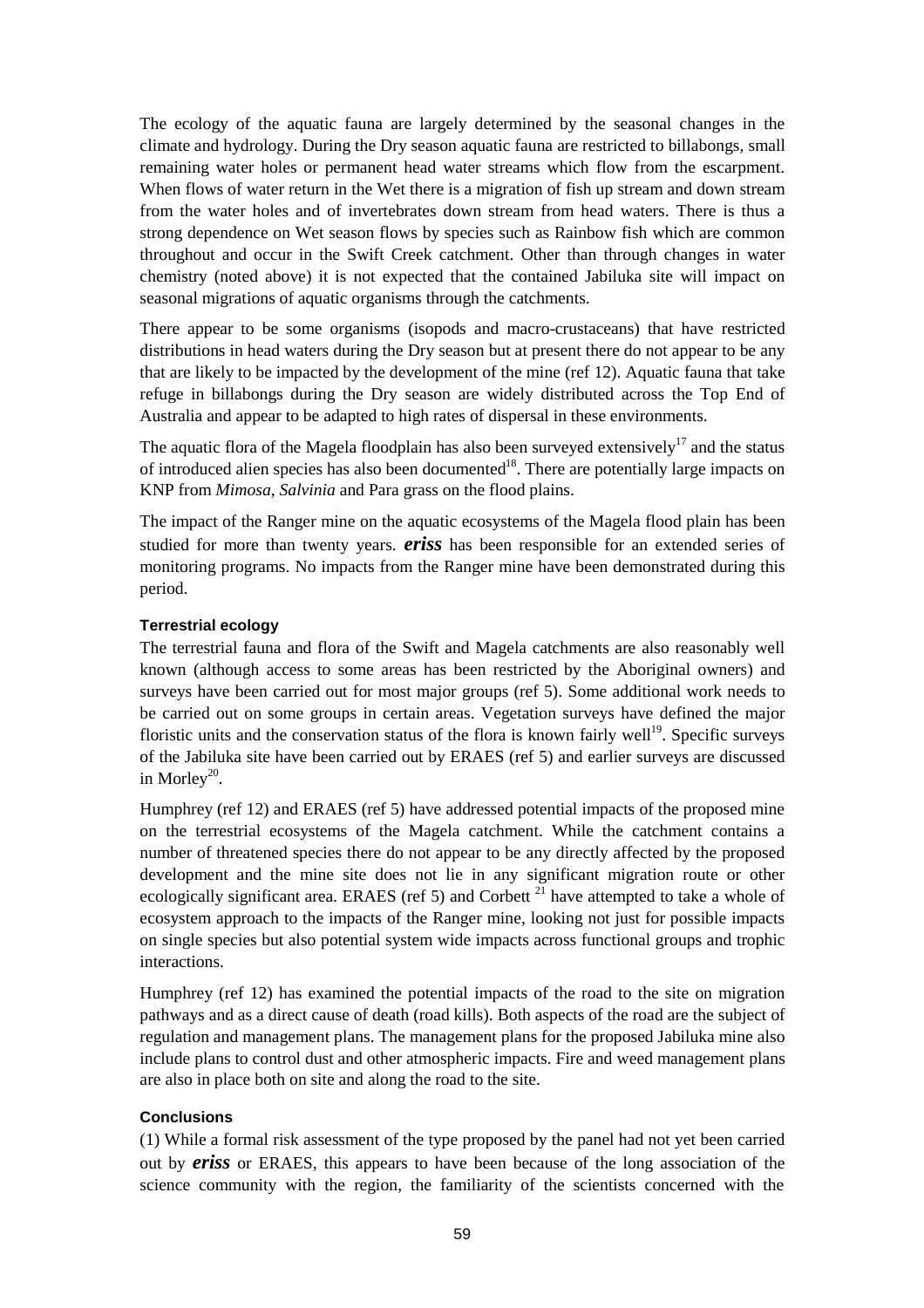extensive ecological, physical and chemical data sets that have been collected over the years, and the continuous assessment of the impact of the Ranger mine for the past twenty years. My discussions with *eriss* staff during a visit to the site and written comments provided in answer to other recommendations (eg ISP recommendation 7) show that many aspects of risk and exposure had already been assessed, albeit not in a formal way. Twenty years of research and monitoring has led the scientific community in the region to the conclusion that the dominant risk is likely to arise from physical and chemical exposure in the surface water environment.

(2) Many of the issues arising in an ecological risk assessment process had been identified and assessed at the EIS and PER stage although not addressed in the holistic and quantitative manner required in a formal ecological risk assessment. These included assessments of the possible impact of the proposed haul road on fish migration, terrestrial animal pathways etc and specific recommendations had been made by the Environment Minister to deal with these issues.

(3) As stated in the introduction, the present paper does not constitute a full ecological risk assessment; rather it is an assessment of the dominant processes which have structured the present landscape and ecosystems and an assessment of possible ways in which the Jabiluka mine could impact upon these processes. The conclusion reached in this assessment is that the most significant possible effect arising from construction of the mine and mill at Jabiluka is the probable increase in the suspended solid load in Swift Creek arising from the presence of the sandstone waste rock dump in the catchment. It is reassuring that this issue was clearly identified by the Supervising Scientist in his submission on the PER and that this resulted in a specific requirement that ERA manage this issue in a manner that will avoid impact on the values of Kakadu National Park.

(4) Other risks to the natural World Heritage values of KNP would appear to be small.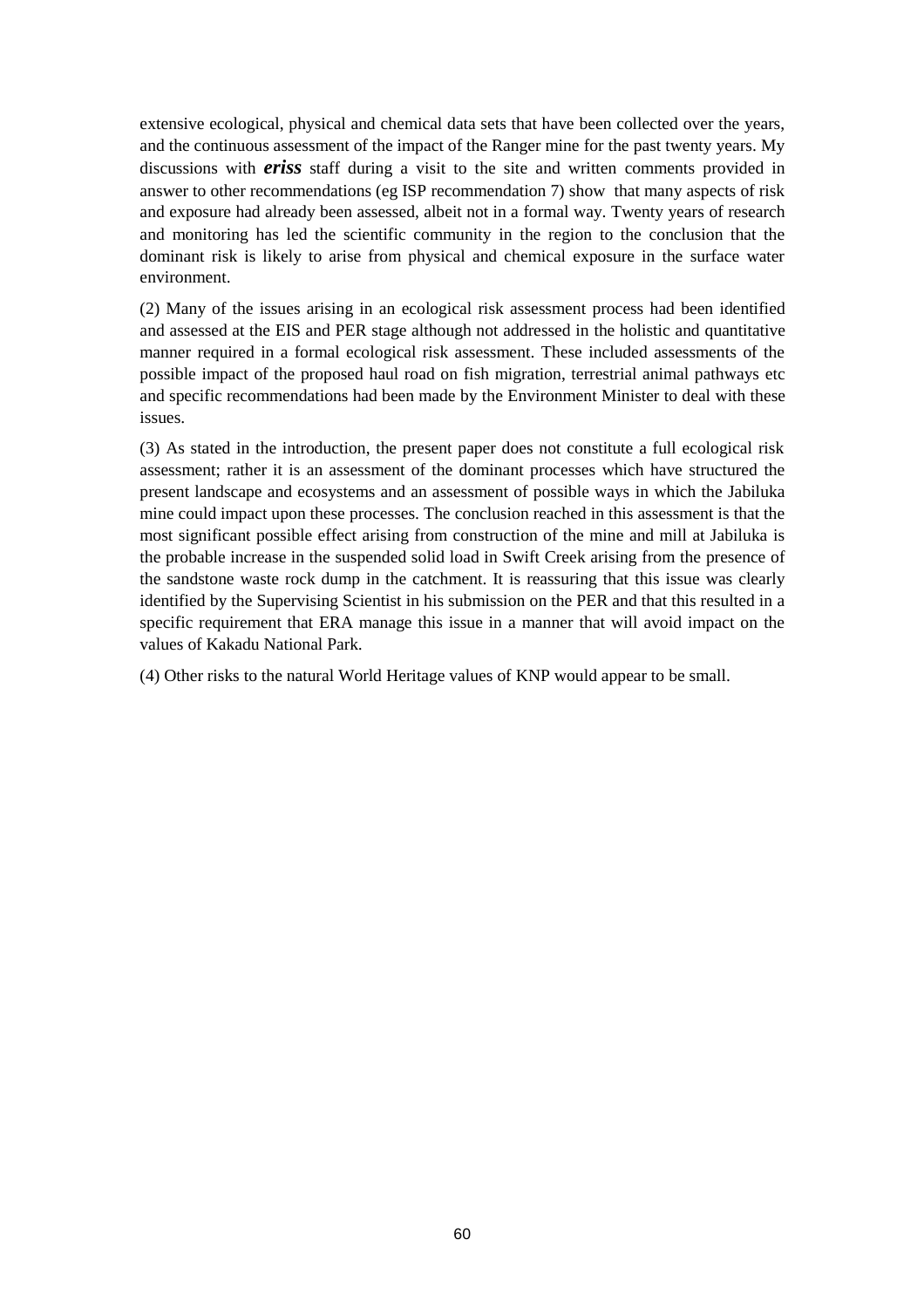$\overline{a}$ 

<sup>6</sup> Davies, S.H.R. and Hart, B.T. (1981) Transport of trace metals in the Magela Creek system, Northern Territory. II. Trace metal concentrations in Magela Creek billabongs at the end of the 1978 dry season. Supervising Scientist for the Alligator Rivers Region, Technical memorandum 2. AGPS Canberra. Hart, B.T. and McGregor, R.J. (1982) Water quality characteristics of eight billabongs in the Magela Creek catchment. Research Report 2, Supervising Scientist for the Alligator Rivers Region, AGPS. 54p.

 $^7$  Hart, B. T. and Beckett, R. (1986) The composition of suspended particulate matter from the Magela Creek system, northern Australia. Environ. Tech. Letters 7: 613-624.

Hart, B.T., Ottaway, E.M. and Noller, B.N. (1987) Magela Creek system, northern Australia. II Material budgets for the floodplain. Australian Journal of Marine and Freshwater Research 38: 861-876 <sup>8</sup> Prendergast, J.B. and Evans, K.G. (1998) Environmental impacts of erosion into Swift Creek (Naraj) from portal construction at the Jabiluka mine. Environmental Research Institute of the Supervising Scientist – unpublished report.

9 Kalf, F. and Dudgeon, C. (1999) Analysis of long term ground water dispersal of contaminants from proposed Jabiluka Mine tailing repositories. Attachment E to "The Jabiluka project – report of the supervising scientist to the World Heritage Committee" Office of the Supervising Scientist, Environment Australia.

<sup>10</sup> TerraMatrix and Montgomery Watson (1998) in Milnes, A.R. and Jackson, A. (1998) Six monthly progress report to the Minister for Resources and Energy. April 1998, Additional Environmental Studies, ERA Environmental Services Pty Ltd. Darwin, 45p. plus appendices. Deutscher, R.L., Giblin, A. and Mann, A.W. (1980) Ground water geochemistry in the vicinity of the Jabiluka deposits. CSIRO <sup>11</sup> Prendergast, JB., Kalf FRP & Dudgeon CR (1999) Environmental impact of solutes leached from underground tailings repositories at the Jabiluka Mine. Attachment 2, Office of the Supervising Scientist, ERISS

<sup>12</sup> Humphrey, C. (1999) Potential effects of the Jabiluka mine upon the biodiversity of Kakadu National Park. Attachment 4, Office of the Supervising Scientist, ERISS.

<sup>13</sup> Davies, P.E. (1994) River bio-assessment manual, version 1. National River Processes and Management Program – Monitoring River Health Initiative. EPA-LWRRDC Canberra.

<sup>14</sup> Bishop, K.A., Allen, S.A., Pollard, D.A. and Cook, M.G. (1986-90) Ecological studies of the freshwater fishes of the Alligator Rivers Region, Northern Territory. Research Report 4, Supervising Scientist for the Alligator Rivers Region, AGPS. 3 volumes

<sup>15</sup> Tyler, M.J. and Crook, G.A. (1987) Frogs of the Magela Creek system. Technical memorandum 19, Supervising Scientist for the Alligator Rivers Region, AGPS. 46p.

<sup>16</sup> Lake, P.S., Barmuta, L.A., Boulton, A.J., Campbell, I.C. and St Clair R.M. (1985) Australian streams and Northern Hemisphere stream ecology: comparisons and problems. Proceedings of the Ecological Society of Australia 14: 61-82

<sup>17</sup> Finlayson, C.M., Bailey, B.J. and Cowie, I.D. (1989) Macrophyte vegetation of the Magela Creek floodplain. Research Report 5, Supervising Scientist for the Alligator Rivers Region, AGPS. 41p.

<sup>&</sup>lt;sup>1</sup> Review of an Independent Scientific Panel of the scientific issues associated with the proposed mining of uranium at Jabiluka in relation to the state of conservation of the Kakadu National Park. Review undertaken by ICSU at the request of UNESCO.

 $2$  Wasson, R.J., White, I., Mackey, B. and Fleming, M. (1998) The Jabiluka Project: environmental issues that threaten Kakadu National Park. Submission to UNESCO World Heritage Committee delegation to Australia. Australian National University. Canberra.

<sup>&</sup>lt;sup>3</sup> Australia's Kakadu: response by the Government of Australia to the UNESCO World Heritage

Committee regarding Kakadu National Park. Environment Australia, April 1999. 140p. 4 Wasson, R.J., Ed. (1992) Modern sedimentation and late quaternary evolution of the Magela Creek Plain. Research Report No. 6, Supervising Scientist for the Alligator Rivers Region. AGPS Canberra. 322p.

<sup>&</sup>lt;sup>5</sup> Milnes, A.R. and Jackson, A. (1998) Six monthly progress report to the Minister for Resources and Energy. April 1998, Additional Environmental Studies, ERA Environmental Services Pty Ltd. Darwin, 45p. plus appendices. Milnes, A.R. and Jackson, A. (1998) Final six monthly progress report to the Minister for Resources and Energy. October 1998, Further Environmental Studies, ERA Environmental Services Pty Ltd. Darwin, 24p. plus appendices